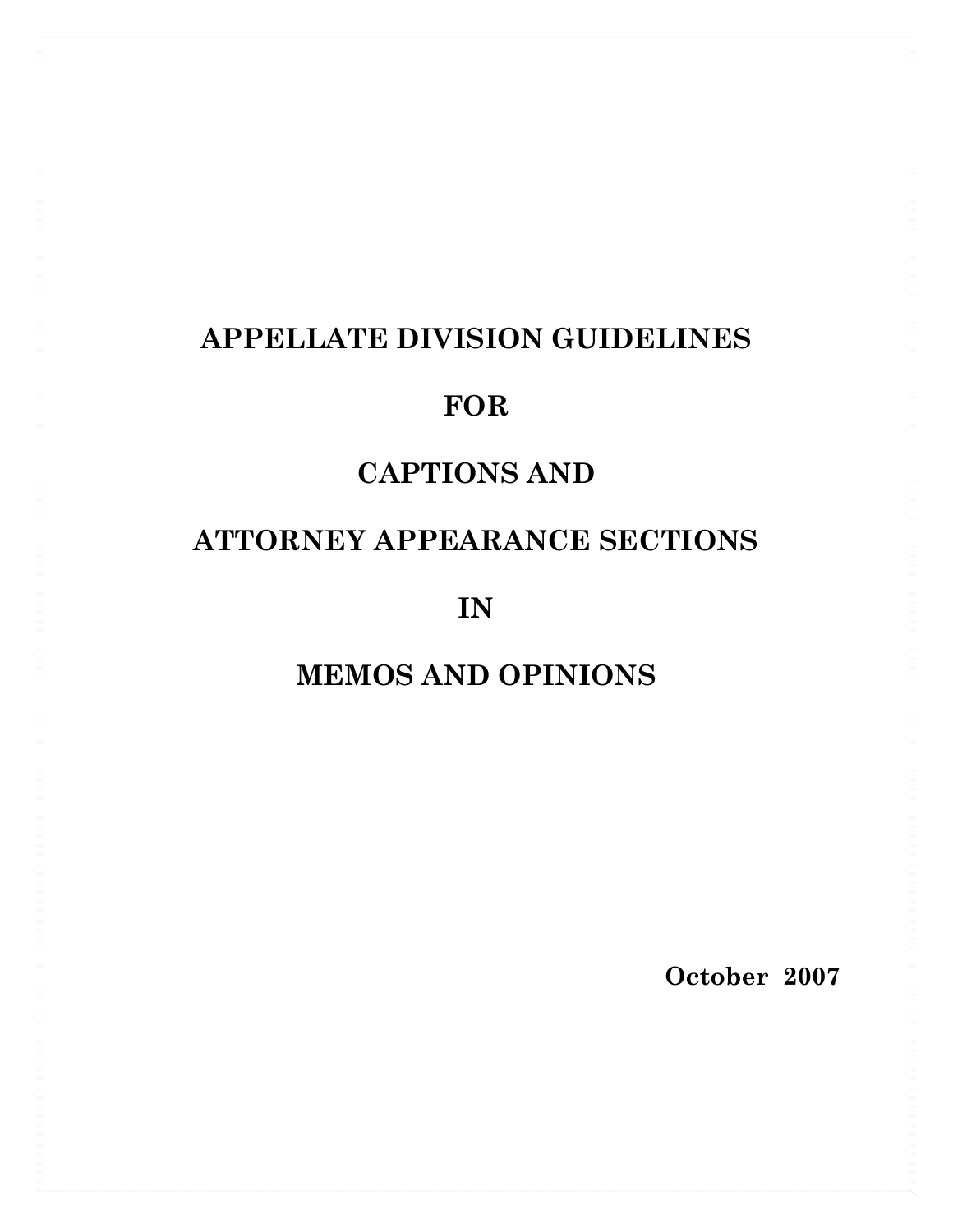## **PREFACE**

The following guidelines are designed to promote uniformity in work product among the staff of the Appellate Division. They are divided into two sections: the CAPTION GUIDELINES, which pertain to the caption itself; and the ATTORNEY APPEARANCE GUIDELINES, which pertain to the attorney appearance section of a memo or opinion.

 The guidelines are not exhaustive, but they do provide a basis with which to answer common captioning questions. They generally take precedence over the captions that have been submitted by the parties. Occasionally the writer of an opinion or memo will have a good reason for not adhering to these guidelines. They are not inflexible strictures to be applied in the face of supervening logic and common sense. They should, however, be used when appropriate. Also, they are meant to be consistent with The Bluebook, the Manual on Style for Judicial Opinions, and any pertinent court rules. These sources may contain helpful information for addressing situations not dealt with here, especially Section 1 of the Manual on Style for Judicial Opinions, which sets forth general rules on opinion form.

2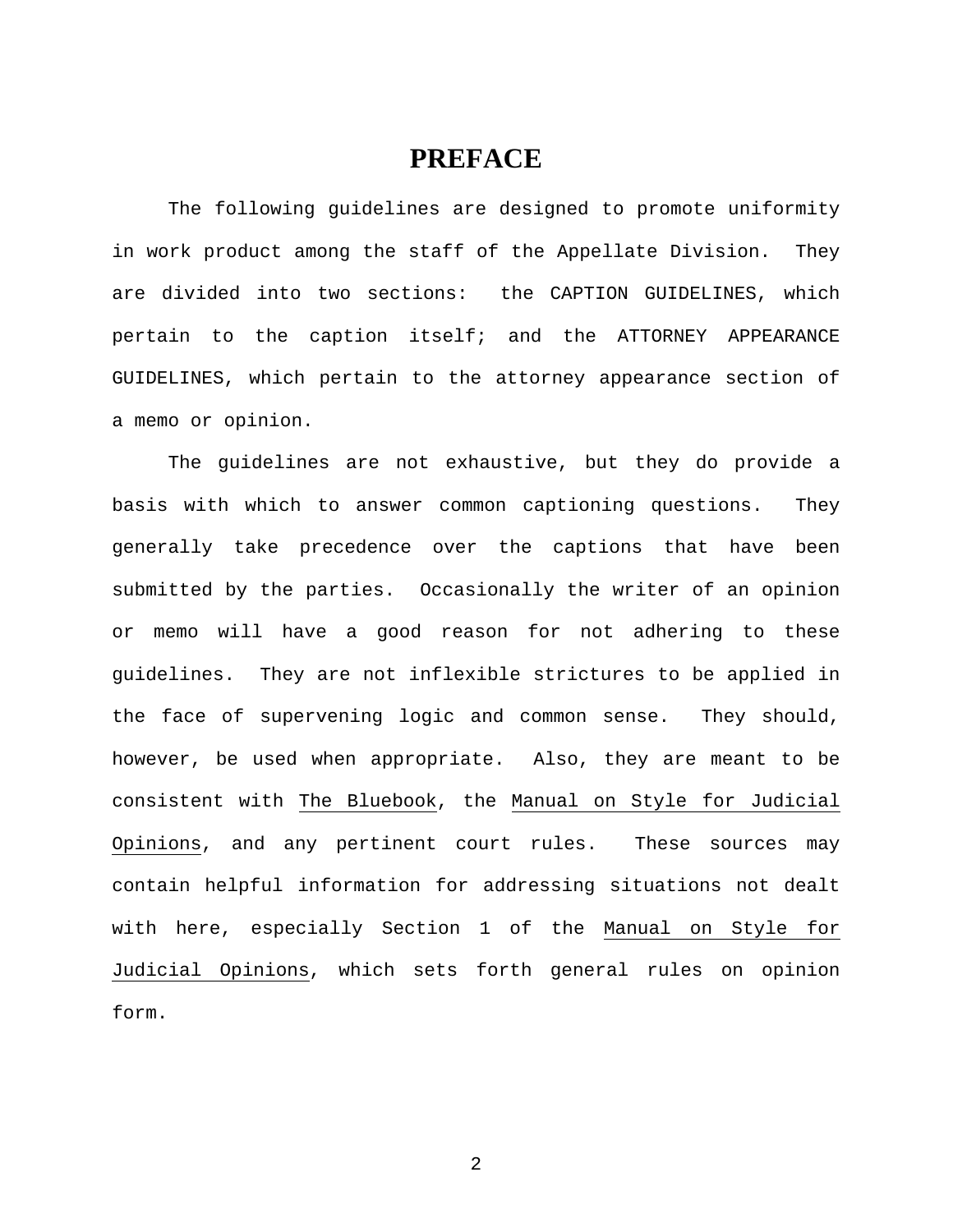## TABLE OF CONTENTS

### **CAPTION GUIDELINES**

| C1: | PARTY DESIGNATIONS USED IN THE LOWER COURT OR AGENCY 6 |  |
|-----|--------------------------------------------------------|--|
| C2: | NO PARTY DESIGNATIONS USED IN THE LOWER COURT OR       |  |
|     |                                                        |  |
| C3: | SPECIAL CAPTIONS IN CERTAIN AGENCY APPEALS; APPELLATE  |  |
|     |                                                        |  |
| C4: |                                                        |  |
| C5: | WHEN A PARTY SHOULD BE DESIGNATED A RESPONDENT ON      |  |
|     |                                                        |  |
| C6: |                                                        |  |
| C7: | CLOSELY RELATED OR AFFILIATED PARTIES 16               |  |
| C8: |                                                        |  |
| C9: |                                                        |  |
|     | C10: MULTIPLE CRIMINAL DEFENDANTS 19                   |  |
|     |                                                        |  |
|     |                                                        |  |
|     |                                                        |  |
|     | C14: THIRD-PARTY COMPLAINTS, COUNTERCLAIMS, AND CROSS- |  |
|     |                                                        |  |
|     |                                                        |  |
|     |                                                        |  |
|     |                                                        |  |
|     | C18: DISPUTE AS TO SPELLING OF PARTY'S NAME 28         |  |
|     |                                                        |  |
|     | C20: CHANGES IN PARTIES OR PARTIES' NAMES AFTER FINAL  |  |
|     |                                                        |  |
|     |                                                        |  |

### **ATTORNEY APPEARANCE GUIDELINES**

|     | A1: IDENTIFICATION AND DOCKET NUMBER OF COURT OR AGENCY    |  |
|-----|------------------------------------------------------------|--|
|     |                                                            |  |
| A2: | EVENTS SUBSEQUENT TO INITIAL APPELLATE DIVISION            |  |
|     |                                                            |  |
|     |                                                            |  |
| A4: | WHEN COUNSEL MUST BE IDENTIFIED 39                         |  |
| A5: | WHEN TO IDENTIFY PARTIES BY NAME IN APPEARANCE SECTION 40  |  |
| A6: | MORE THAN ONE ATTORNEY FROM SAME FIRM 41                   |  |
|     | A7: USE OF SPECIAL DESIGNATIONS BY LAWYERS OR LAW FIRMS 42 |  |
| AB: | BRIEF WRITERS NOT ADMITTED TO THE BAR $43$                 |  |
|     | A9: ORDER OF LISTING OF COUNSEL 44                         |  |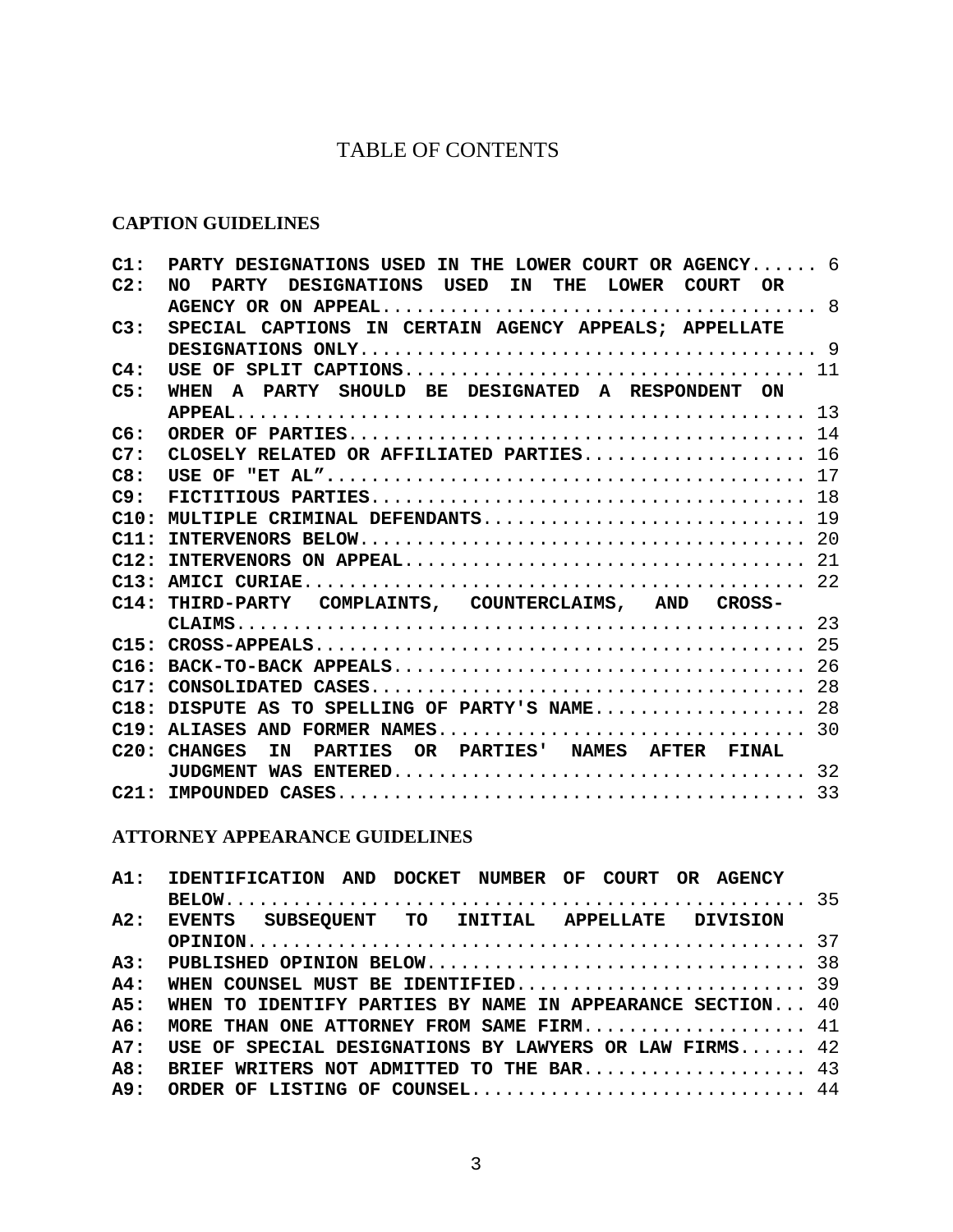| A12: REPRESENTATION BY MORE THAN ONE NEW JERSEY FIRM 48   |  |
|-----------------------------------------------------------|--|
| A13: OUT-OF-STATE ATTORNEYS ADMITTED PRO HAC VICE 49      |  |
| A14: NEW JERSEY ATTORNEYS WHO WORK FOR OUT-OF-STATE LAW   |  |
|                                                           |  |
|                                                           |  |
|                                                           |  |
|                                                           |  |
| A18: SINGLE-NAME LAW FIRMS THAT EMPLOY OTHER ATTORNEYS 56 |  |
| A19: REPLY BRIEFS AND LETTER BRIEFS 57                    |  |
| A20: JOINT BRIEFS AND JOINING IN ANOTHER'S BRIEF 58       |  |
| A21: LAW GUARDIANS & GUARDIANS AD LITEM 60                |  |
|                                                           |  |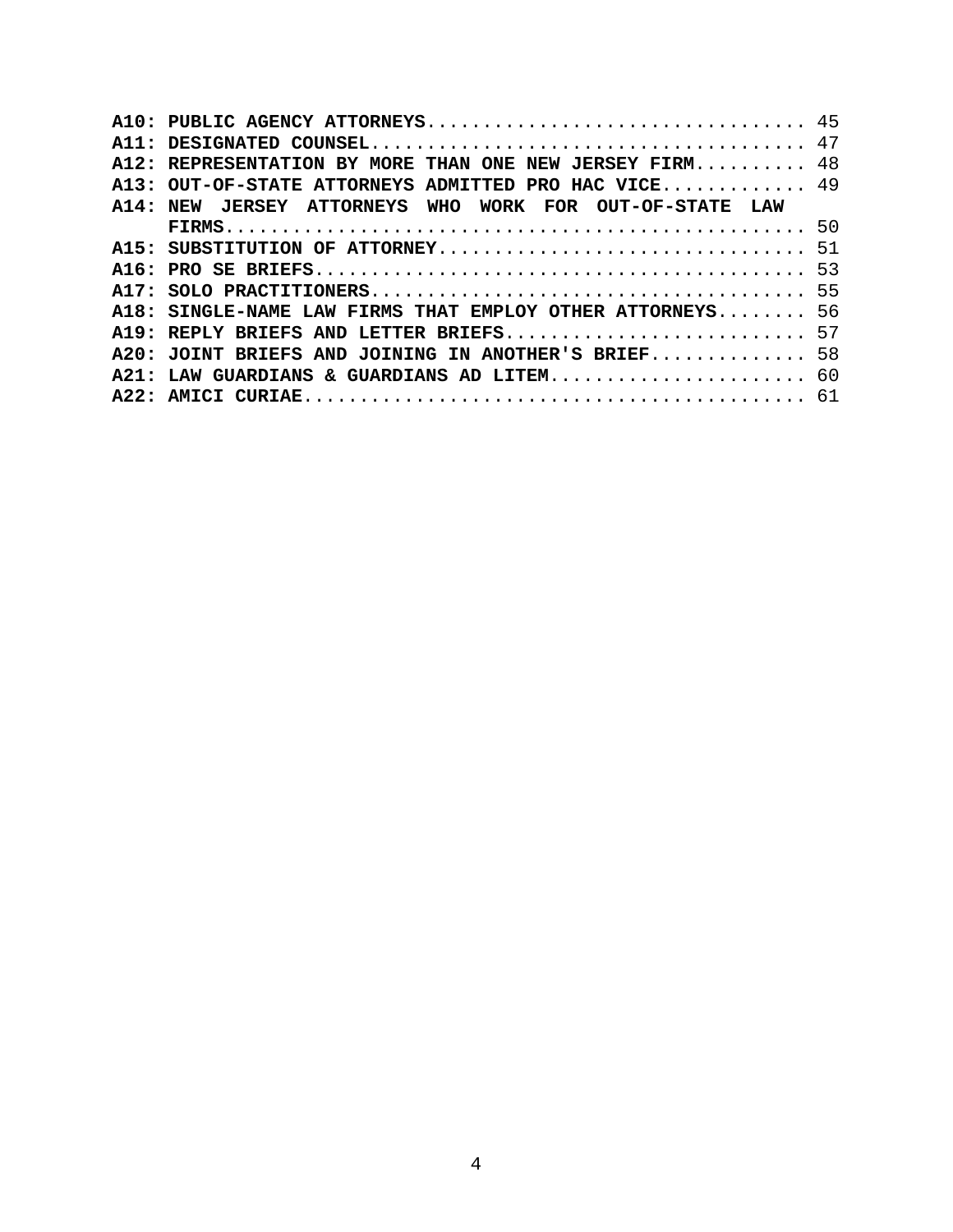# **PART ONE:**

## **CAPTION GUIDELINES**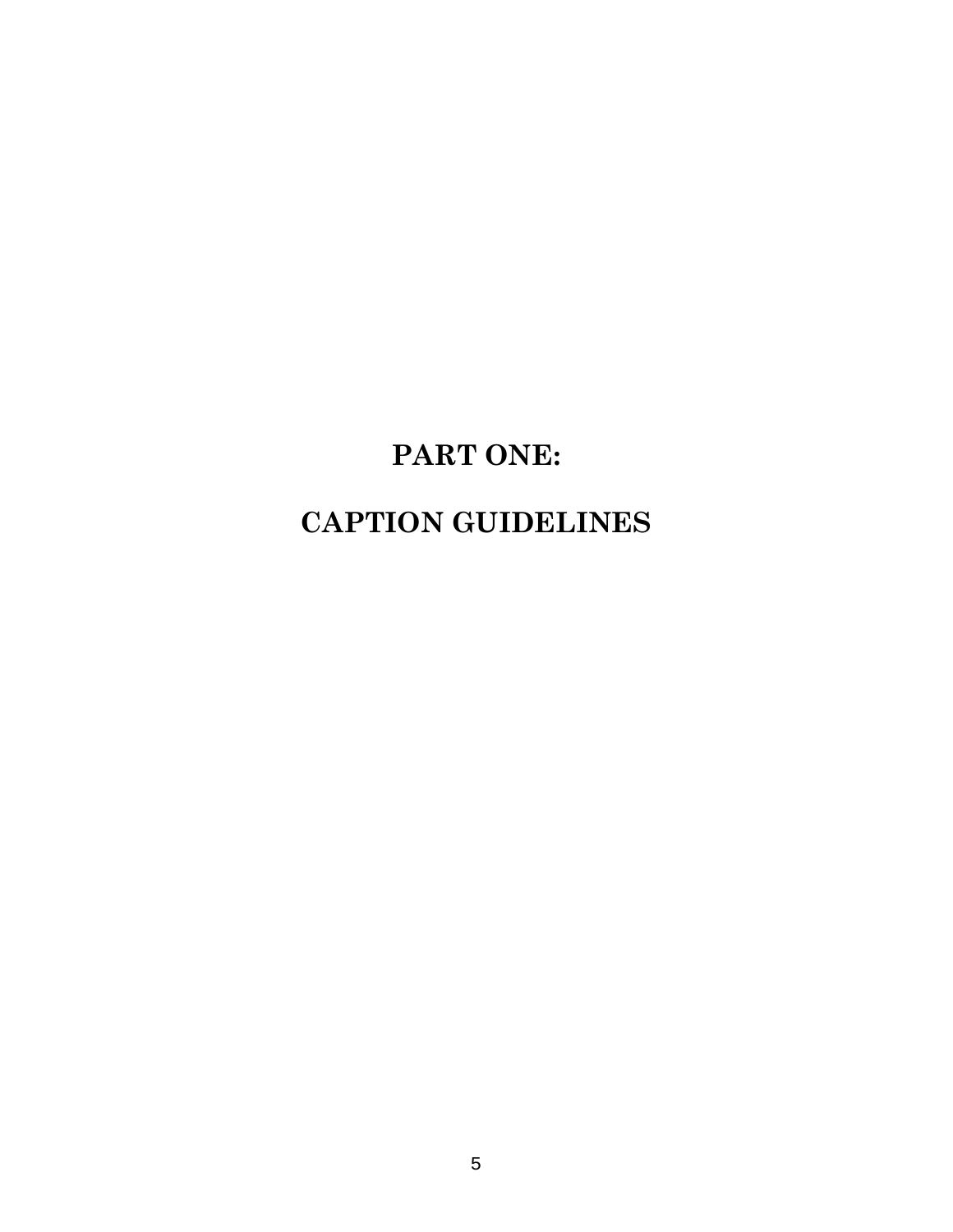## <span id="page-5-0"></span>**C1: PARTY DESIGNATIONS USED IN THE LOWER COURT OR AGENCY**

**\_\_\_\_\_\_\_\_\_\_\_\_\_\_\_\_\_\_\_\_\_\_\_\_\_\_\_\_\_\_\_\_\_\_\_\_\_\_\_\_\_\_\_\_\_\_\_\_\_\_\_\_\_\_\_\_\_\_**

**Include the trial court or agency designation, if any, used below for every party named in the caption. Almost always, this designation will be "plaintiff" or "defendant" (see Example #1), but in some cases it will be "petitioner" or "respondent" (see Example #2). In some administrative appeals, the party who initiates the hearing procedure is called an "appellant" at the agency level (see Example #3)**.

**See Guideline C2 where there is no party designation below.**

**Example #1:**

THE PRUDENTIAL INSURANCE COMPANY OF AMERICA,

Plaintiff-Appellant,

v.

XONU INTERCONTINENTAL INDUSTRIES, a Maine Corporation,

Defendant-Respondent.

**Example #2:**

LINDA FRANKS,

Petitioner-Respondent,

#### v.

NEW JERSEY HORSE RACING INJURY COMPENSATION BOARD,

Respondent-Appellant.

**EXAMPLE #3:**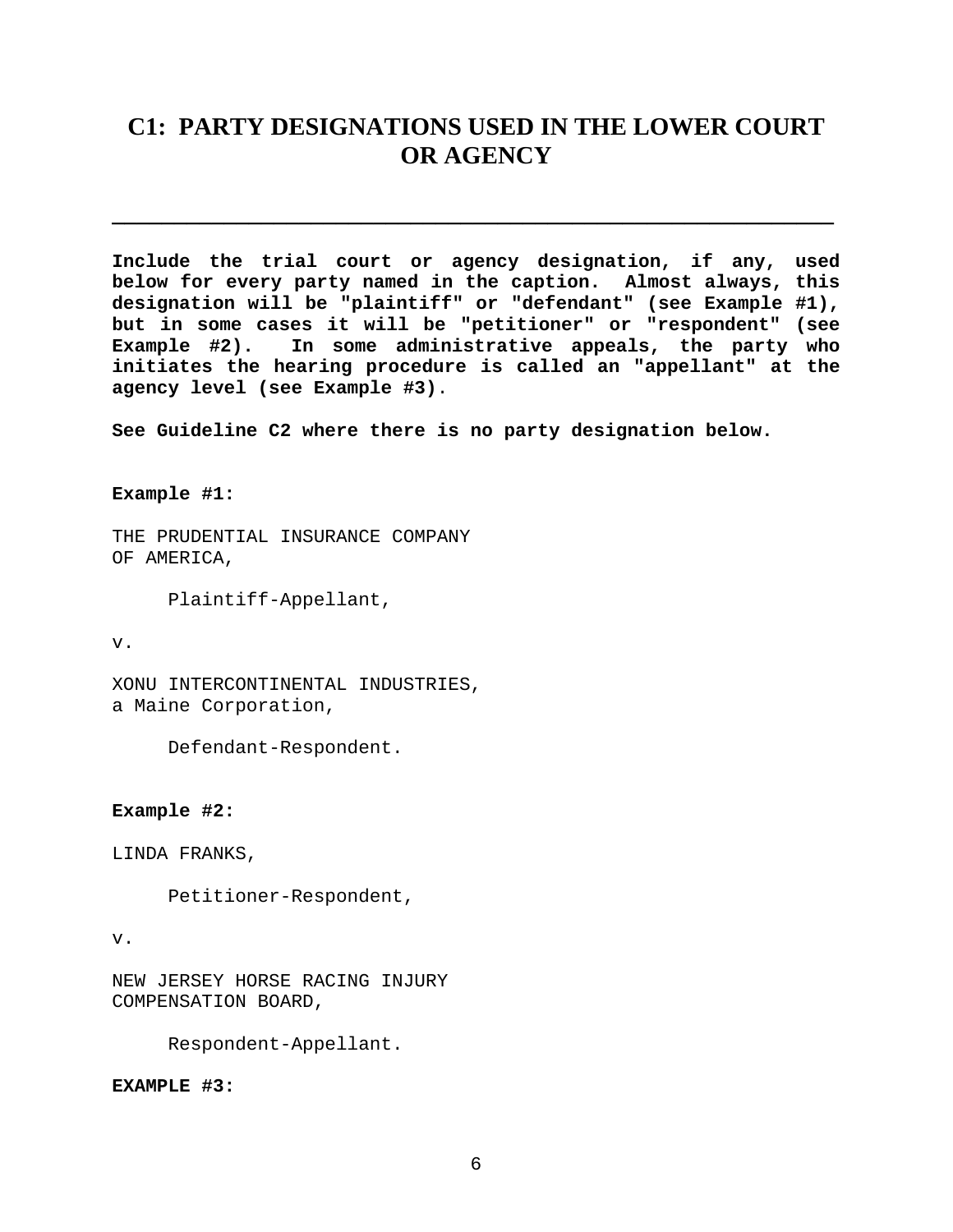ROBERT MILLER,

Appellant-Respondent,

v.

NEW JERSEY DEPARTMENT OF ENVIRONMENTAL PROTECTION,

Respondent-Appellant.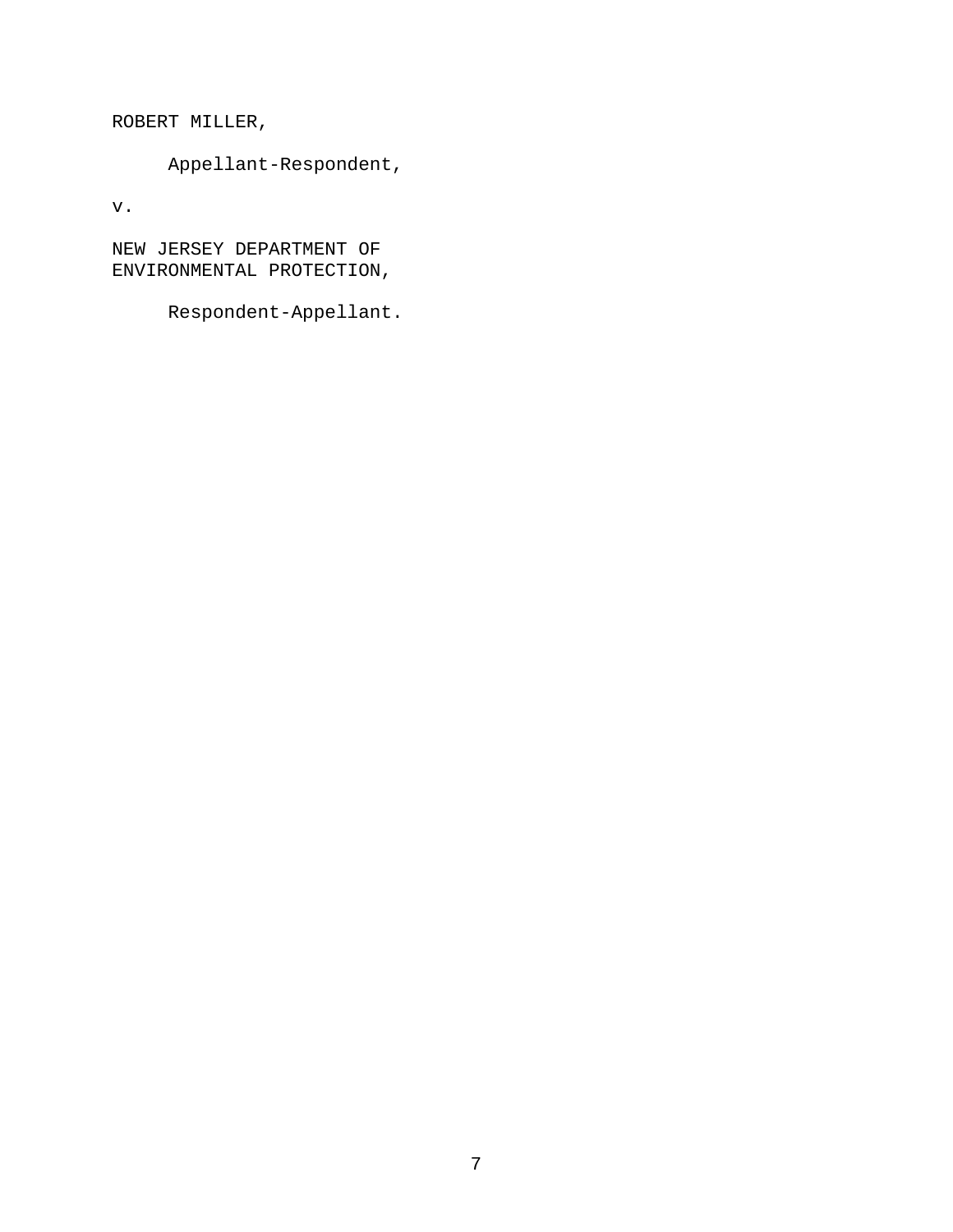## <span id="page-7-0"></span>**C2: NO PARTY DESIGNATIONS USED IN THE LOWER COURT OR AGENCY OR ON APPEAL**

**\_\_\_\_\_\_\_\_\_\_\_\_\_\_\_\_\_\_\_\_\_\_\_\_\_\_\_\_\_\_\_\_\_\_\_\_\_\_\_\_\_\_\_\_\_\_\_\_\_\_\_\_\_\_\_\_\_\_** 

**If the trial court or agency caption does not show any party designations, do not change the caption on appeal. However, in such a case, you must clearly identify the appellant and respondent in the attorney appearance section (see Part Two: Attorney Appearance Guidelines).** 

**EXAMPLE #1 (agency appeal)**:

IN THE MATTER OF FARMERS MUTUAL FIRE ASSURANCE ASSOCIATION OF NEW JERSEY.

**EXAMPLE #2 (appeal from commitment of sexually violent predator):** 

IN THE MATTER OF THE CIVIL COMMITMENT OF X.Y.Z. SVP 173-00.

**EXAMPLE #3 (appeal from adjudication of juvenile delinquency):** 

STATE OF NEW JERSEY IN THE INTEREST OF A.J.K., a minor.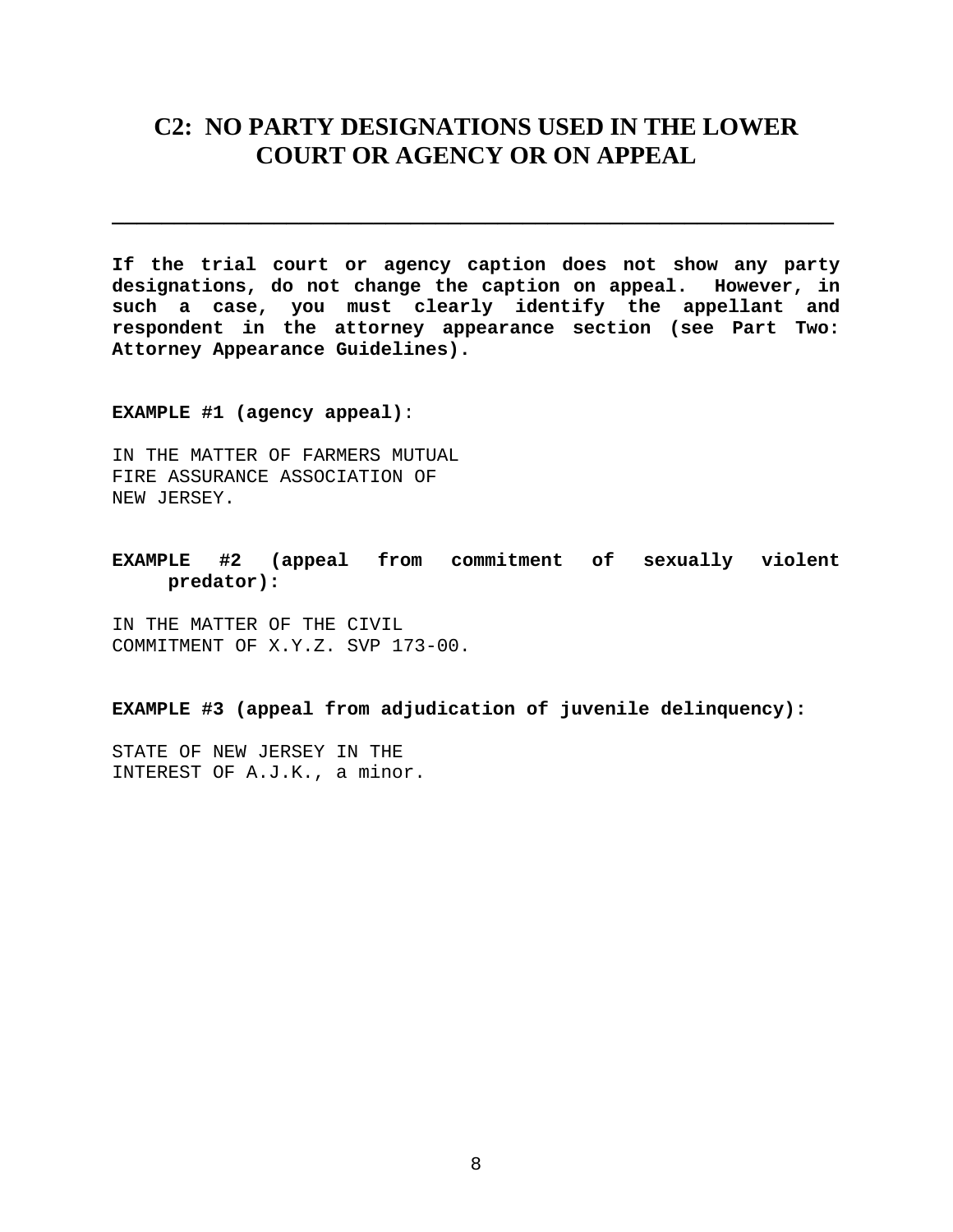## **C3: SPECIAL CAPTIONS IN CERTAIN AGENCY APPEALS; APPELLATE DESIGNATIONS ONLY**

**\_\_\_\_\_\_\_\_\_\_\_\_\_\_\_\_\_\_\_\_\_\_\_\_\_\_\_\_\_\_\_\_\_\_\_\_\_\_\_\_\_\_\_\_\_\_\_\_\_\_\_\_\_\_\_\_\_\_** 

**In some agency appeals, such as from the Board of Review (see Example #'s 1 and 2) or the Department of Corrections (see Example #3), the caption on appeal will reflect only the appellate designations of the parties.** 

**Note for Board of Review Appeals: Even if the case below was captioned "In the Matter of Alice Smith," where Alice Smith is the employee, the caption on appeal will show an appellant (either the employee or employer) and two respondents. If the employee is the appellant, both the employer and the Board of Review should be shown as respondents, even if the employer does not participate in the appeal (see Example #1). If the employer is the appellant, both the Board of Review and the employee should be shown as respondents (see Example #2).** 

**EXAMPLE #1 (employee appealing from Board of Review decision):** 

ALICE SMITH,

Appellant,

v.

BOARD OF REVIEW, and ABC CORPORATION,

Respondents.

**EXAMPLE #2 (employer appealing from Board of Review decision):** 

```
ABC CORPORATION, 
Appellant,
```
v.

BOARD OF REVIEW and ALICE SMITH,

 Respondents. **EXAMPLE #3 (appeal from Department of Corrections):**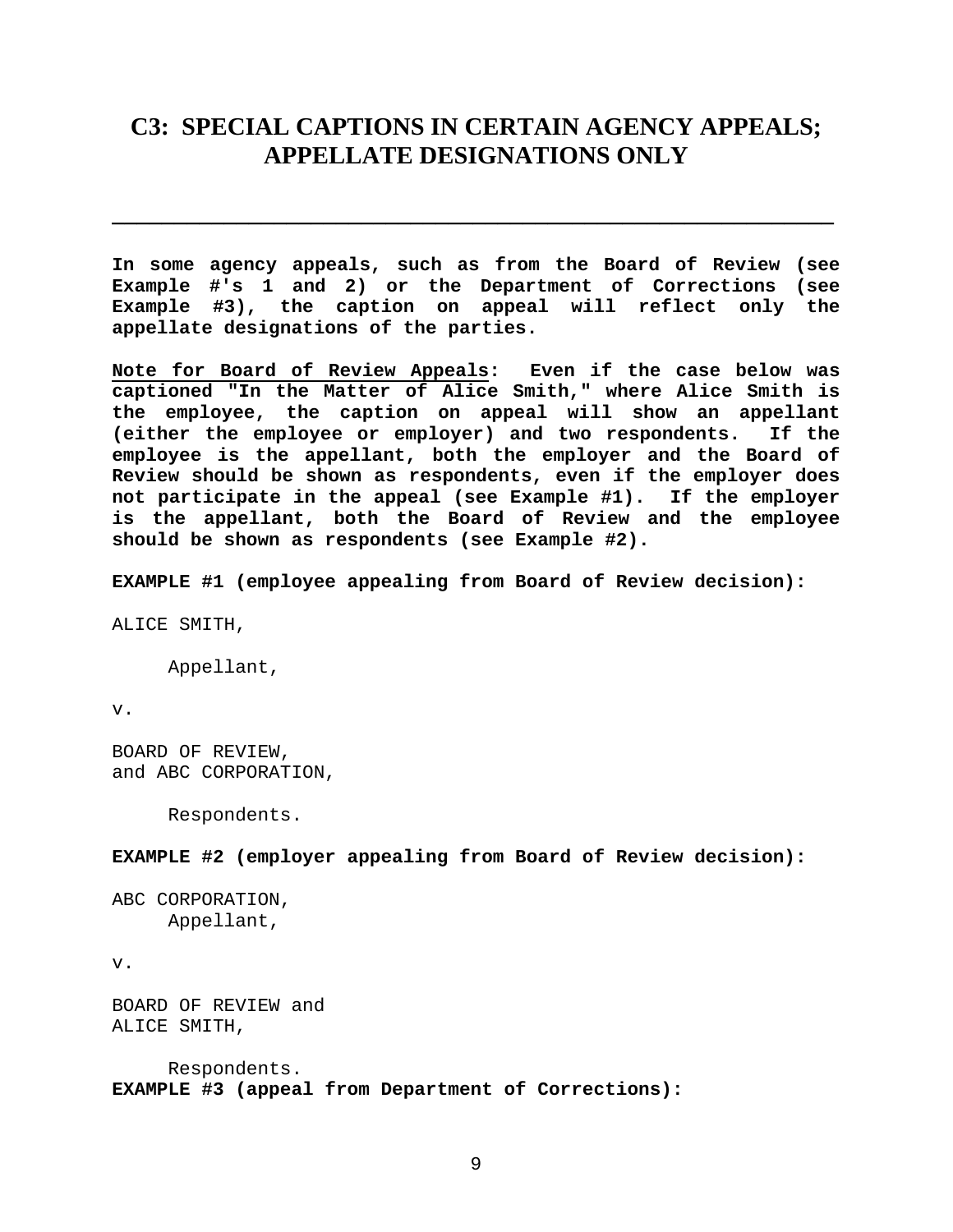ROBERT ALLEN,

Appellant,

v.

NEW JERSEY DEPARTMENT OF CORRECTIONS,

Respondent.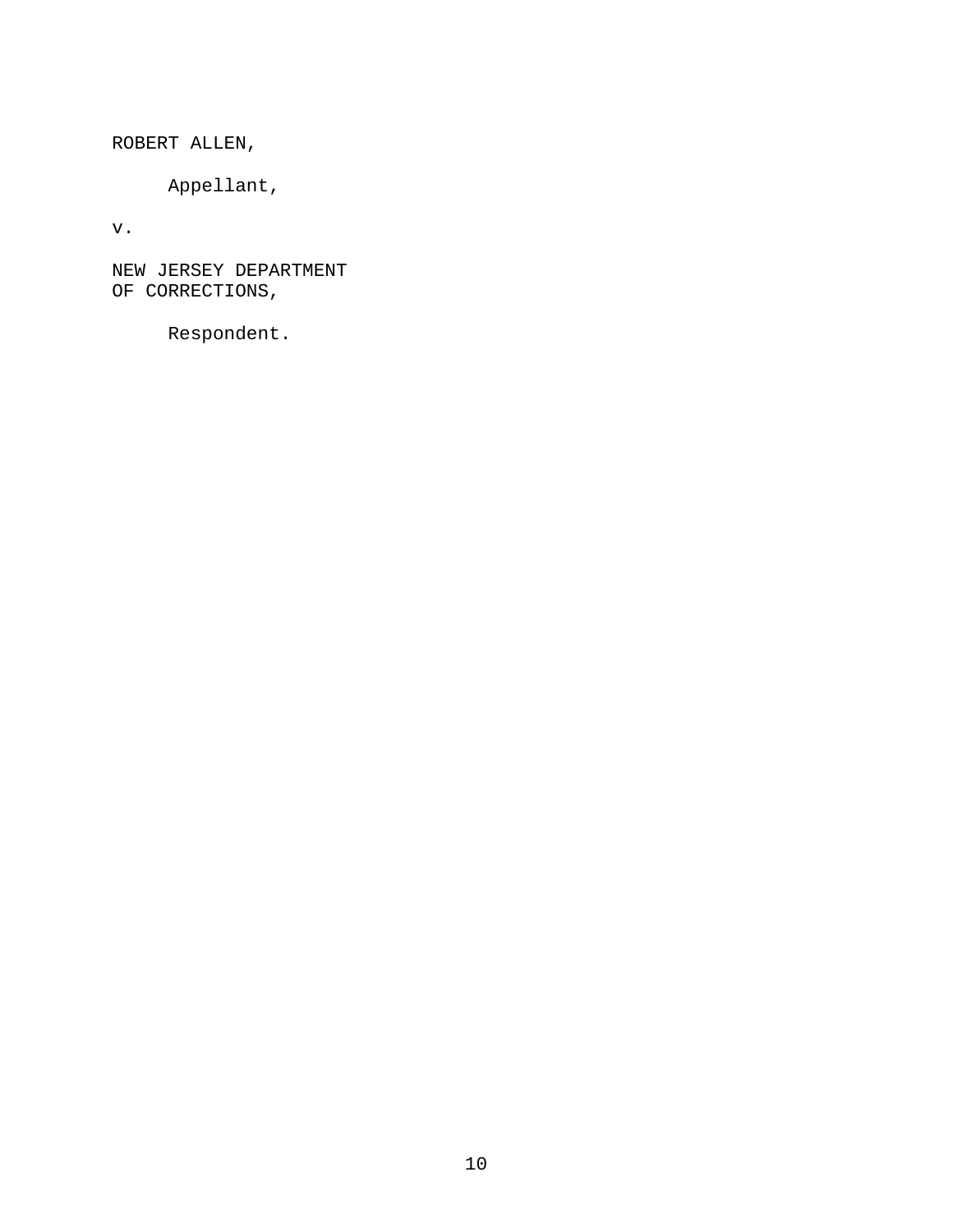### **C4: USE OF SPLIT CAPTIONS**

<span id="page-10-0"></span>**\_\_\_\_\_\_\_\_\_\_\_\_\_\_\_\_\_\_\_\_\_\_\_\_\_\_\_\_\_\_\_\_\_\_\_\_\_\_\_\_\_\_\_\_\_\_\_\_\_\_\_\_\_\_\_\_\_\_** 

**If the party who is appealing is not named in the lower court or agency, such as an attorney who is appealing from a contempt citation or fee award (see Example #1), or a party who has been denied intervenor status below (see Example #2), that party may be added to the caption on appeal but should be separated from the other parties by a solid line.** 

**Note for DYFS proceedings: The top half of the dual caption should read "DYFS v. the Child's Parents," and the bottom half should read "In the Matter of the Guardianship of the Child" (for termination of parental rights cases) (see Example #3) or "In the Matter of the Child" (for abuse and neglect cases) (see Example #4).**

**EXAMPLE #1 (attorney appealing from contempt order or fee award):** 

DAVID L. KERMIT,

Plaintiff-Respondent,

v.

ABC SANITARY SERVICES, INC.,

Defendant-Respondent.

IN THE MATTER OF THOMAS HALE, ESQ.,

\_\_\_\_\_\_\_\_\_\_\_\_\_\_\_\_\_\_\_\_\_\_\_\_\_\_\_\_\_\_\_\_\_

Appellant.

**EXAMPLE #2 (person appealing from denial of intervenor status)** 

DONALD SNIDER,

Plaintiff-Respondent,

v. JOHN JACKSON,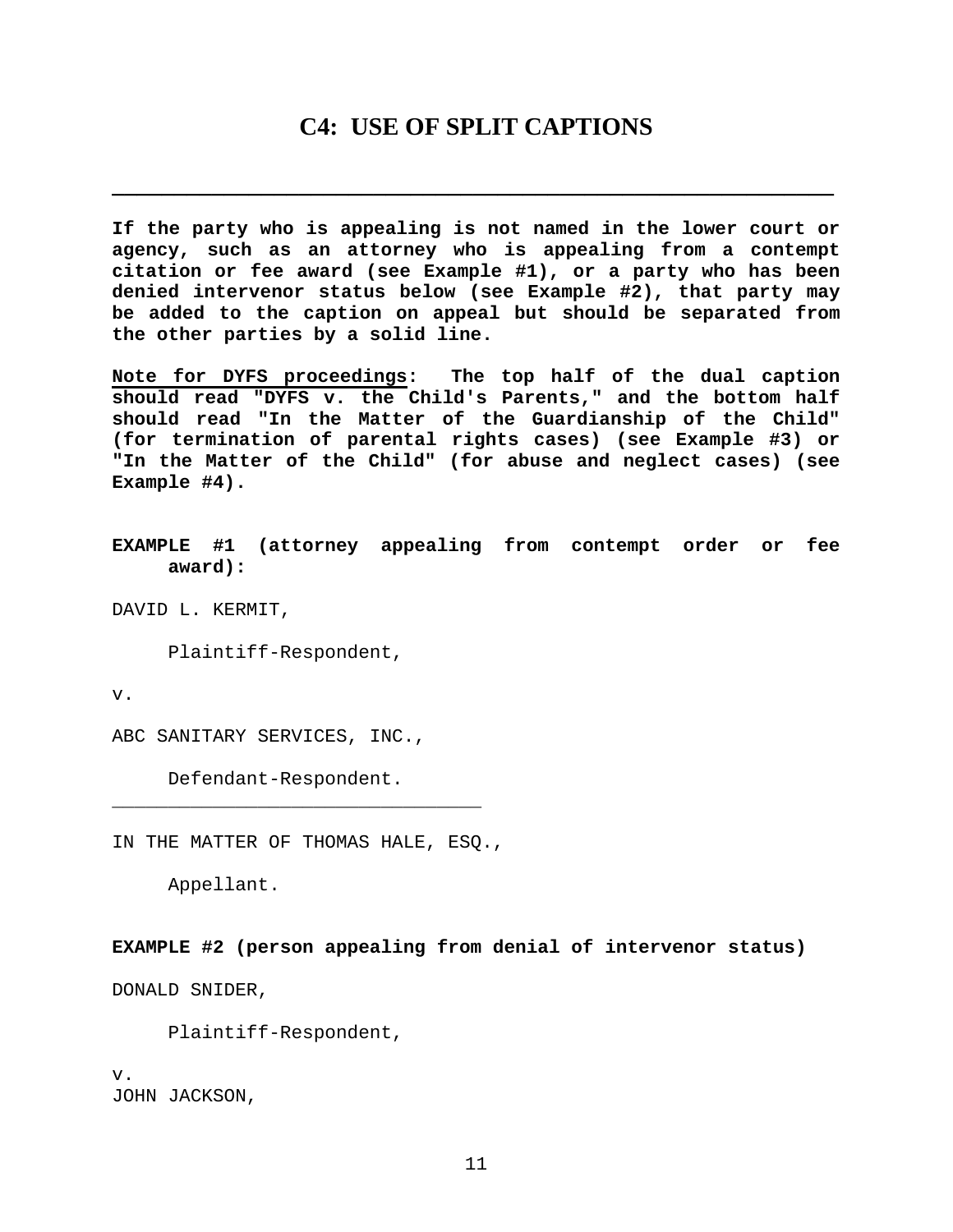Defendant-Respondent.

\_\_\_\_\_\_\_\_\_\_\_\_\_\_\_\_\_\_\_\_\_\_\_\_\_\_\_\_\_\_\_\_\_

HELEN MILLER,

Appellant.

**EXAMPLE #3 (appeal from termination of parental rights):** 

NEW JERSEY DIVISION OF YOUTH AND FAMILY SERVICES,

Plaintiff-Respondent,

v. M.S. and J.S.,

 Defendants-Appellants. \_\_\_\_\_\_\_\_\_\_\_\_\_\_\_\_\_\_\_\_\_\_\_\_\_\_\_\_\_\_

IN THE MATTER OF THE GUARDIANSHIP OF A.K.S., a minor.

**EXAMPLE #4 (appeal from child abuse or neglect proceeding):** 

NEW JERSEY DIVISION OF YOUTH AND FAMILY SERVICES,

Plaintiff-Respondent,

v.

M.S. and J.S.,

 Defendants-Appellants. \_\_\_\_\_\_\_\_\_\_\_\_\_\_\_\_\_\_\_\_\_\_\_\_\_\_\_\_\_\_

IN THE MATTER OF A.K.S., a minor.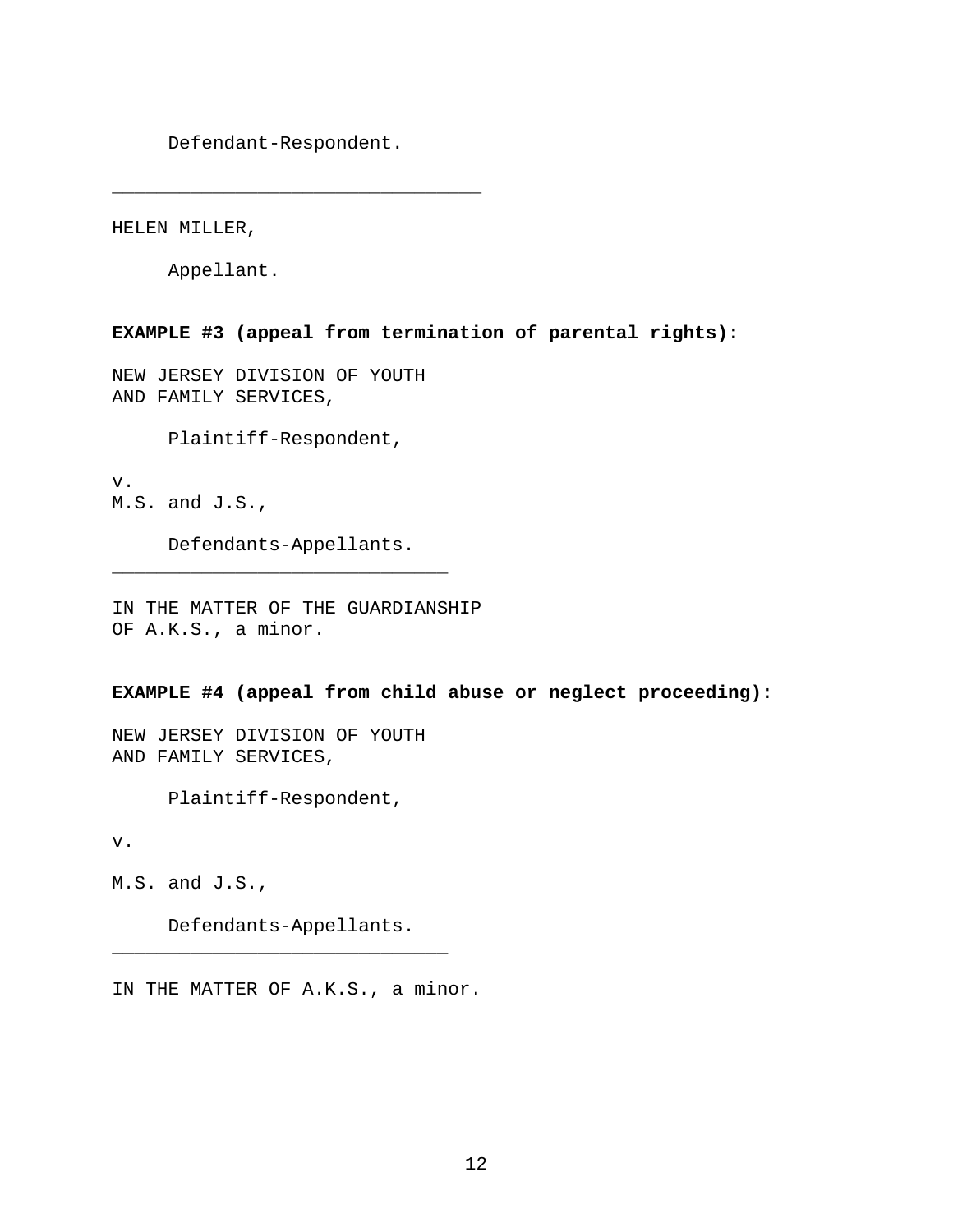## <span id="page-12-0"></span>**C5: WHEN A PARTY SHOULD BE DESIGNATED A RESPONDENT ON APPEAL**

**As long as they make no appearance on appeal, the following parties should be included in the caption without appellate designations (that is, not designated as respondents), even if they have been served with a notice of appeal.** 

- **Parties who defaulted below.**
- **Parties who were never served below.**
- **Parties who never made an appearance in the action below.**
- **Parties who were let out of the case prior to entry of final judgment by settlement, withdrawal, or dismissal.**

**Parties who do not fit into the above categories and who are served with a notice of appeal should be designated as respondents even if they do not file appellate briefs.** 

**EXAMPLE:** The plaintiff sued three defendants. The caption below read "John L. Smith v. Ann Adams, Betty Baker, and Carol Collins." The plaintiff lost at trial and is appealing from a judgment entered in favor of Adams. Baker was never served with the complaint, and Collins settled with the plaintiff. The caption on appeal should read as follows.

JOHN L. SMITH,

Plaintiff-Appellant,

v.

ANN ADAMS,

Defendant-Respondent,

and

BETTY BAKER and CAROL COLLINS,

Defendants.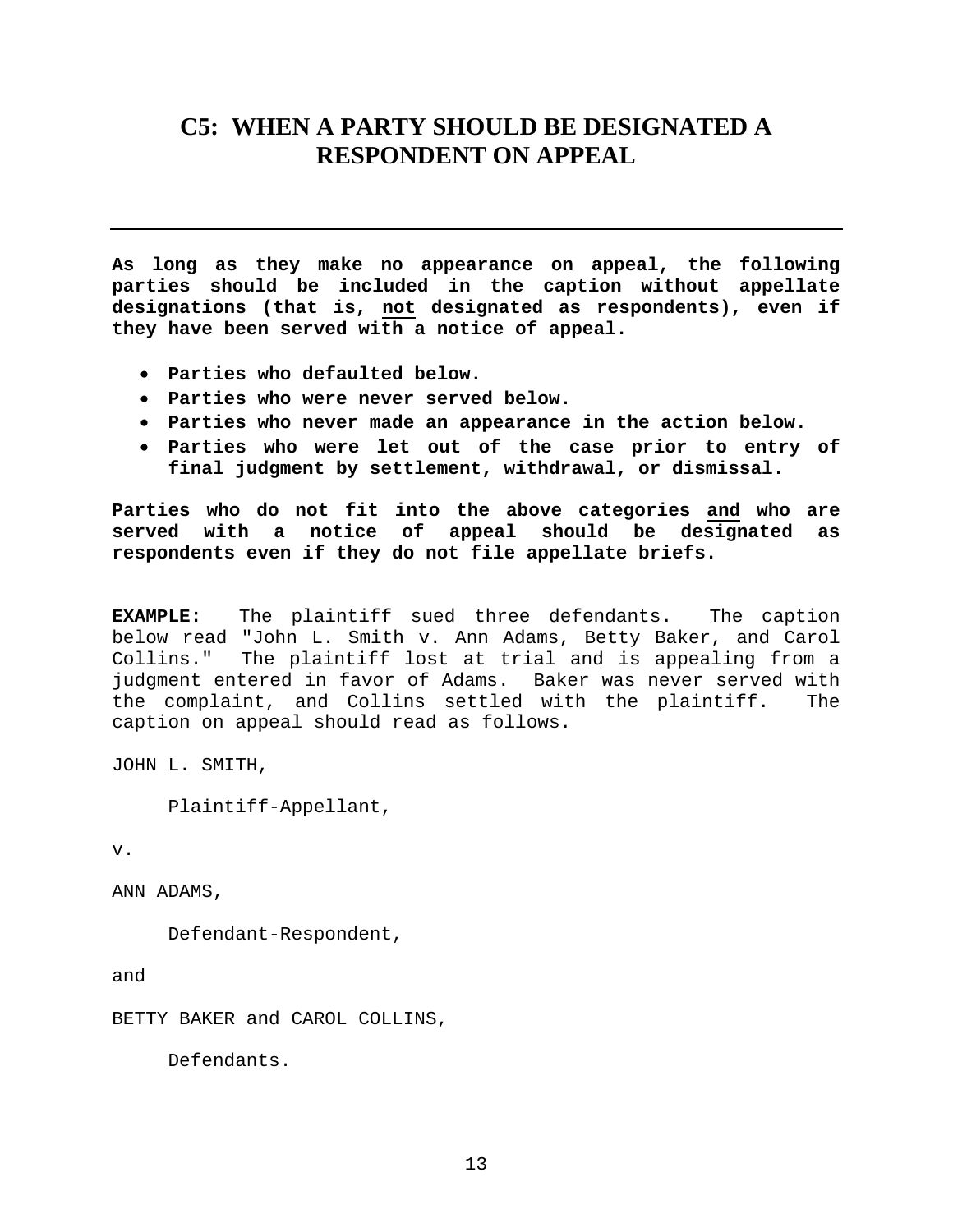## **C6: ORDER OF PARTIES**

<span id="page-13-0"></span>**Even if the lead plaintiff or lead defendant is not involved in the appeal, i.e., neither a respondent nor an appellant, that party still stays "first in line." In other words, once first always first. All other parties who share exactly the same designation as that lead plaintiff or lead defendant should be grouped with that party. The same principle should be followed for the remainder of the parties.** 

**COMMENT:** This means that the appellant should not automatically be made the lead plaintiff or lead defendant. This procedure is advisable because of the manner in which the clerk's office enters the name of the case in ACMS. Also, this procedure will preserve the general rule followed in New Jersey that the order of the caption does not change during the course of appellate proceedings. See R. 2:5-1(f) and Appendix IV (title of a matter on appeal is to be "as captioned below").

**EXAMPLE:** The plaintiff sued five defendants. The caption below read "John L. Smith v. Ann Adams, Betty Baker, Carol Collins, Debbie Dunn and Ellen Eckert." Adams, Collins, and Eckert settled with the plaintiff and are not involved in the appeal. Baker settled with the plaintiff but prevailed on a cross-claim against Dunn. Dunn lost at trial and is appealing from the judgment in the plaintiff's favor and from Baker's cross-claim against her. The caption on appeal should read as follows.

JOHN L. SMITH,

Plaintiff-Respondent,

v.

ANN ADAMS, CAROL COLLINS, and ELLEN ECKERT,

Defendants,

and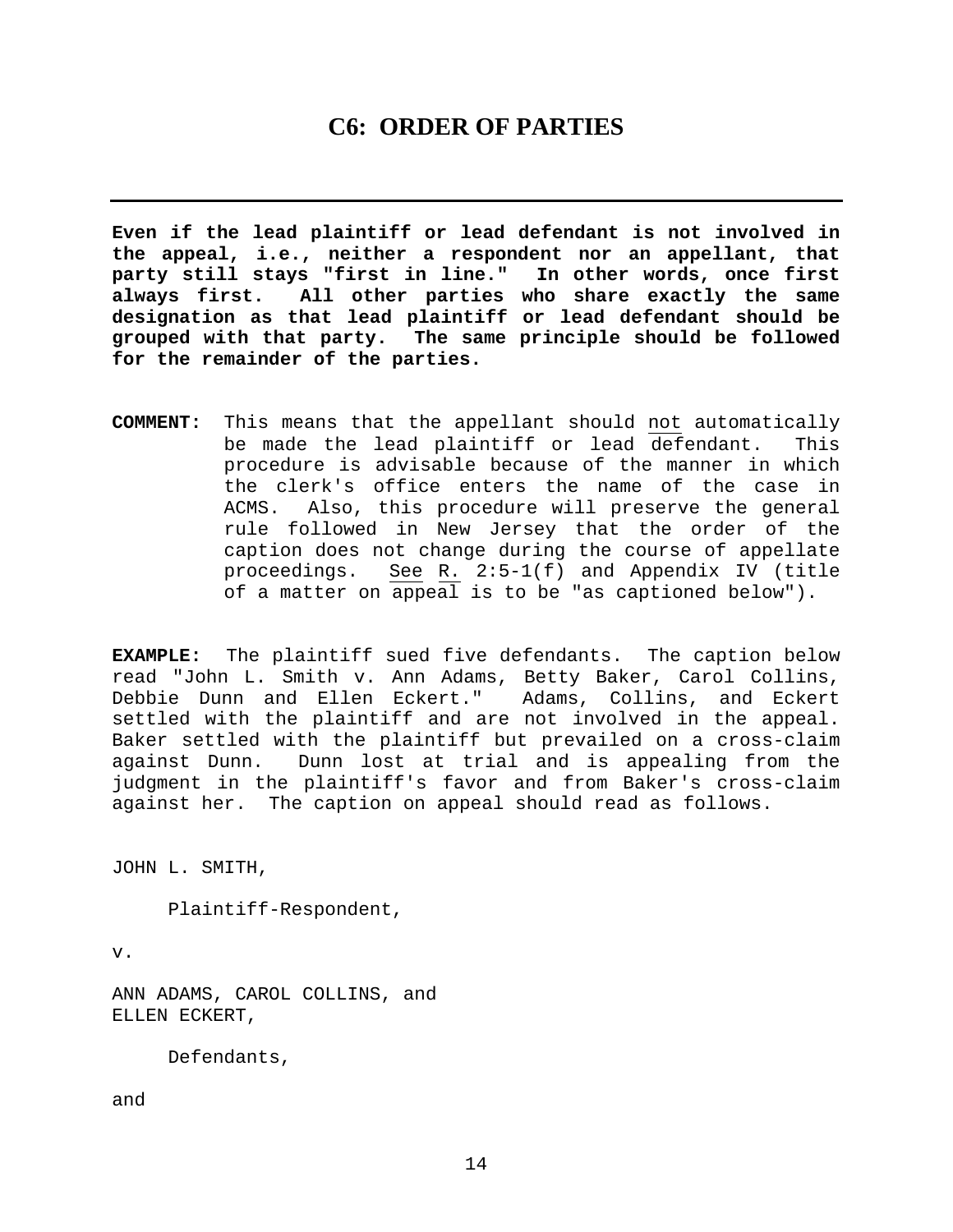BETTY BAKER,

Defendant-Respondent,

and

DEBBIE DUNN,

Defendant-Appellant.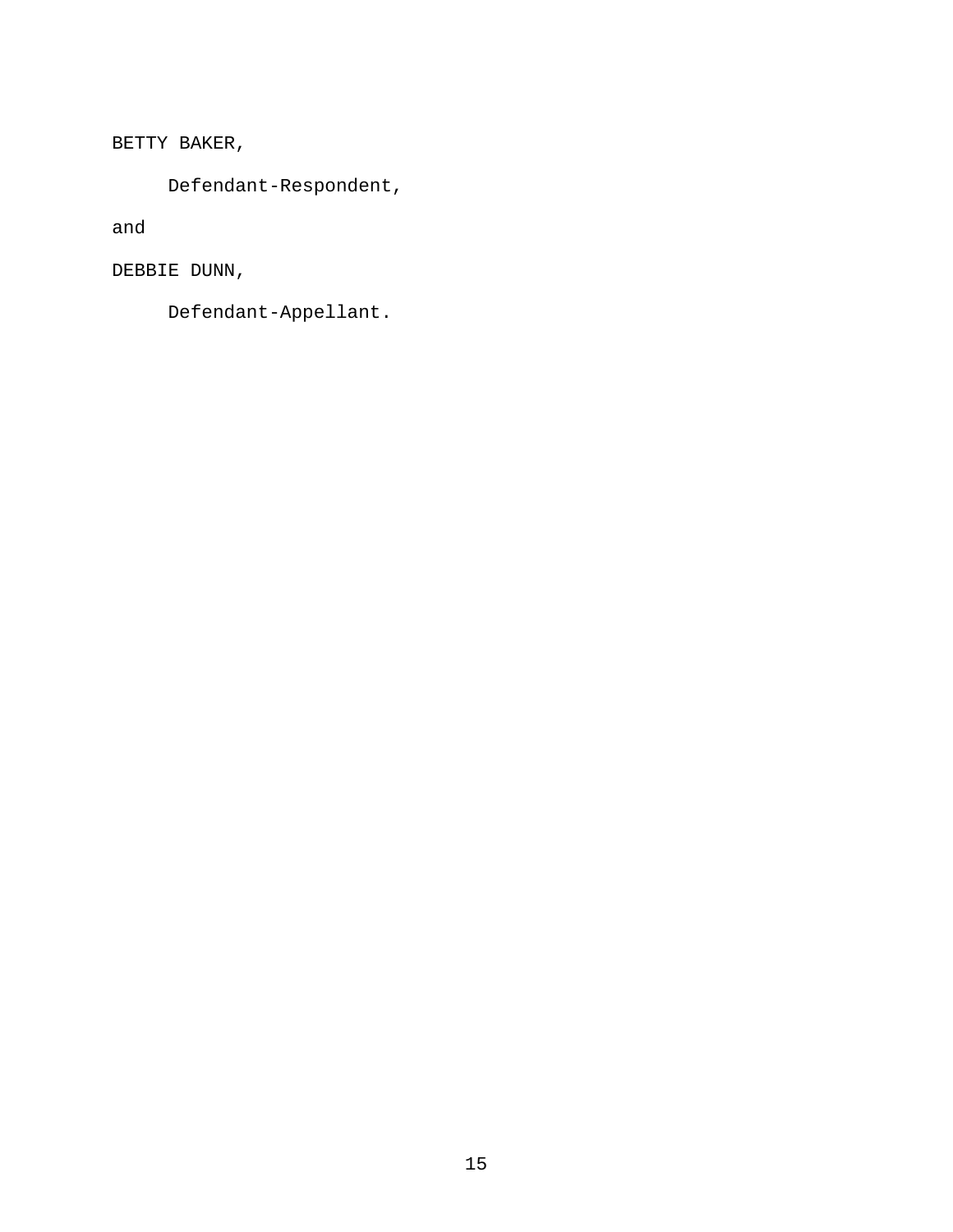## <span id="page-15-0"></span>**C7: CLOSELY RELATED OR AFFILIATED PARTIES**

**Where one attorney represents closely related or affiliated parties (e.g., a closely held corporation and the individual owners), all the parties who join in the filing of the notice of appeal should be listed as appellants, even though the interests of some of the parties may not have been affected by the final judgment and even though the cover of the brief may indicate that it is being submitted only on behalf of those whose interests were actually affected.**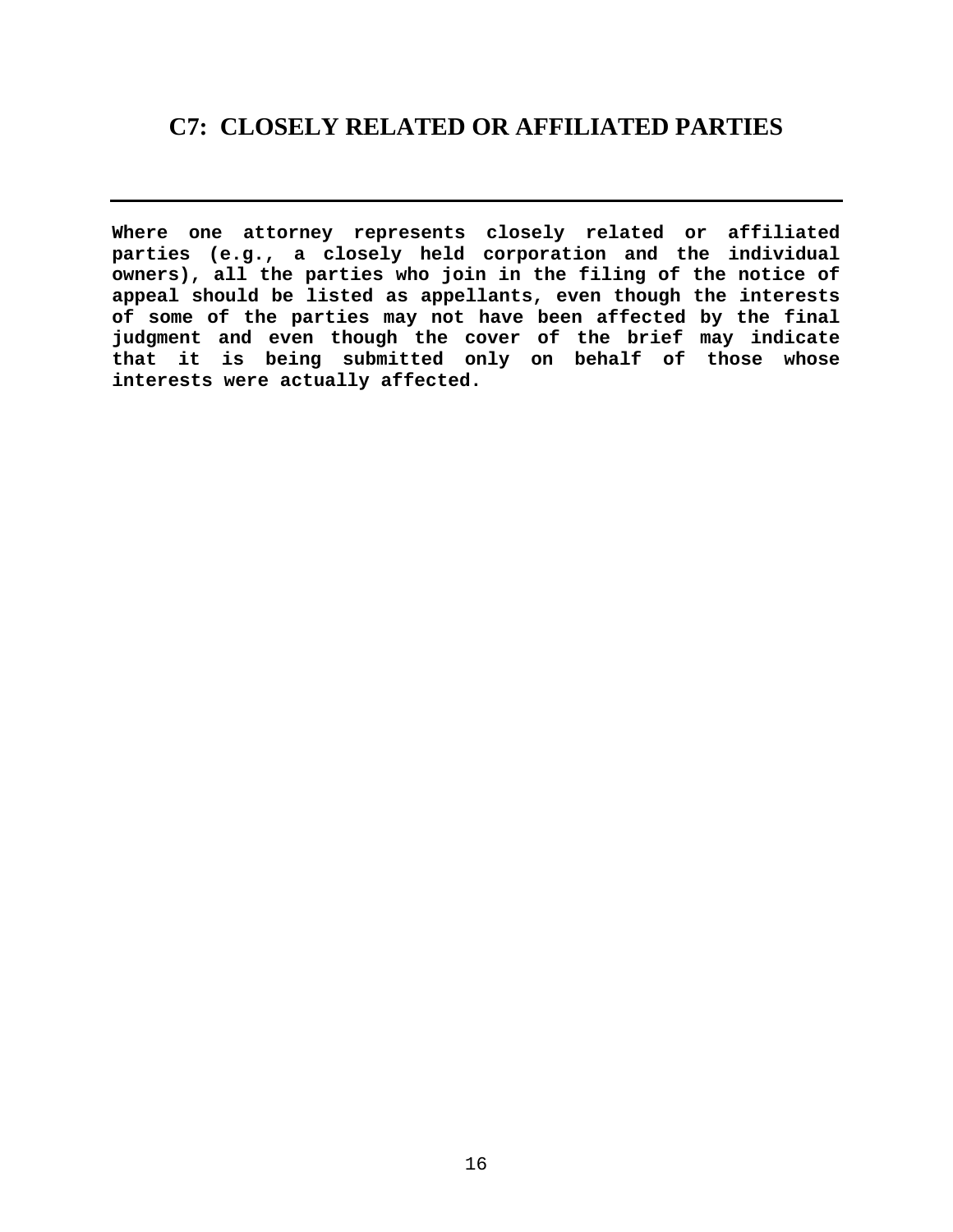## **C8: USE OF "ET AL."**

<span id="page-16-0"></span>**Do not use "et al." or "etc." to indicate multiple parties. All parties must be identified by name.**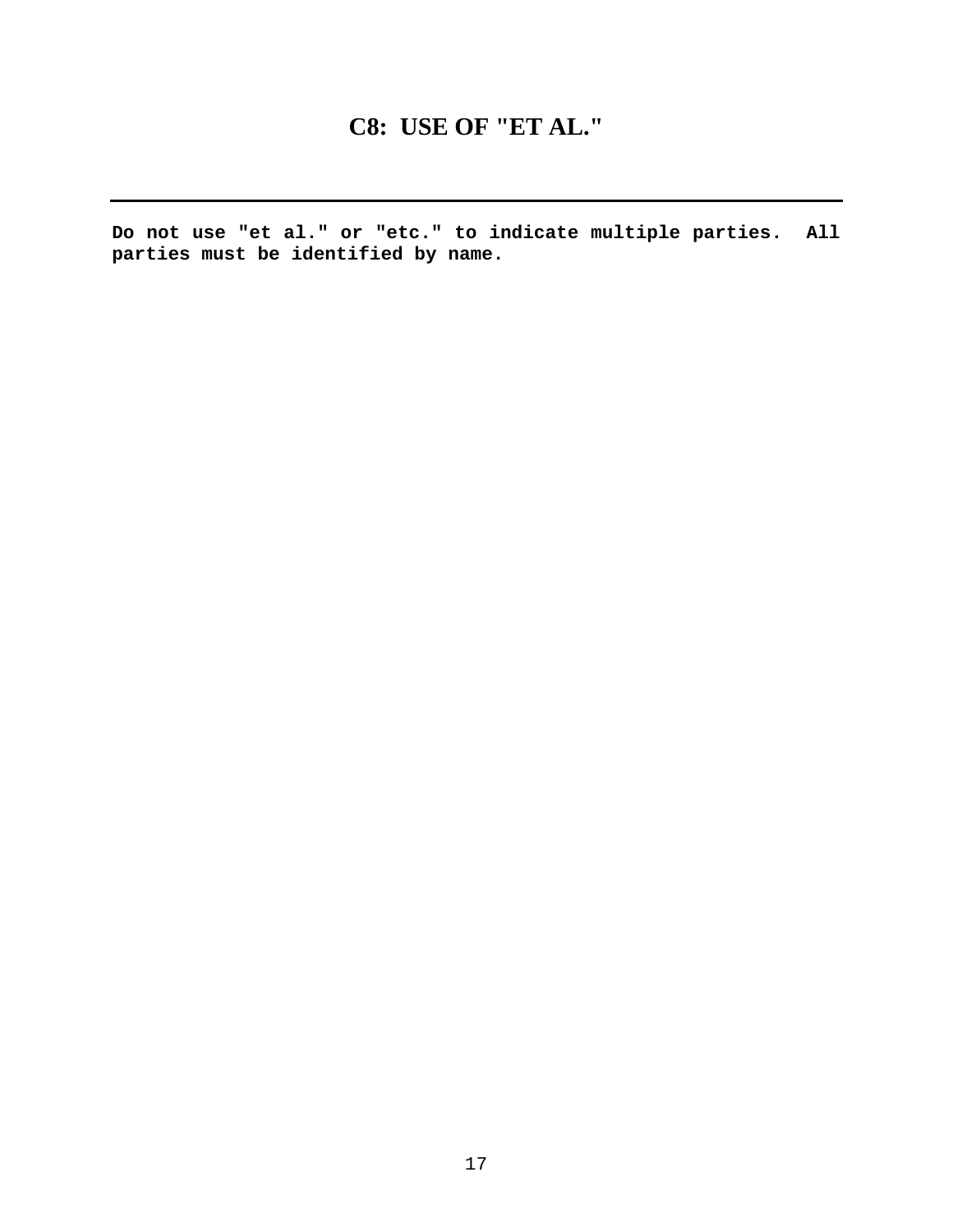## **C9: FICTITIOUS PARTIES**

<span id="page-17-0"></span>**\_\_\_\_\_\_\_\_\_\_\_\_\_\_\_\_\_\_\_\_\_\_\_\_\_\_\_\_\_\_\_\_\_\_\_\_\_\_\_\_\_\_\_\_\_\_\_\_\_\_\_\_\_\_\_\_\_\_** 

**Fictitious defendants ("John Does") may be eliminated from the caption.**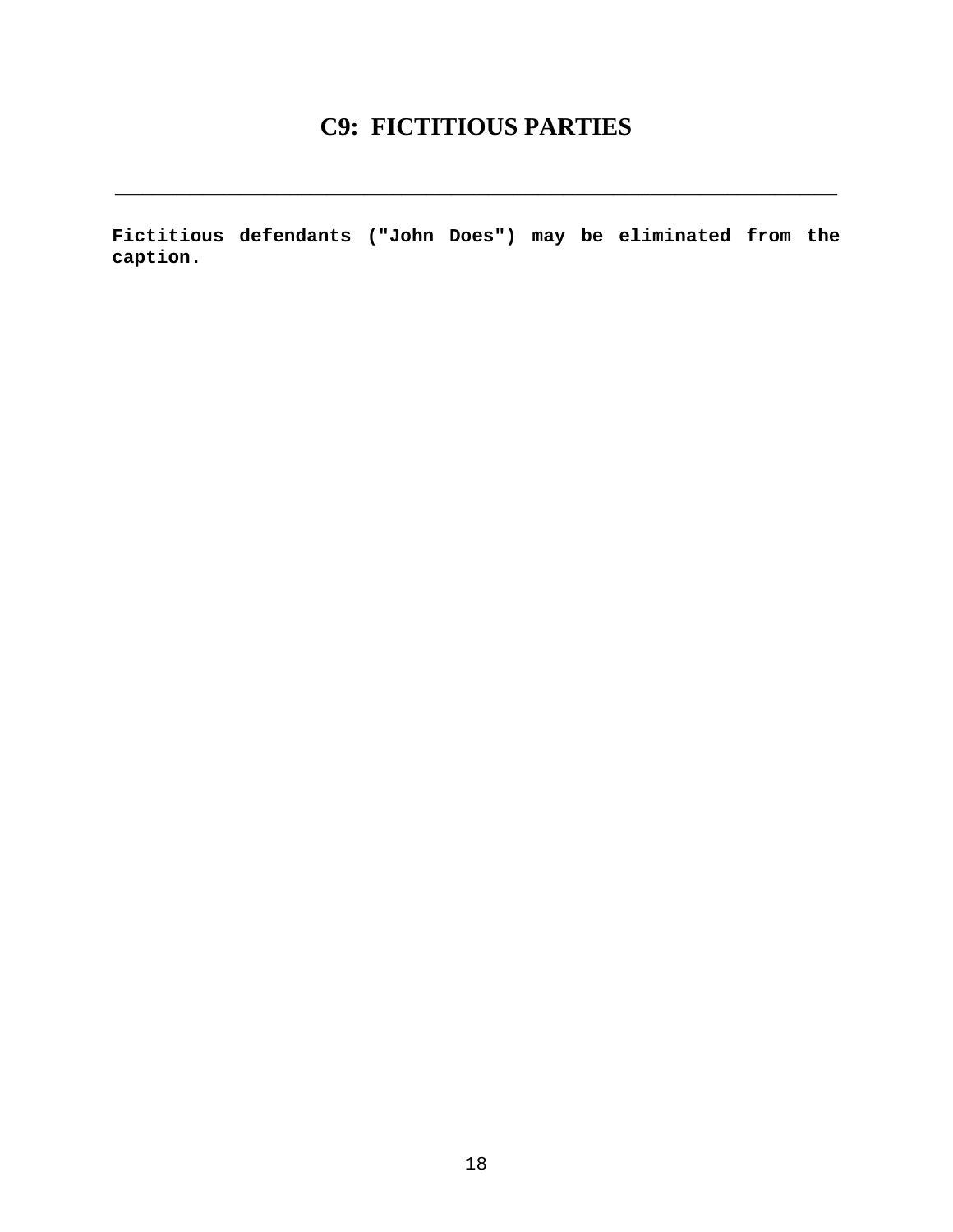## **C10: MULTIPLE CRIMINAL DEFENDANTS**

<span id="page-18-0"></span>\_\_\_\_\_\_\_\_\_\_\_\_\_\_\_\_\_\_\_\_\_\_\_\_\_\_\_\_\_\_\_\_\_\_\_\_\_\_\_\_\_\_\_\_\_\_\_\_\_\_\_\_\_\_\_\_\_\_\_\_\_\_\_\_

**In criminal cases, even though two or more defendants may have been indicted or tried together, the caption on appeal should name only the defendant who is the subject of that appeal.**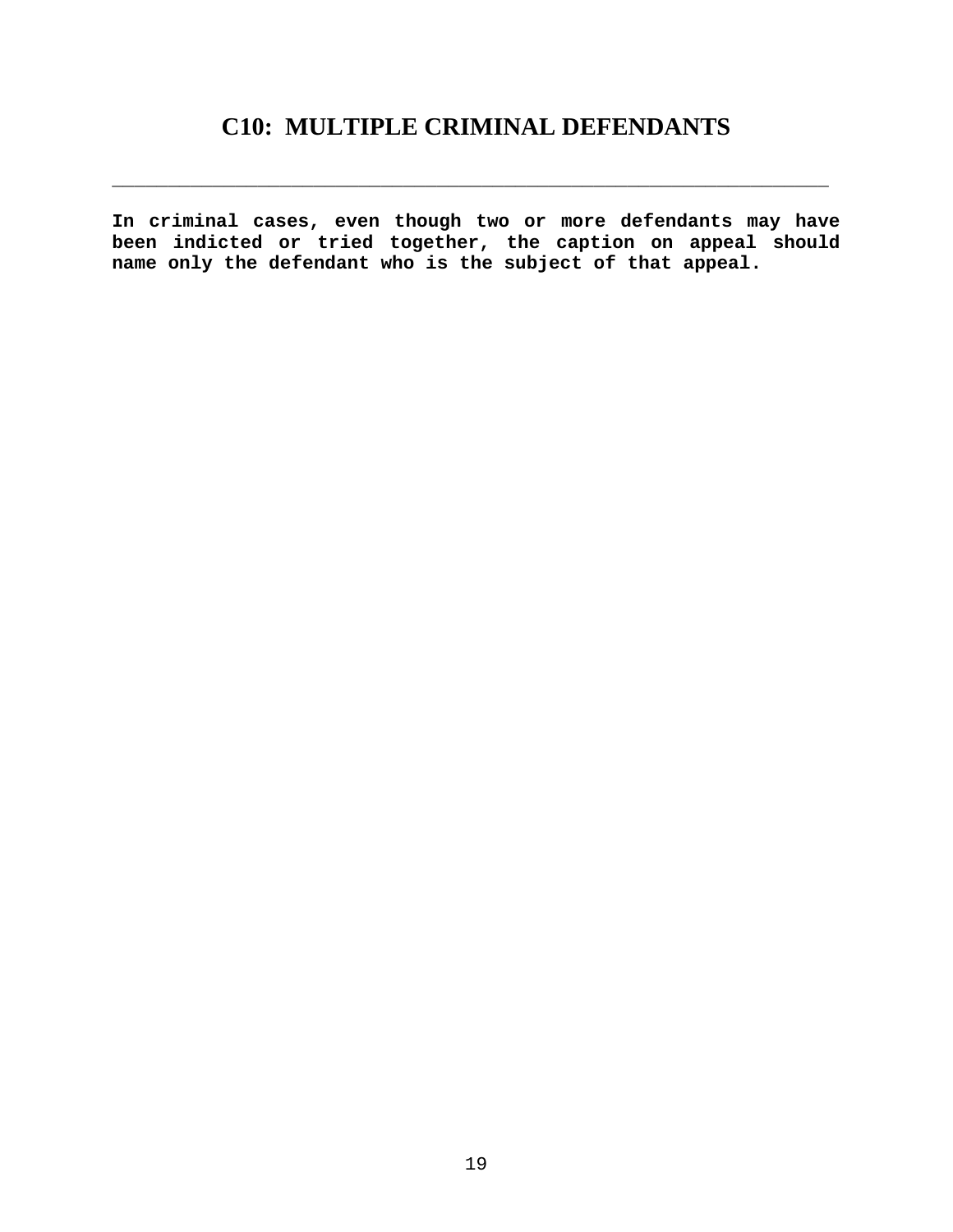## **C11: INTERVENORS BELOW**

<span id="page-19-0"></span>**Parties who intervened below should be included in the caption as plaintiff/intervenor or defendant/intervenor, and should ordinarily have an appellate designation as well. See generally R. 4:33-1, -2, -3. For parties who are appealing from the denial of intervenor status below, see Guideline C4.** 

#### **EXAMPLE:**

JOHN L. SMITH,

Plaintiff-Appellant,

v.

MARY J. JONES,

Defendant,

and

SANSONE, INC.,

 Defendant/Intervenor- Respondent.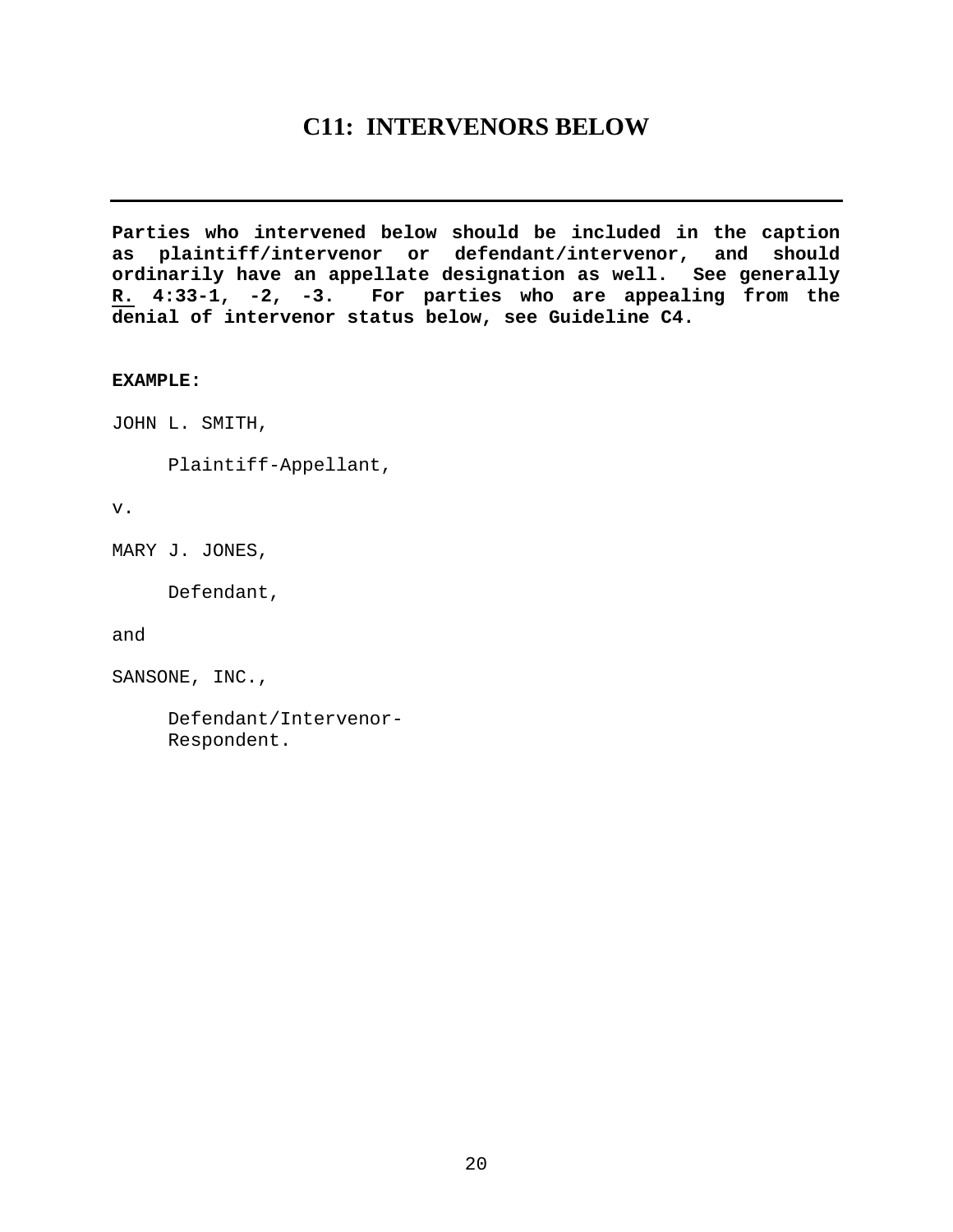## **C12: INTERVENORS ON APPEAL**

<span id="page-20-0"></span>**Although parties who intervene on appeal should be included and clearly identified in the attorney appearance section, they should not ordinarily be included in the caption. If, however, they are included in the caption, they should be separated from the other parties by a solid line. See generally R. 4:33-1, -2, -3. For parties who are appealing from the denial of intervenor status below, see Guideline C4.** 

**EXAMPLE:**

JOHN L. SMITH,

Plaintiff-Appellant,

v.

MARY J. JONES,

 Defendant-Respondent. \_\_\_\_\_\_\_\_\_\_\_\_\_\_\_\_\_\_\_\_\_\_\_\_\_\_\_\_\_\_

SANSONE, INC.,

Intervenor-Respondent.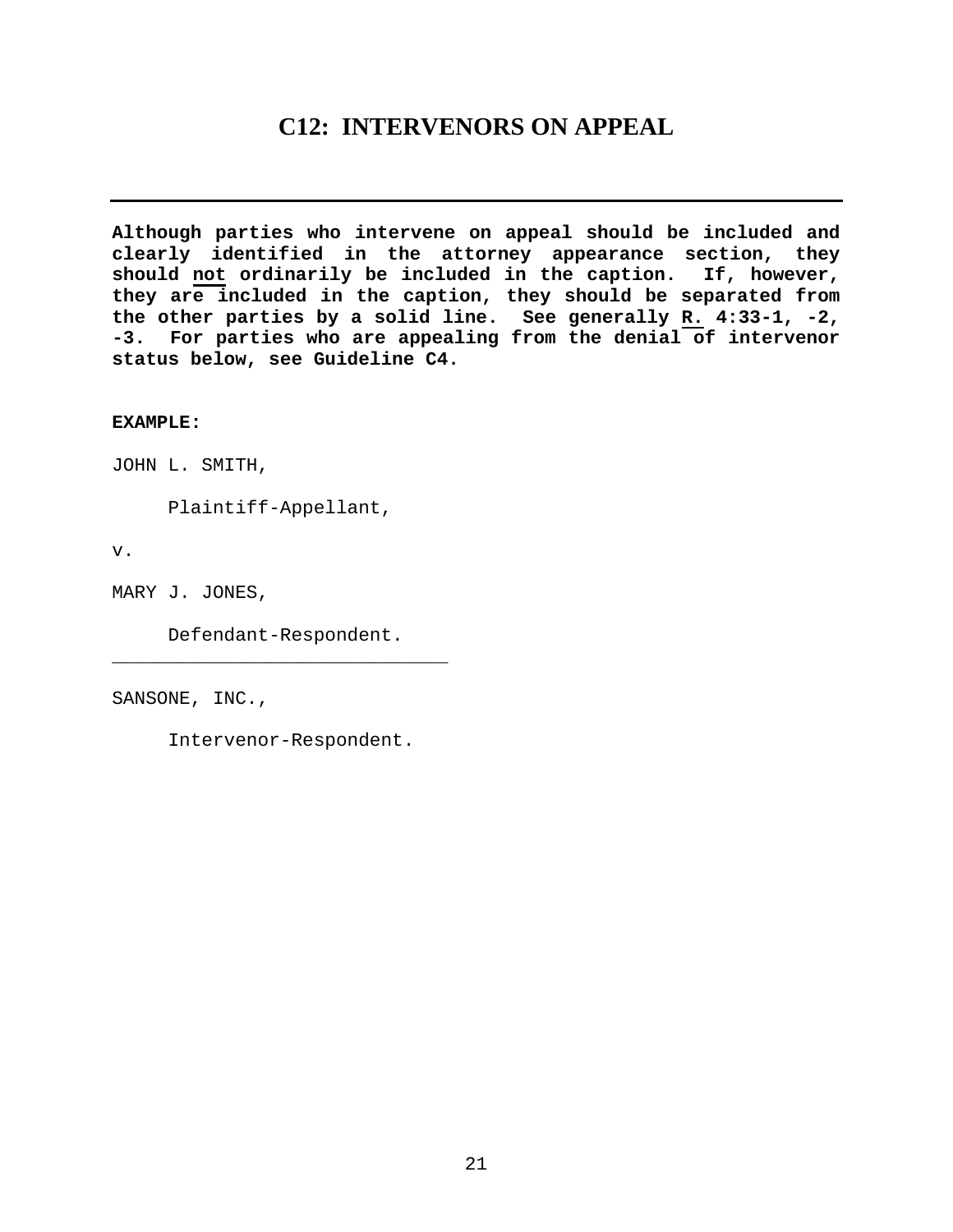## **C13: AMICI CURIAE**

<span id="page-21-0"></span>**\_\_\_\_\_\_\_\_\_\_\_\_\_\_\_\_\_\_\_\_\_\_\_\_\_\_\_\_\_\_\_\_\_\_\_\_\_\_\_\_\_\_\_\_\_\_\_\_\_\_\_\_\_\_\_\_\_\_\_\_\_\_\_\_** 

**Parties admitted as amici curiae, either at trial or on appeal, should not be included in the caption. However, they should be included in the attorney appearance section if they file briefs. (see Guideline A22). See generally R. 1:13-9.**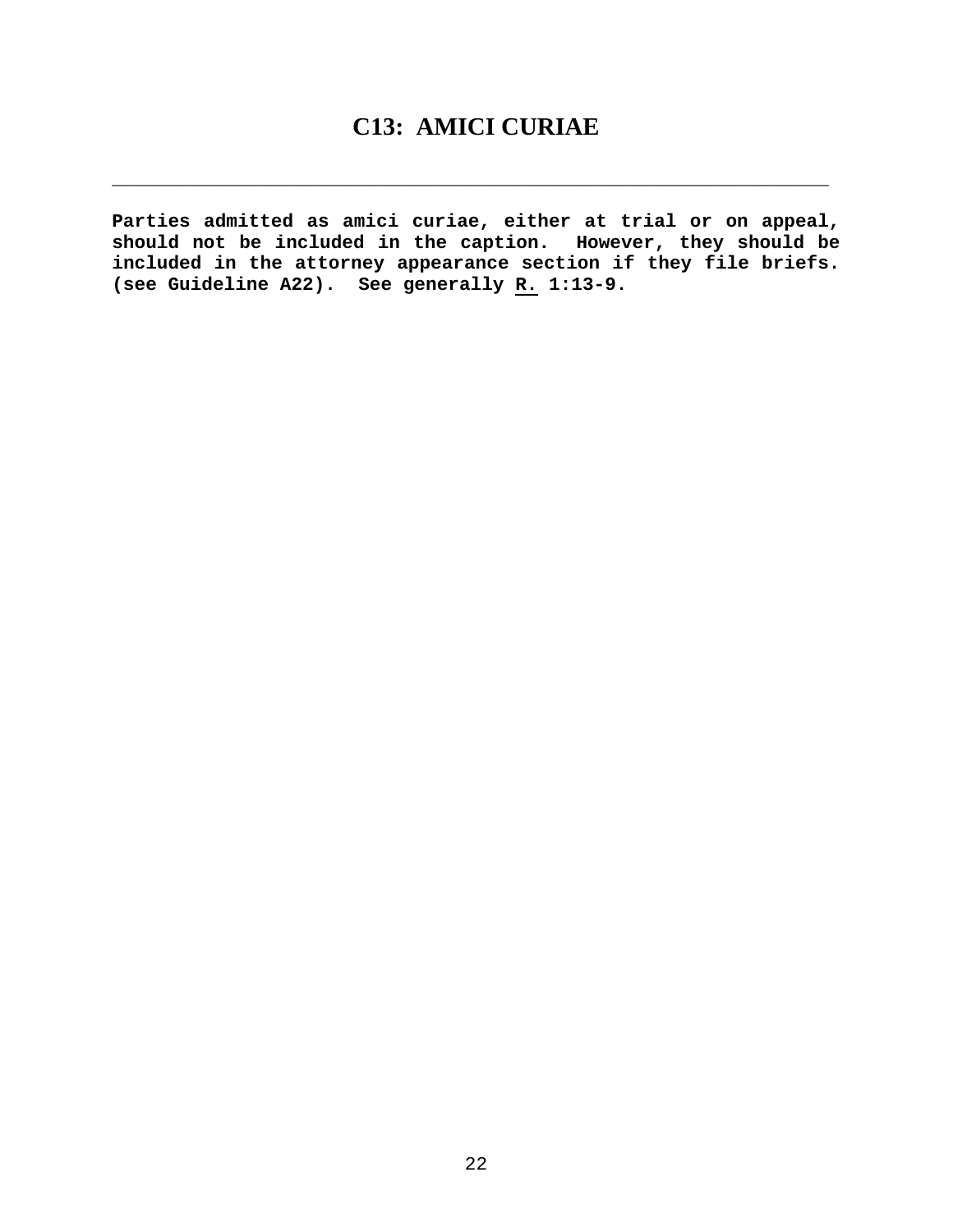## <span id="page-22-0"></span>**C14: THIRD-PARTY COMPLAINTS, COUNTERCLAIMS, AND CROSS-CLAIMS**

**If a third-party complaint was filed, the caption must reflect third-party designations (see Example #1). If, after a thirdparty complaint was filed, the plaintiff amended its complaint to name any of the third-party defendants as direct defendants, that should also be reflected in the caption (see Example #2).** 

**Do not show counterclaims and cross-claims.** 

**EXAMPLE #1**:

DENNIS DUCHAI,

Plaintiff-Appellant,

v.

LAKEVIEW CUSTOM COACH, JEFF BROWN, and PETE'S SERVICE CENTER,

Defendants-Respondents,

and

J.R. CORELLI ASSOCIATES, INC.,

 Defendant/Third-Party Plaintiff-Respondent,

v.

TILDEN COMMERCIAL ALLIANCE, INC., and TRW INFORMATION SERVICES,

Third-Party Defendants.

**EXAMPLE #2 (third-party defendant [Tilden] also named as direct defendant):**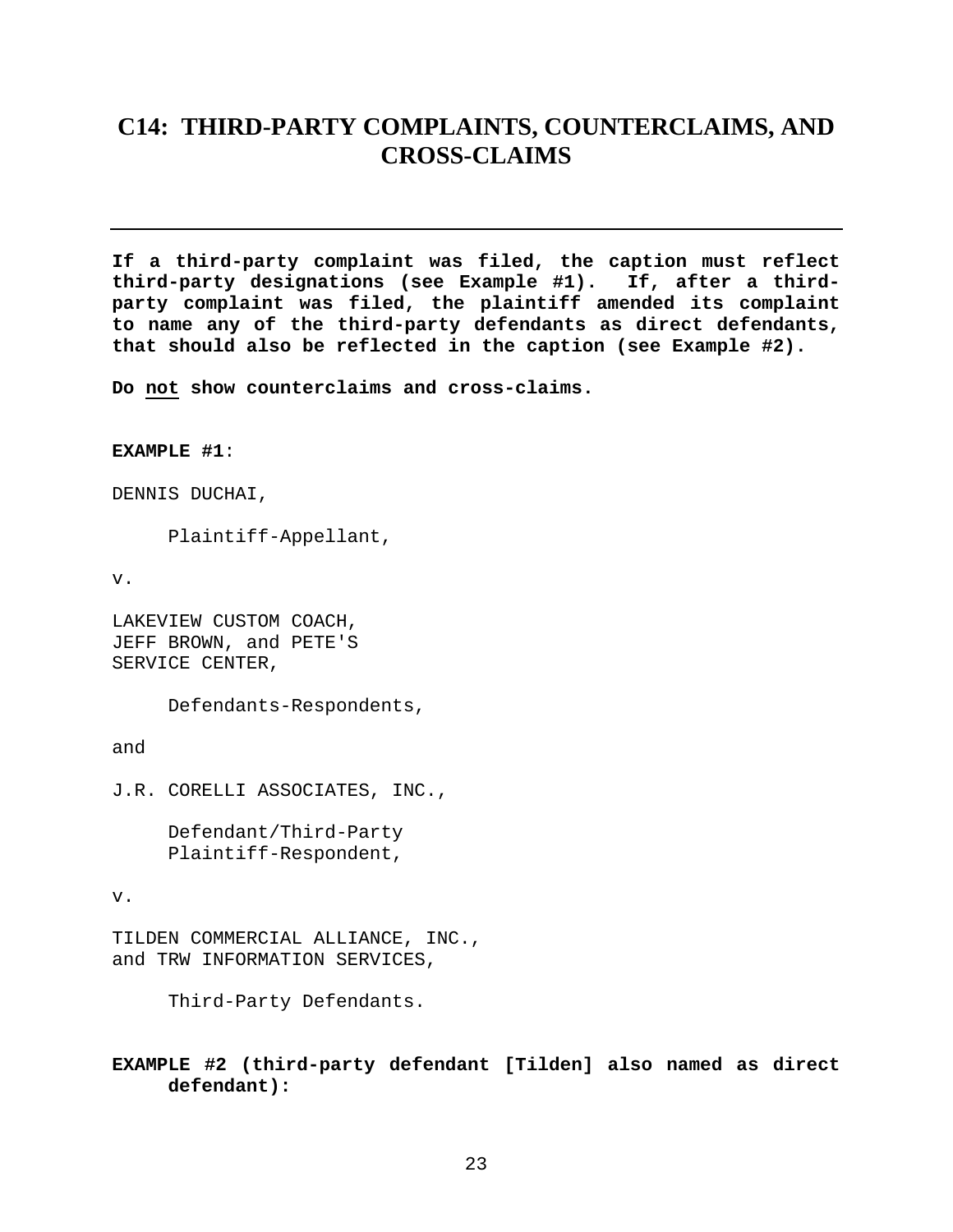DENNIS DUCHAI,

Plaintiff-Appellant,

v.

LAKEVIEW CUSTOM COACH, JEFF BROWN, PETE'S SERVICE CENTER, and TILDEN COMMERCIAL ALLIANCE, INC.,

Defendants-Respondents,

and

J.R. CORELLI ASSOCIATES, INC.,

 Defendant/Third-Party Plaintiff-Respondent,

#### v.

TILDEN COMMERCIAL ALLIANCE, INC., and TRW INFORMATION SERVICES,

Third-Party Defendants.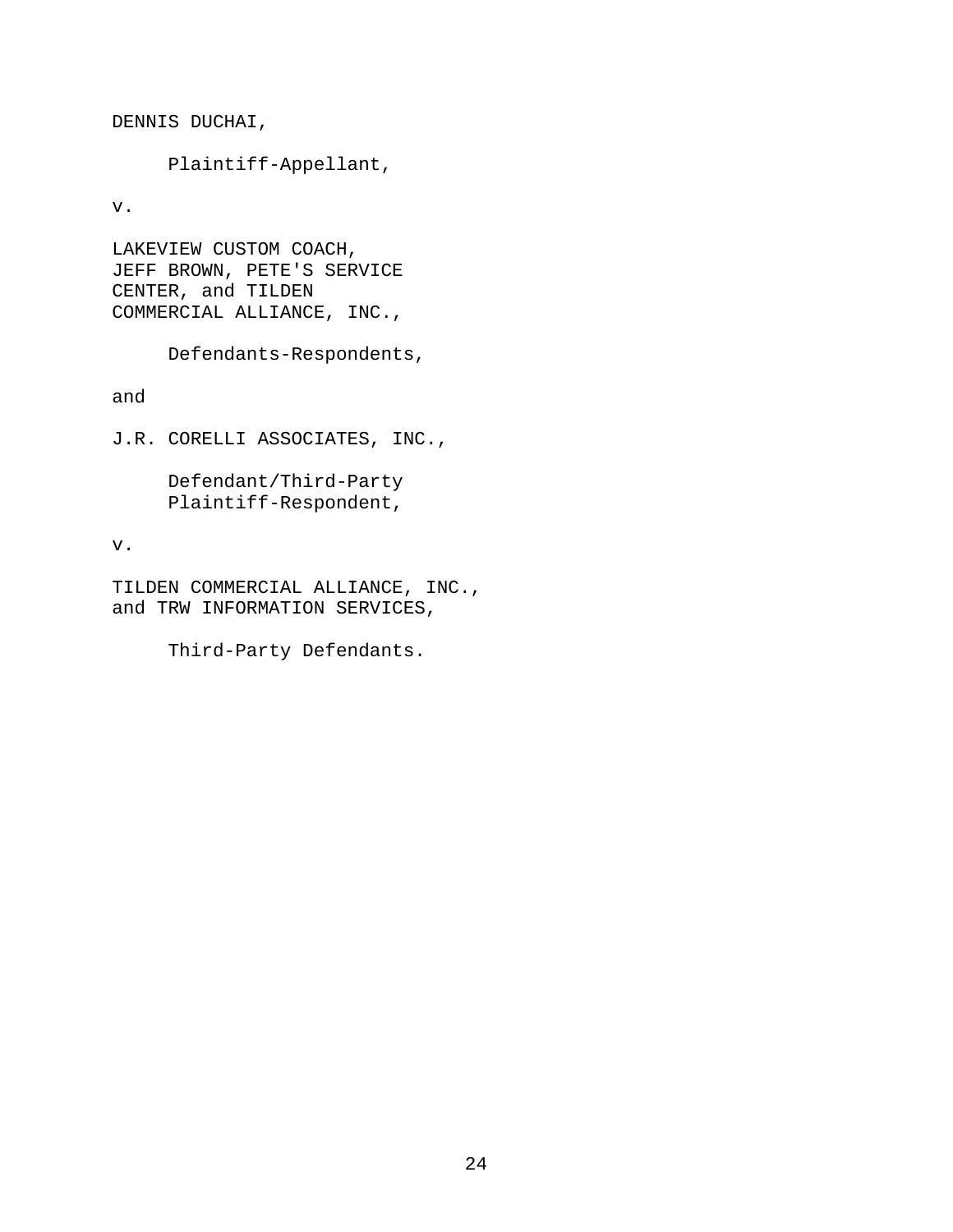## **C15: CROSS-APPEALS**

<span id="page-24-0"></span>**If a cross-appeal has been filed, the caption must reflect cross-appellant and cross-respondent designations (see Example below).** 

#### **EXAMPLE**:

JAMES SMITH,

 Plaintiff-Appellant/ Cross-Respondent,

v.

ANN ADAMS,

Defendant-Respondent,

and

BETTY BAKER,

 Defendant-Respondent/ Cross-Appellant.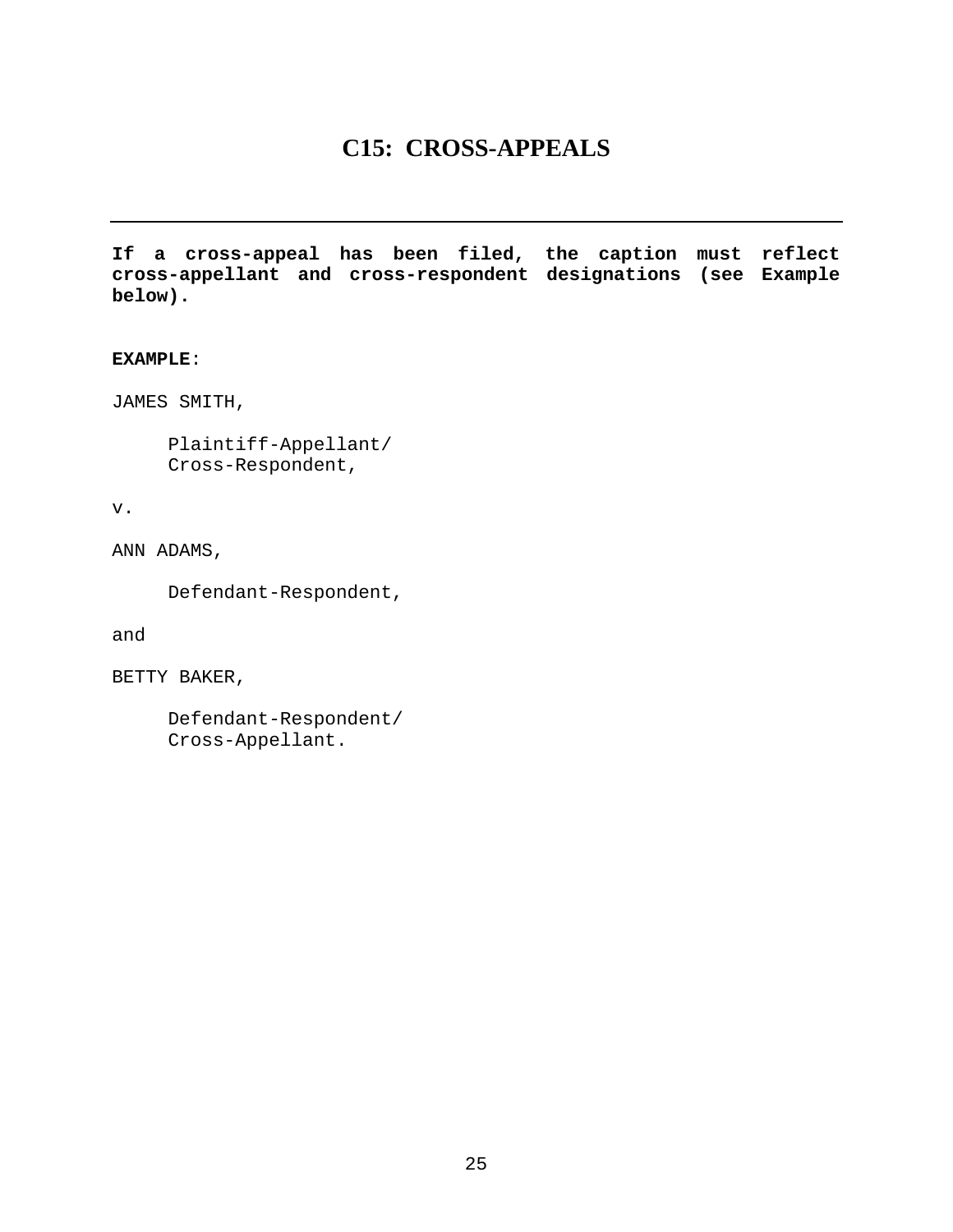## **C16: BACK-TO-BACK APPEALS**

<span id="page-25-0"></span>**For Memos: For back-to-back appeals where only one memo is prepared, there should be two completely independent captions, with the docket number appended to each separate appeal. The caption with the oldest docket number should be listed first (see Example below).** 

**For Opinions: Back-to-back appeals should have separate opinions unless they have been consolidated for opinion purposes. In that case, the consolidation should be noted in the opinion and the caption should follow Guideline C17.** 

**EXAMPLE:**

 SUPERIOR COURT OF NEW JERSEY APPELLATE DIVISION DOCKET NO. A-1234-06T2

DURO-TEST CORPORATION,

Plaintiff-Respondent,

v.

JOSE NODAR and JOSEPH UMBACH,

Defendants-Appellants,

and

v.

BANCO POPULAR de PUERTO RICO,

Defendant-Respondent.

\_\_\_\_\_\_\_\_\_\_\_\_\_\_\_\_\_\_\_\_\_\_\_\_\_\_\_\_\_\_\_\_\_

DOCKET NO. A-4567-06T2

DURO-TEST CORPORATION,

Plaintiff-Respondent,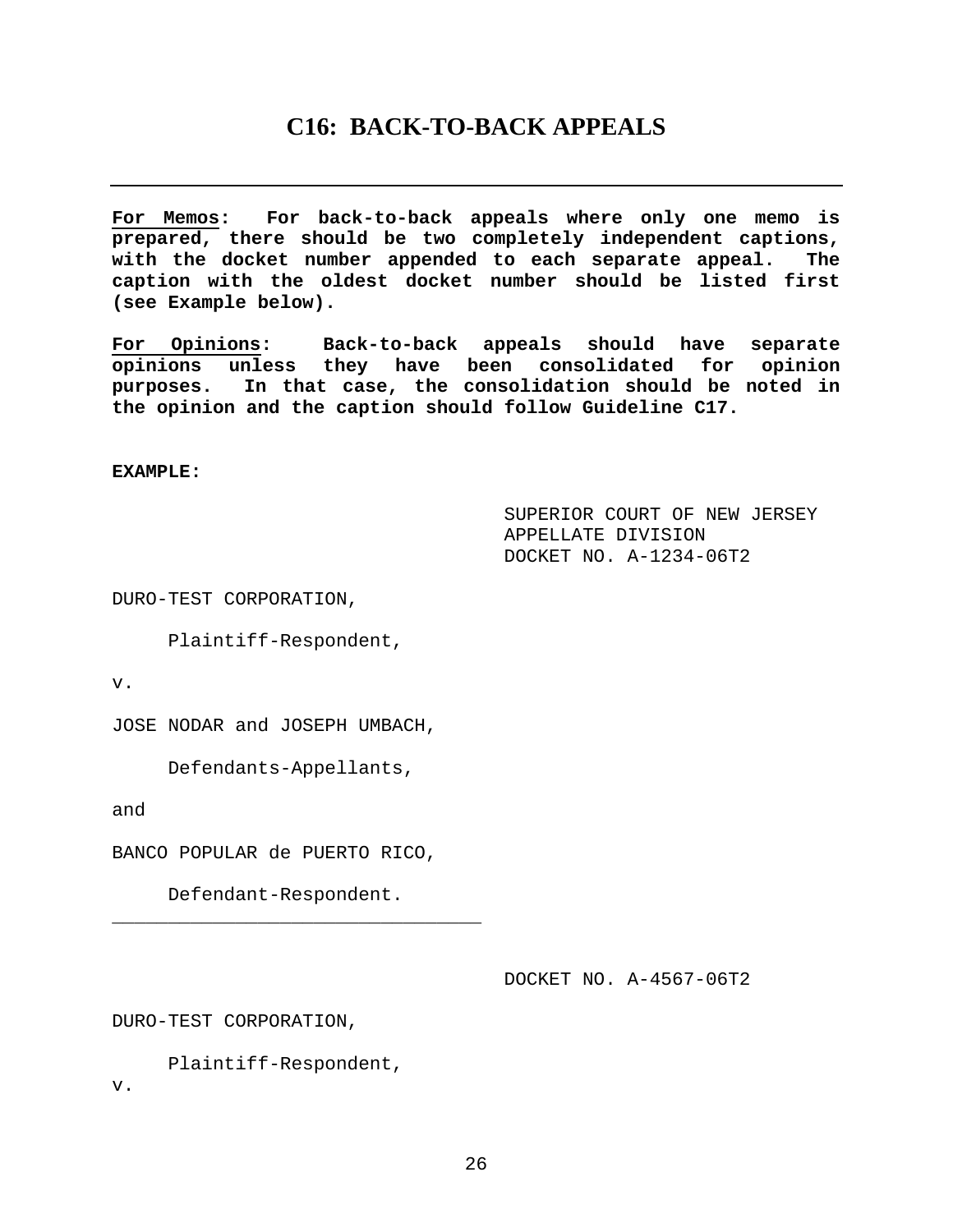JOSE NODAR and JOSEPH UMBACH,

Defendants-Respondents,

and

BANCO POPULAR de PUERTO RICO,

Defendant-Appellant.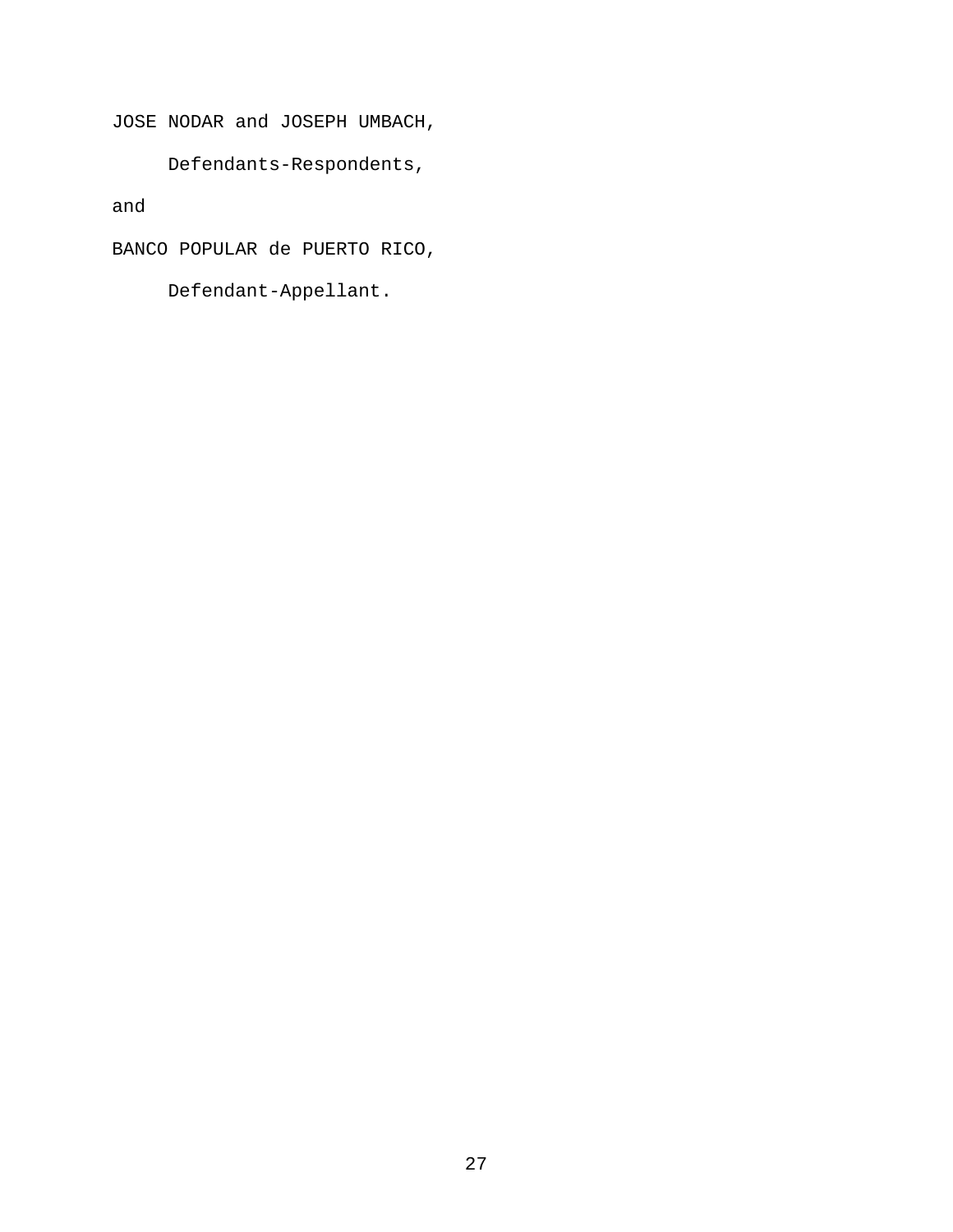## **C17: CONSOLIDATED CASES**

<span id="page-27-0"></span>**Cases Consolidated on Appeal: Even though only one memo or opinion is prepared, consolidated appeals usually have two or more completely independent captions. Docket numbers should be listed together on top with the oldest number listed first. The captions should follow that same order (see Example below). However, if all of the cases have identical captions, including the appellate designations of the parties, then only one caption may be used with multiple docket numbers.** 

**Cases Consolidated Below: Cases consolidated in the trial court or agency should retain the same caption on appeal as was used below. There will be only one appellate docket number.** 

**EXAMPLE:**

 SUPERIOR COURT OF NEW JERSEY APPELLATE DIVISION DOCKET NOS. A-1234-02T5 A-4567-02T5

STATE OF NEW JERSEY,

Plaintiff-Respondent,

v.

ROBERT COOPER,

Defendant-Appellant.

\_\_\_\_\_\_\_\_\_\_\_\_\_\_\_\_\_\_\_\_\_\_\_\_\_\_

STATE OF NEW JERSEY,

Plaintiff-Respondent,

v.

WILLIE LEE LAWSON,

Defendant-Appellant.

## **C18: DISPUTE AS TO SPELLING OF PARTY'S NAME**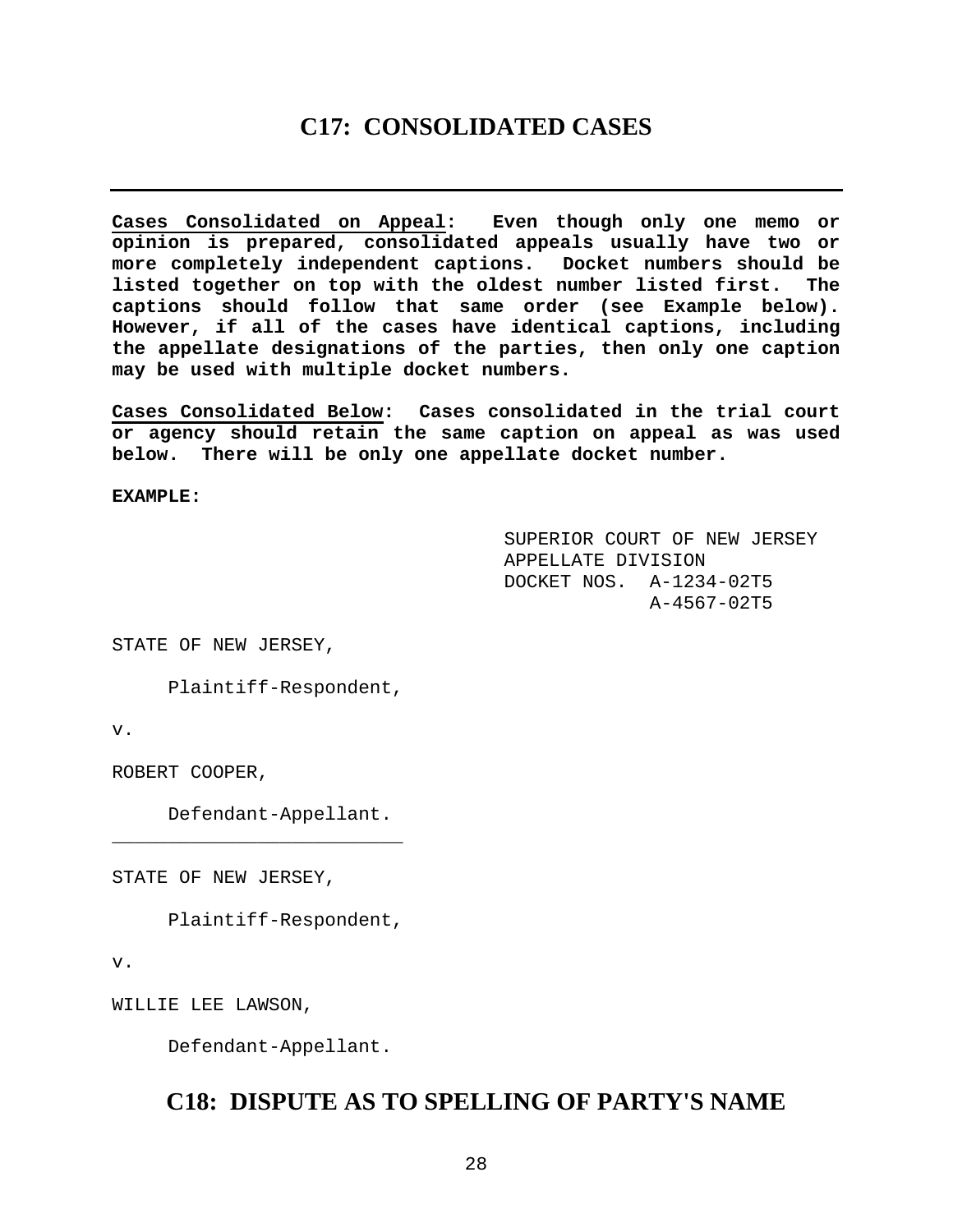**In civil cases, the final judgment controls the spelling of a party's name. If that does not resolve the dispute, then the complaint controls.** 

**\_\_\_\_\_\_\_\_\_\_\_\_\_\_\_\_\_\_\_\_\_\_\_\_\_\_\_\_\_\_\_\_\_\_\_\_\_\_\_\_\_\_\_\_\_\_\_\_\_\_\_\_\_\_\_\_\_\_** 

**In criminal cases, the judgment of conviction controls. If that does not resolve the dispute, then the indictment controls.** 

**However, in either type of case, if there is a definite indication in the record, e.g., in the transcripts or appendices, that a name should be spelled differently, rely on that. Also, you may need to change the caption and drop a footnote that a party was "incorrectly designated as" something else.**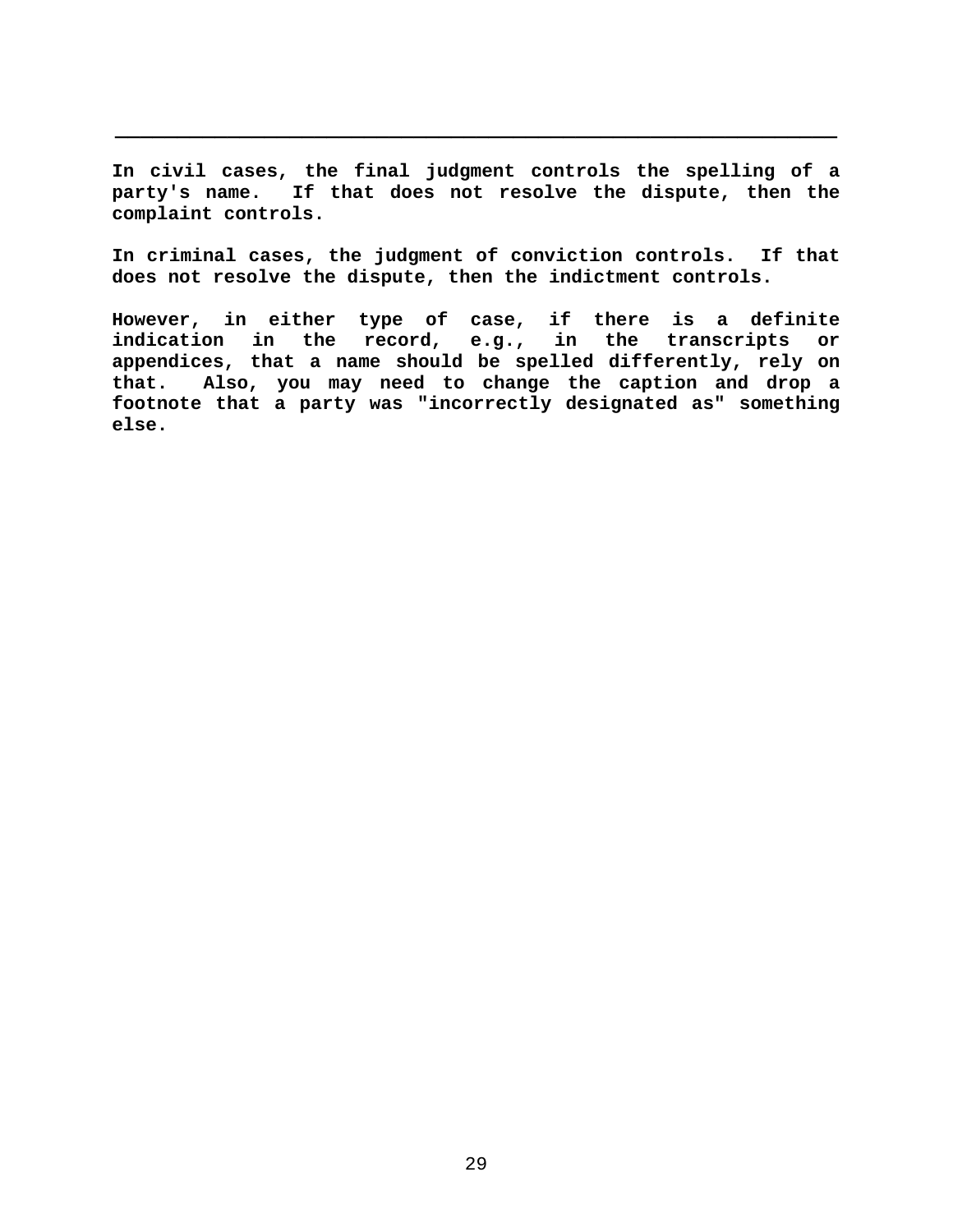## **C19: ALIASES AND FORMER NAMES**

<span id="page-29-0"></span>**\_\_\_\_\_\_\_\_\_\_\_\_\_\_\_\_\_\_\_\_\_\_\_\_\_\_\_\_\_\_\_\_\_\_\_\_\_\_\_\_\_\_\_\_\_\_\_\_\_\_\_\_\_\_\_\_\_\_** 

**If a party uses an alias, use the designation "a/k/a." Any "a/k/a" shown on a judgment of conviction should be included in the caption (see Example #1).** 

**If a party was formerly known by another name, use the designation "f/k/a" (see Example #2). If a party is now known by another name, use the designation "n/k/a" (see Example #3). For changes in party names after the entry of final judgment, see Guideline C20.**

**EXAMPLE #1 (alias)**:

STATE OF NEW JERSEY,

Plaintiff-Respondent,

v.

v.

ALLAN BROWN, a/k/a SKIP BROWN,

Defendant-Appellant.

#### **EXAMPLE #2 (formerly known as)**:

JOHN SMITH,

Plaintiff-Appellant,

SUSAN REYNOLDS, f/k/a SUSAN SMITH,

Defendant-Respondent.

#### **EXAMPLE #3 (now known as)**:

JOHN SMITH,

Plaintiff-Appellant,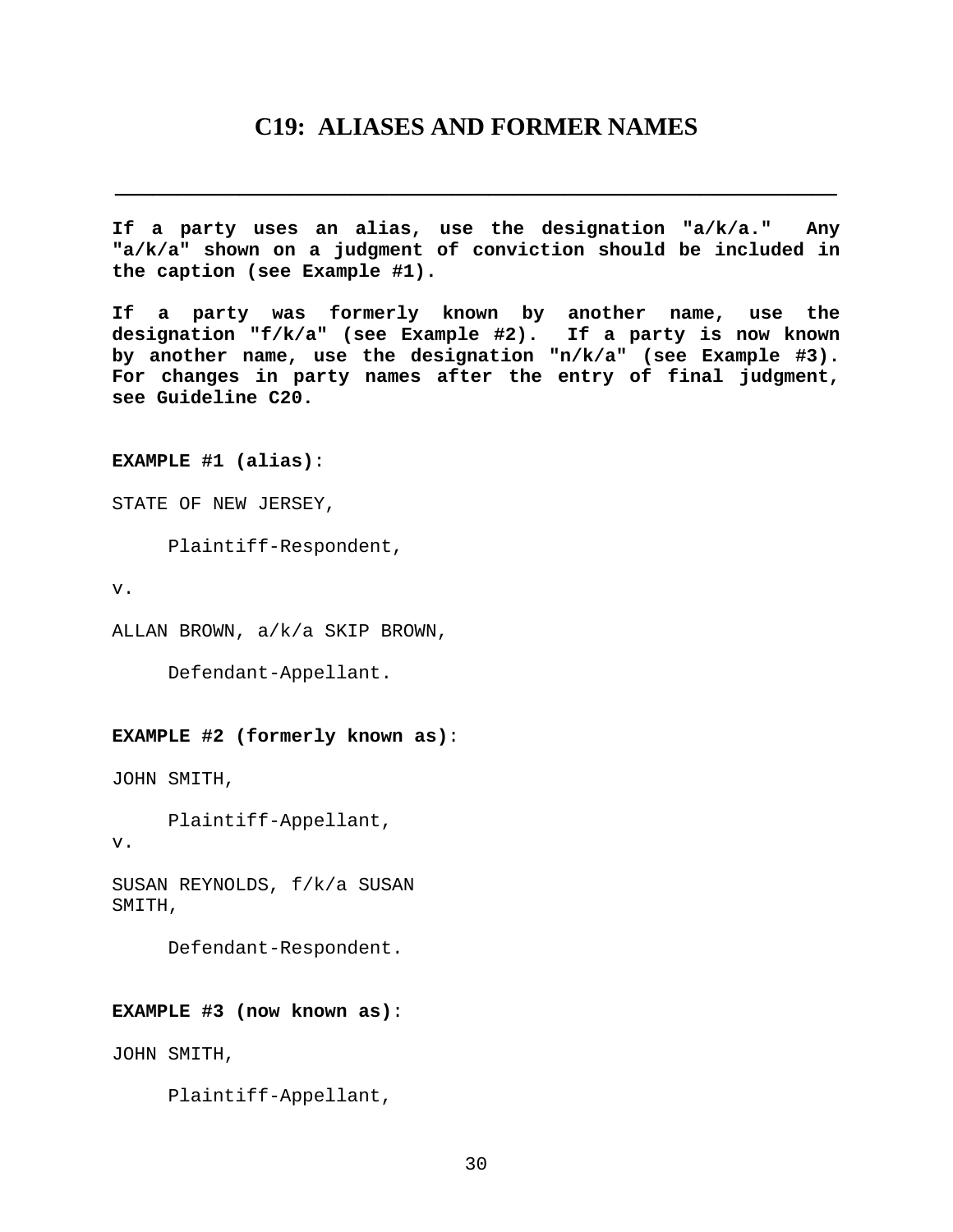v.

SUSAN SMITH, n/k/a SUSAN REYNOLDS,

Defendant-Respondent.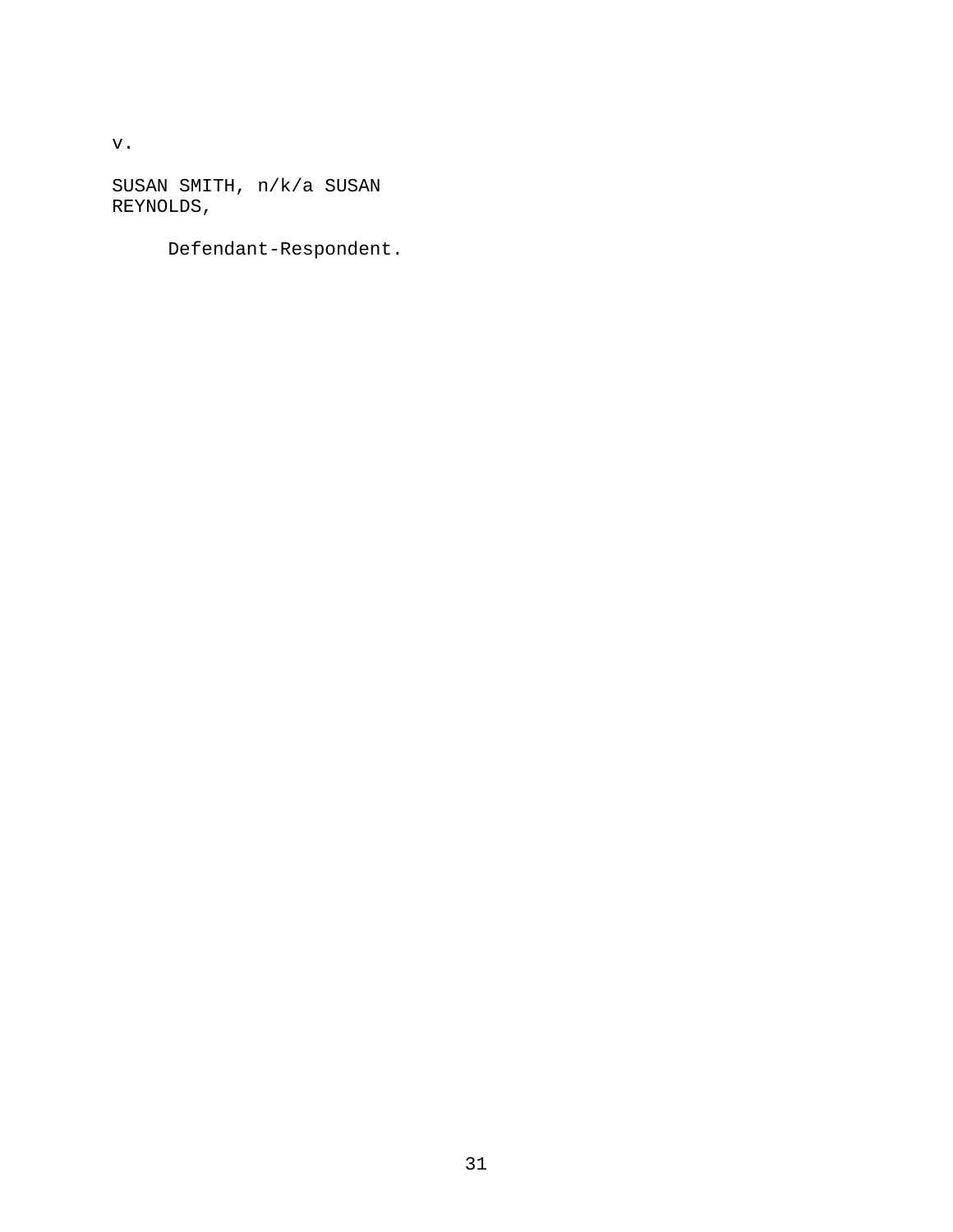## <span id="page-31-0"></span>**C20: CHANGES IN PARTIES OR PARTIES' NAMES AFTER FINAL JUDGMENT WAS ENTERED**

**If, after entry of final judgment, a party's name changes or the party changes by reason of succession, death, or substitution, retain the original name unless there has been a formal substitution. If there has been a formal substitution, use the new name and drop a footnote indicating the change.** 

**EXCEPTION:** There is no need for a formal substitution when a public officer sues or is sued in an official capacity and then leaves office. Court rules provide for an automatic substitution, so use the current official's name in the caption. See R. 4:34-4.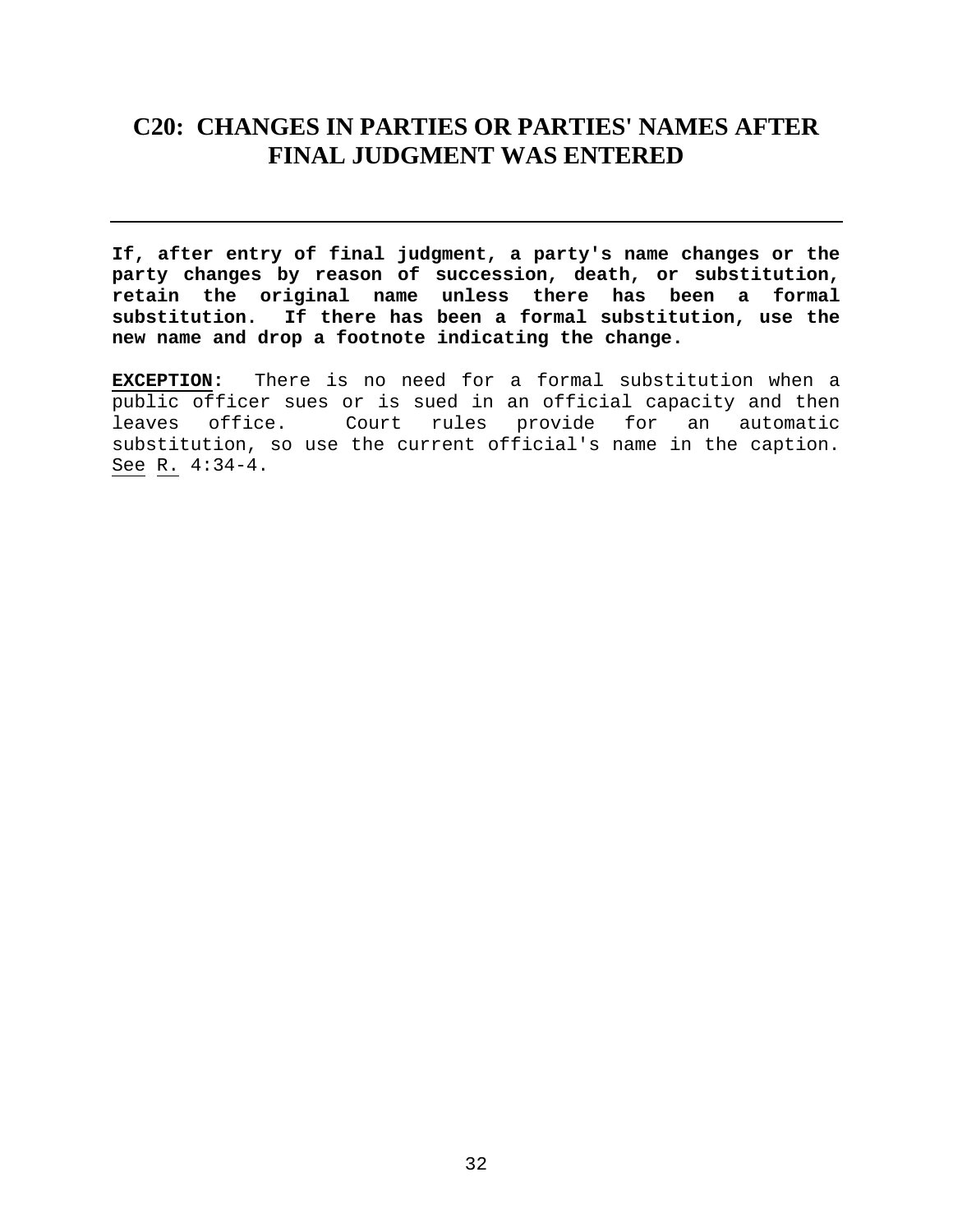## **C21: IMPOUNDED CASES**

<span id="page-32-0"></span>**When an impounded case comes to the Appellate Division designating parties in the caption by initials, that format should be continued.** 

**When an impounded case comes to the Appellate Division designating parties in the caption by full names, that format should be continued in memos. If necessary, initials will be used in the caption when the opinion is issued.**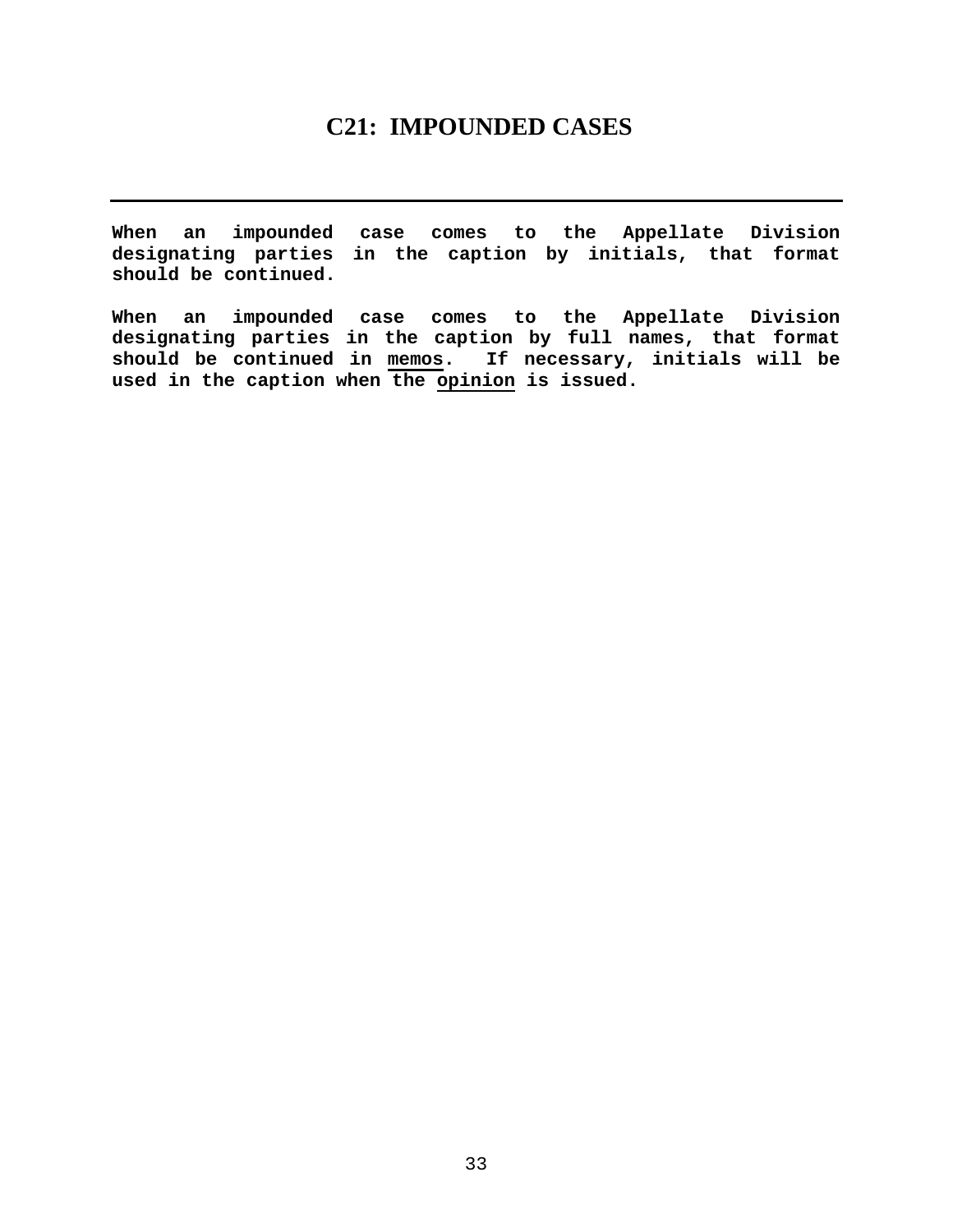## **PART TWO:**

## **ATTORNEY APPEARANCE GUIDELINES**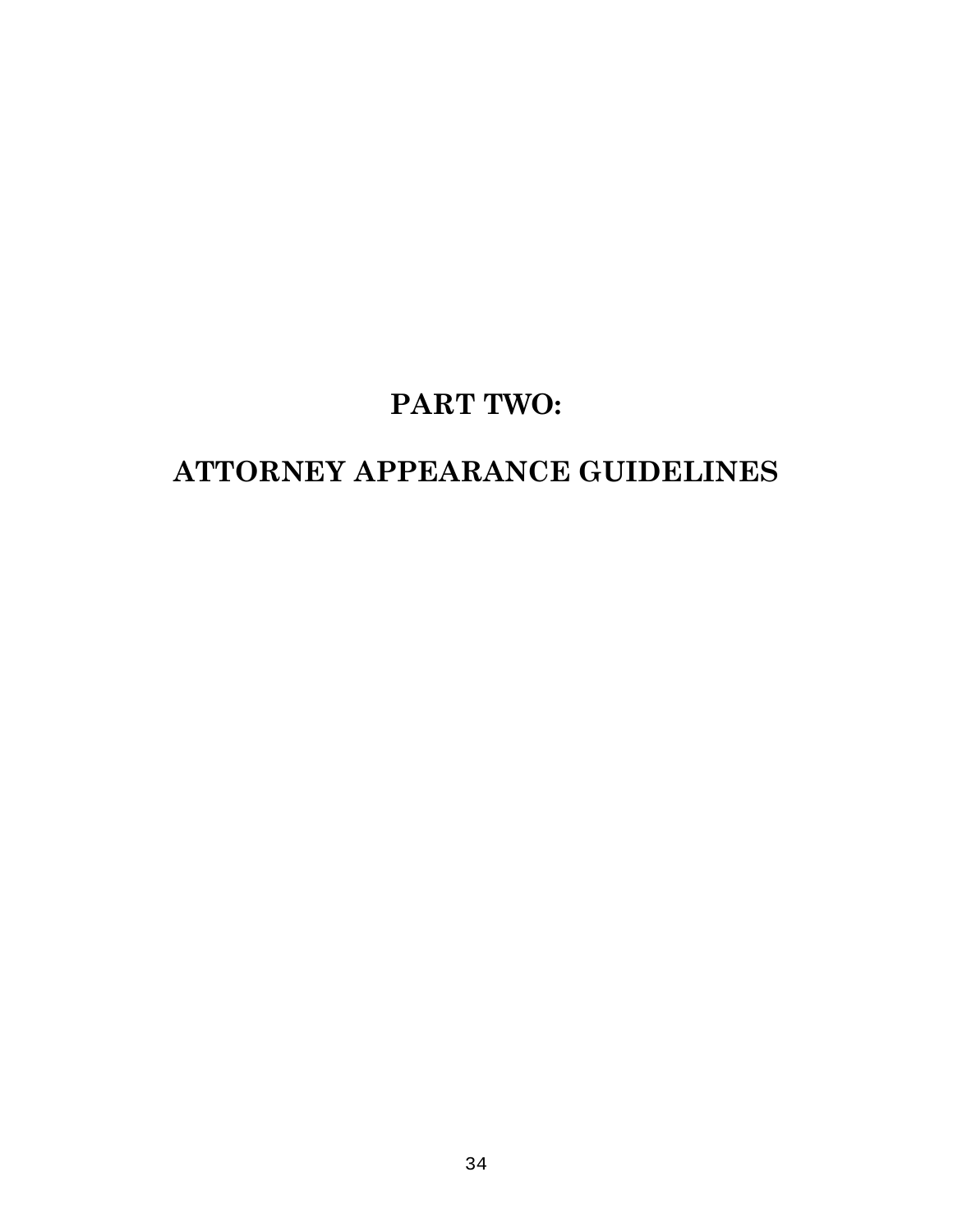## <span id="page-34-0"></span>**A1: IDENTIFICATION AND DOCKET NUMBER OF COURT OR AGENCY BELOW**

**Appeals from Superior Court: Immediately before the attorney appearances, indicate the court from which the appeal is taken. Show the division (Law or Chancery), the part (where applicable), the name of the county, and either the lower court docket number (for civil cases) or the indictment number (for criminal cases). See Example #'s 1 through 5.** 

**Docket numbers do not have to be preceded by the three-letter county prefix. Indictment numbers should be shown as follows: the last two digits of the year, followed by the two digits of the month, then the number of the indictment.** 

**Note if the appeal is interlocutory. See Example #6.** 

**Appeals from Agency Decisions: Immediately before the attorney appearances, indicate the agency from which the appeal is taken. Show the name of the agency, the department within the agency (where applicable), and the agency docket number (if there is one). Do not use the OAL docket number. See Example #'s 7 and 8. For appeals challenging the promulgation of an agency rule, see Example #9.**

#### **EXAMPLES:**

- **#1** On appeal from Superior Court of New Jersey, Law Division, Bergen County, Docket No. L-222-04 [Note: not BER-L-222-04].
- **#2** On appeal from Superior Court of New Jersey, Chancery Division, Family Part, Bergen County, Docket No. FD-00034-04.
- **#3** On appeal from Superior Court of New Jersey, Law Division, Salem County, Indictment No. 06-08-1234 [Note: This is Indictment #1234 filed in August 2006].

35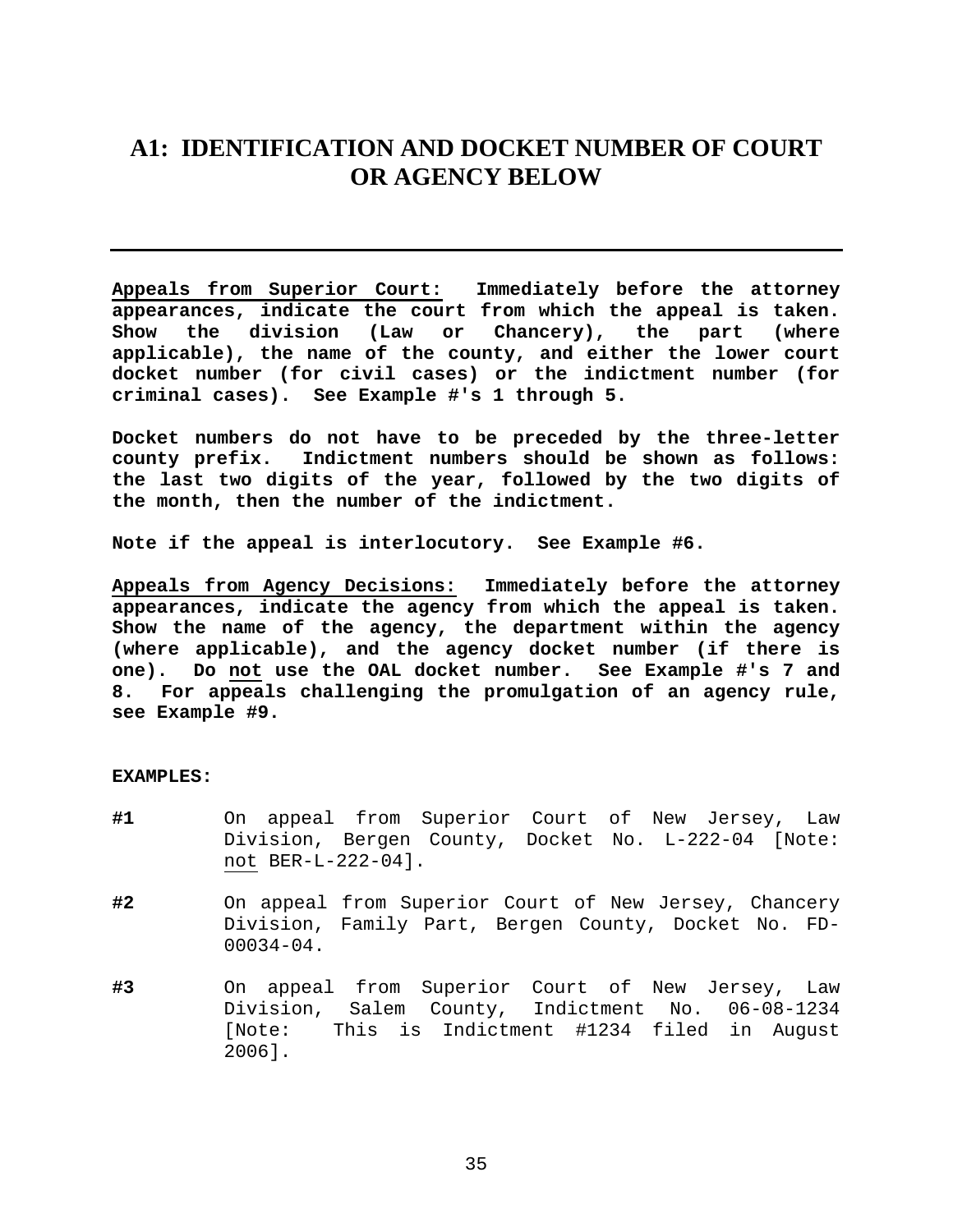- **#4** On appeal from the Tax Court of New Jersey, Docket No. 1234-2005.
- **#5** On appeal from Superior Court of New Jersey, Law Division, Sussex County, Municipal Appeal No. 05-1234.
- **#6** On appeal from an interlocutory order of Superior Court of New Jersey, Law Division, Middlesex County, Docket No. L-222-04.
- **#7** On appeal from the Board of Review, Department of Labor, Docket No. 83,092.
- **#8** On appeal from the Board of Trustees of the Public Employees' Retirement System, Department of Treasury.
- **#9** On appeal from the adoption of N.J.A.C. 7:6E-8.2(g)(5) by the Department of Environmental Protection.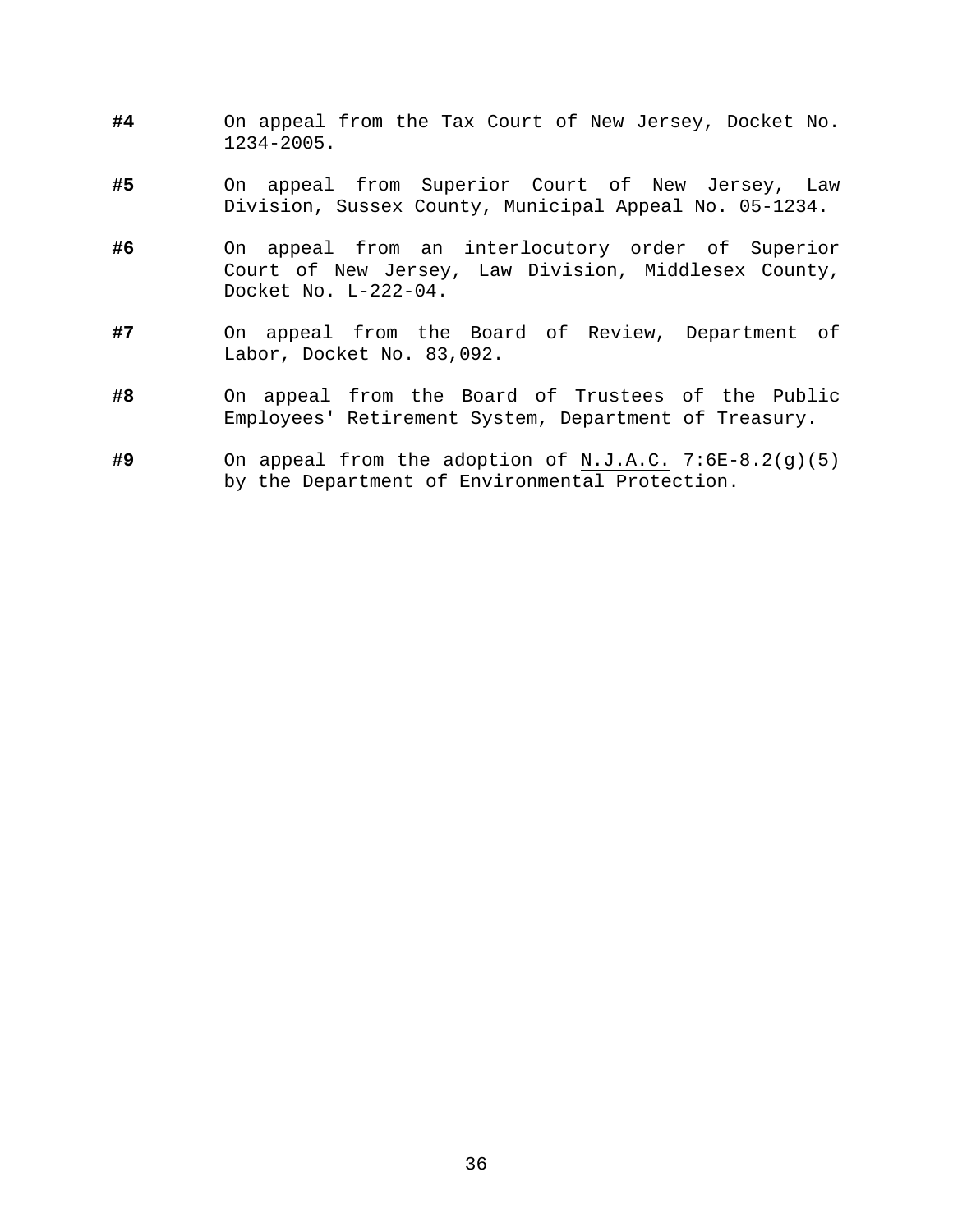## <span id="page-36-0"></span>**A2: EVENTS SUBSEQUENT TO INITIAL APPELLATE DIVISION OPINION**

**\_\_\_\_\_\_\_\_\_\_\_\_\_\_\_\_\_\_\_\_\_\_\_\_\_\_\_\_\_\_\_\_\_\_\_\_\_\_\_\_\_\_\_\_\_\_\_\_\_\_\_\_\_\_\_\_\_\_** 

**Sometimes cases come back to the Appellate Division after the original opinion has been issued. The Appellate Division may consider the case again following: (1) a remand from the Supreme Court (see Example #1); (2) a temporary remand to the trial court (see Example #2); or (3) the grant of a motion for reconsideration (see Example #3). References to these events should be noted in the appearance section.** 

**EXAMPLE #1 (remand from Supreme Court)**:

Submitted May 13, 2004 -- Decided May 28, 2004. Remanded by Supreme Court March 25, 2005. Resubmitted May 16, 2005 -- Decided

#### **EXAMPLE #2 (remand to trial court, jurisdiction retained):**

Submitted May 13, 2004 -- Remanded May 28, 2004. Resubmitted July 30, 2004 -- Decided

#### **EXAMPLE #3 (grant of motion for reconsideration)**

Submitted May 13, 2004 -- Decided May 28, 2004. Motion for reconsideration granted. Resubmitted July 1, 2004 -- Decided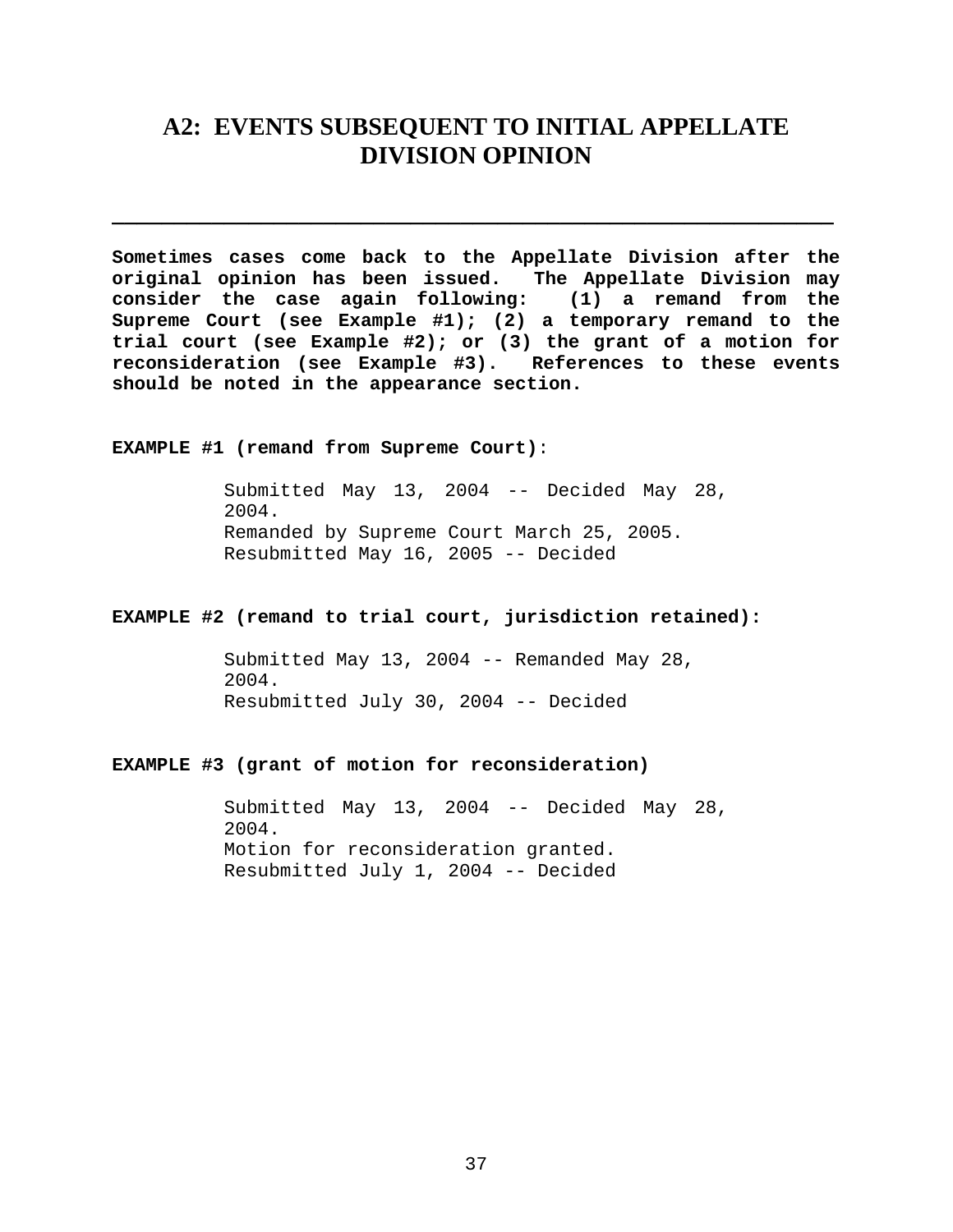## **A3: PUBLISHED OPINION BELOW**

<span id="page-37-0"></span>**\_\_\_\_\_\_\_\_\_\_\_\_\_\_\_\_\_\_\_\_\_\_\_\_\_\_\_\_\_\_\_\_\_\_\_\_\_\_\_\_\_\_\_\_\_\_\_\_\_\_\_\_\_\_\_\_\_\_** 

#### **Note if the opinion rendered by the court below is published.**

#### **EXAMPLES**

- **#1** On appeal from Superior Court of New Jersey, Law Division, Bergen County, Docket No. L-222-04, whose opinion is reported at 290 N.J. Super. 1 (Law Div. 1997).
- **#2** On appeal from the Tax Court of New Jersey, Docket No. 277- 2000, whose opinion is reported at 21 N.J. Tax 123 (Tax 2003).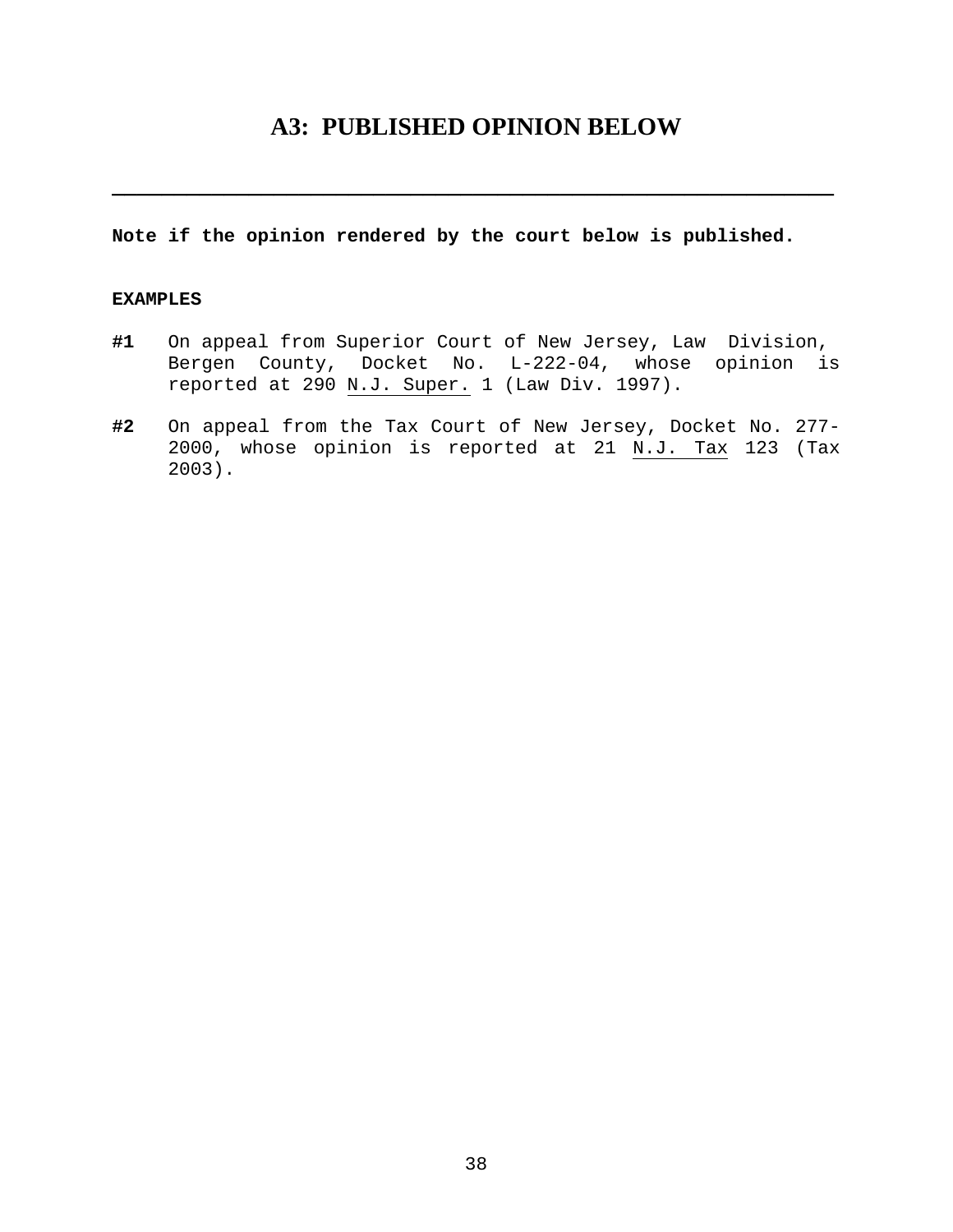## <span id="page-38-0"></span>**A4: WHEN COUNSEL MUST BE IDENTIFIED**

**For memos: List counsel (or indicate pro se representation, see Guideline A16) for every party with an appellate designation regardless of whether the party has filed a brief. If a respondent files only a letter of non-participation, or if a respondent's brief has been suppressed, note simply that the respondent has not filed a brief (see Example below).** 

#### **EXAMPLE:**

Mead & Miller, attorneys for respondent Capital Insurance Company, have not filed a brief.

**For opinions: List counsel (or indicate pro se representation, see Guideline A16) only for those parties who have filed briefs or those public body respondents who have filed statements in lieu of brief pursuant to R. 2:6-4(c) (see Guideline A19). If no respondent has filed a brief, state: "Respondent has not filed a brief."**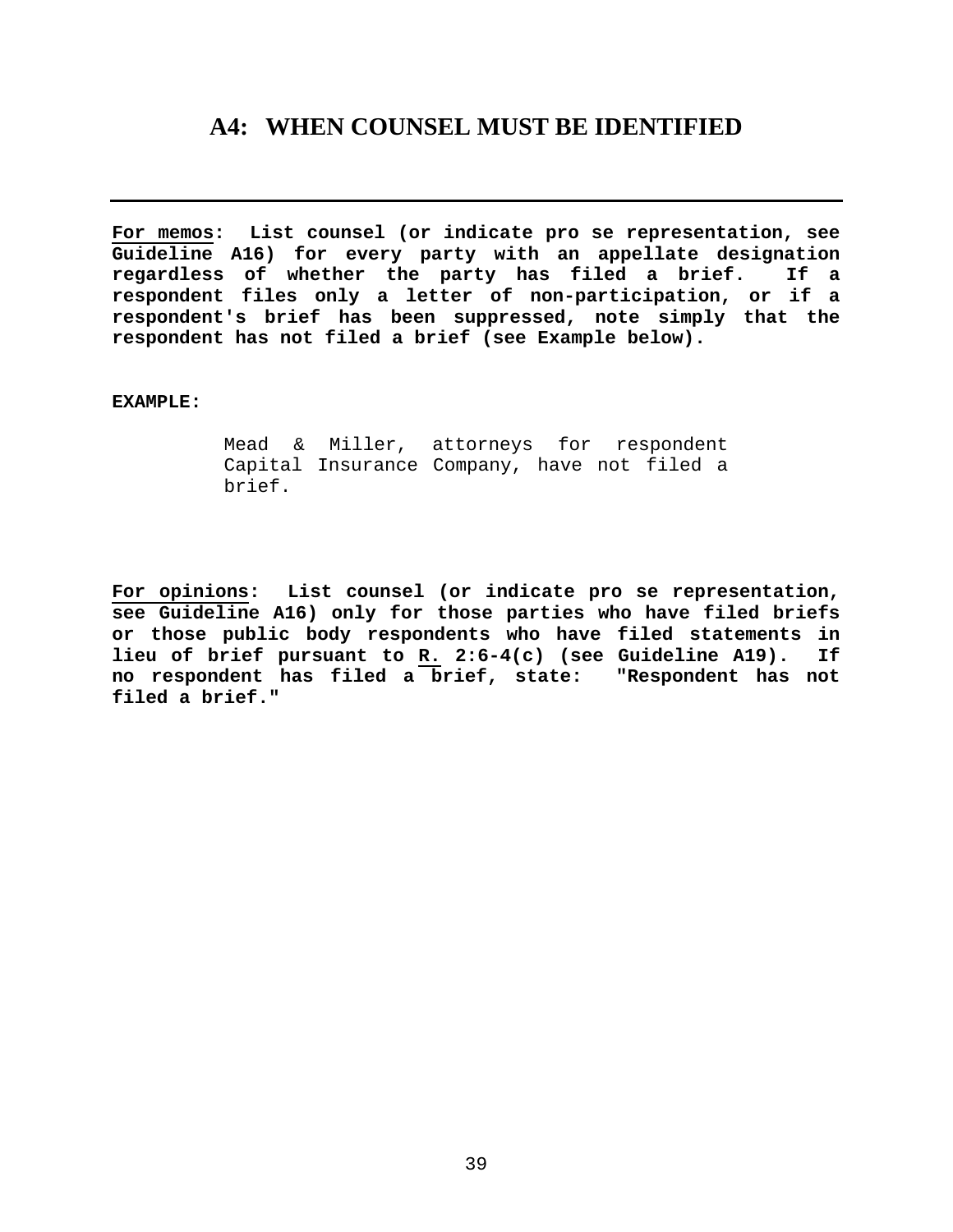## <span id="page-39-0"></span>**A5: WHEN TO IDENTIFY PARTIES BY NAME IN APPEARANCE SECTION**

**\_\_\_\_\_\_\_\_\_\_\_\_\_\_\_\_\_\_\_\_\_\_\_\_\_\_\_\_\_\_\_\_\_\_\_\_\_\_\_\_\_\_\_\_\_\_\_\_\_\_\_\_\_\_\_\_\_\_** 

**If there is only one appellant or one respondent, or if the same attorney represents all appellants or all respondents, it is not necessary to identify the party by name in the attorney appearance section, as long as the party is identified in the caption (see Examples #1). Otherwise, each party must be identified by name as an appellant or respondent (see Examples #2) or, in the case of a cross-appeal, as an appellant/crossrespondent or respondent/cross-appellant (see Examples #3).** 

**EXAMPLES (for memos and for opinions without oral argument):** 

- **#1:** Miller and Dugan, attorneys for appellants (Joseph Miller, on the brief).
- **#2:** Smith, Jones and Wilson, attorneys for appellant John Gibson (Thomas Field, on the brief).
- **#3:** Carter and Jackson, attorneys for appellant/cross-respondent Susan Gibson (Bill Carter, on the brief).

**EXAMPLES (for opinions where cases were orally argued):** 

- **#1:** Nancy Dugan argued the cause for appellants (Miller and Dugan, attorneys; Joseph Miller, on the brief).
- **#2:** Harold Smith argued the cause for appellant John Gibson (Smith, Jones and Wilson, attorneys; Thomas Field, on the brief).
- **#3:** Carol Jackson argued the cause for appellant/cross-respondent Susan Gibson (Carter and Jackson, attorneys; Bill Carter, on the brief).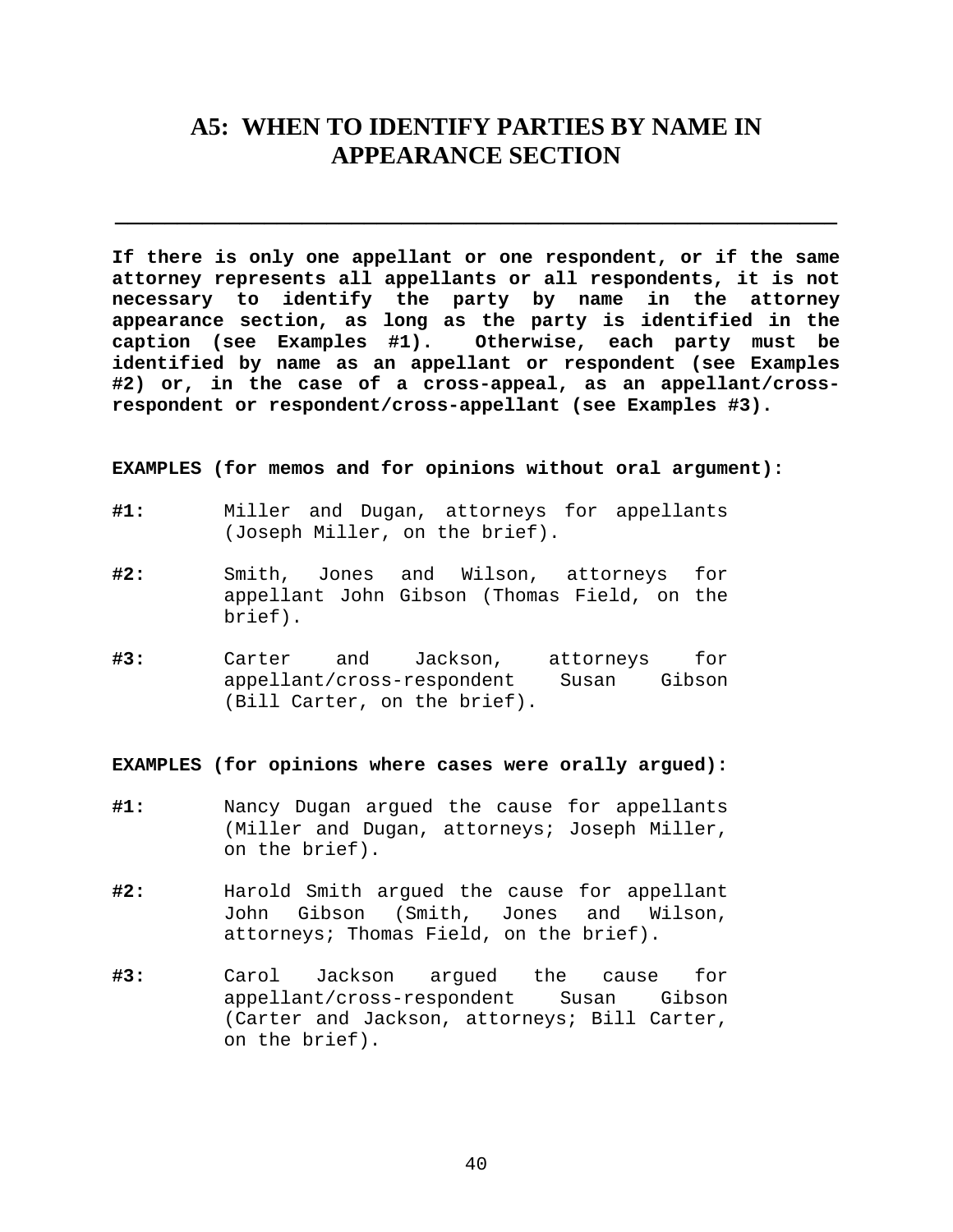### <span id="page-40-0"></span>**A6: MORE THAN ONE ATTORNEY FROM SAME FIRM**

\_\_\_\_\_\_\_\_\_\_\_\_\_\_\_\_\_\_\_\_\_\_\_\_\_\_\_\_\_\_\_\_\_\_\_\_\_\_\_\_\_\_\_\_\_\_\_\_\_\_\_\_\_\_\_\_\_\_\_\_\_\_\_\_

**Where there is more than one attorney from the same law firm, and one performs more than one function on appeal, that attorney may be named twice, but should be referred to as Mr. or Ms. when identified the second time. See Manual on Style for Judicial Opinions, Section 1.** 

**Alternatively, for memos and for opinions without oral argument, the attorney may be named only once, with all of his or her functions grouped together.** 

#### **EXAMPLES (for memos and for opinions without oral argument):**

Adams, Brooks & Cole, attorneys for appellant (Joan J. Brooks, of counsel; Ms. Brooks and Susan Carter, on the brief).

#### **OR**

Adams, Brooks & Cole, attorneys for appellant (Joan J. Brooks, of counsel and on the brief; Susan Carter, on the brief).

#### **EXAMPLE (for opinions where cases were orally argued):**

Joan J. Brooks argued the cause for appellant (Adams, Brooks & Cole, attorneys; Ms. Brooks, of counsel and on the brief; Susan Carter, on the brief).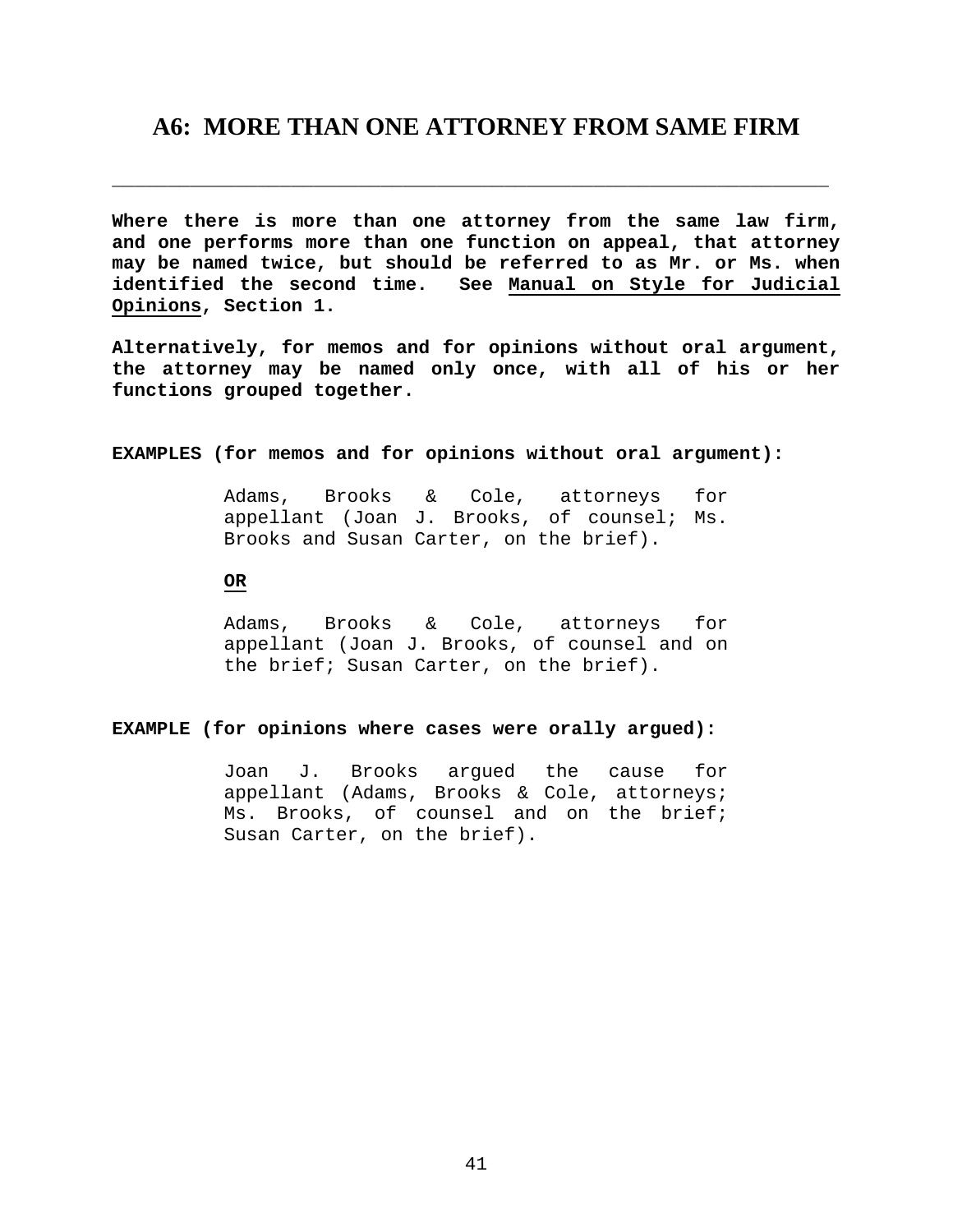## <span id="page-41-0"></span>**A7: USE OF SPECIAL DESIGNATIONS BY LAWYERS OR LAW FIRMS**

**Do not use the following designations with a lawyer's or law firm's name.** 

**\_\_\_\_\_\_\_\_\_\_\_\_\_\_\_\_\_\_\_\_\_\_\_\_\_\_\_\_\_\_\_\_\_\_\_\_\_\_\_\_\_\_\_\_\_\_\_\_\_\_\_\_\_\_\_\_\_\_** 

- **"Esquire"**
- **"Chartered"**

**You may use the following:** 

- **"and Associates" (as in "Donald Matthews and Associates")**
- **"Law Offices of" (as in "Law Offices of Donald Matthews")**
- **"Law Group" (as in "The Matthews Law Group")**
- **"P.C."**
- **"L.L.C."**
- **"L.L.P."**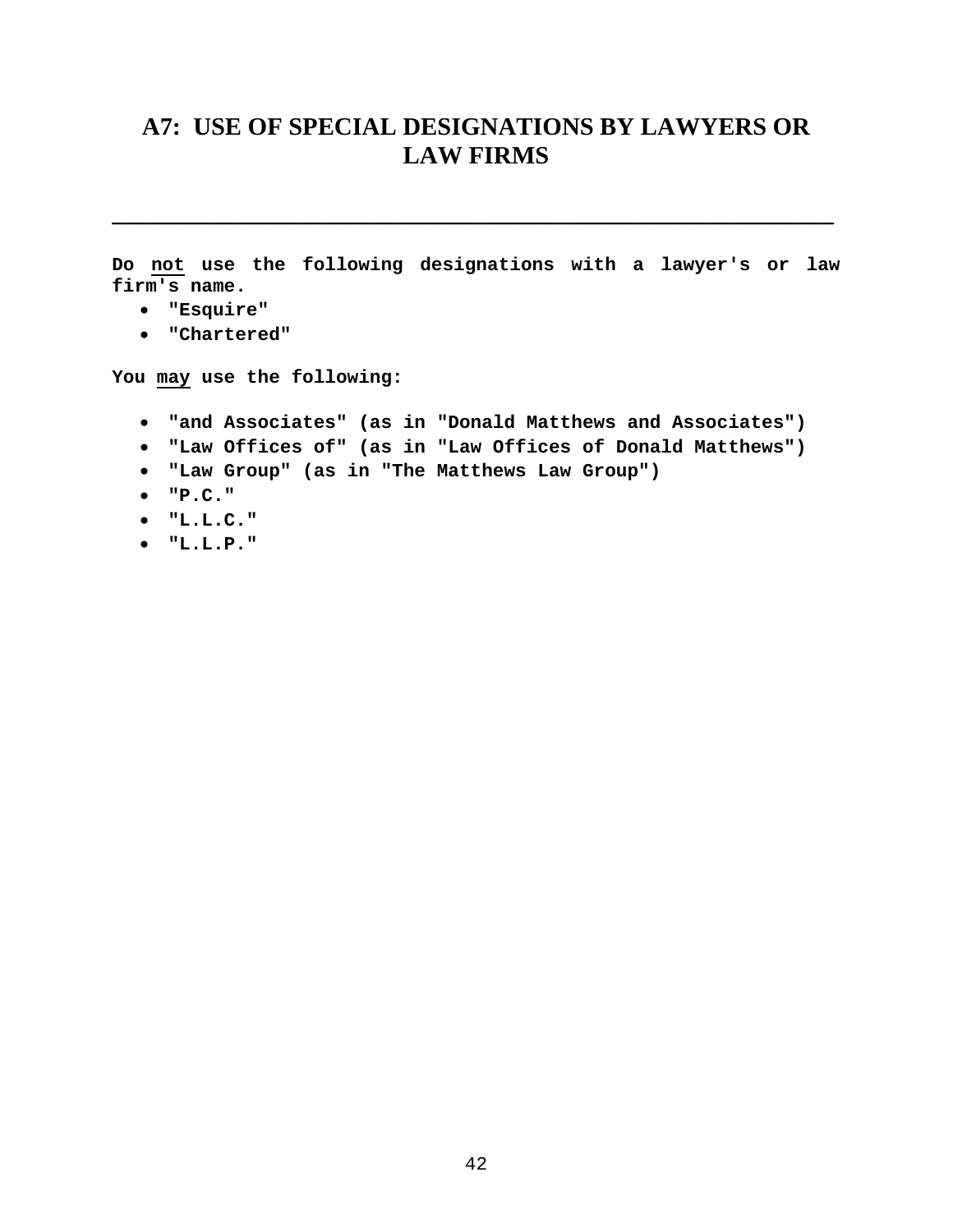## <span id="page-42-0"></span>**A8: BRIEF WRITERS NOT ADMITTED TO THE BAR**

**Except for pro se litigants, no one who has not been admitted to the bar should be identified in the attorney appearance section.** 

**\_\_\_\_\_\_\_\_\_\_\_\_\_\_\_\_\_\_\_\_\_\_\_\_\_\_\_\_\_\_\_\_\_\_\_\_\_\_\_\_\_\_\_\_\_\_\_\_\_\_\_\_\_\_\_\_\_\_** 

**NOTE:** Some government officials use the title of "law clerk" or "legal intern" for attorneys who have been admitted to the bar. When in doubt, check with the Clerk's office.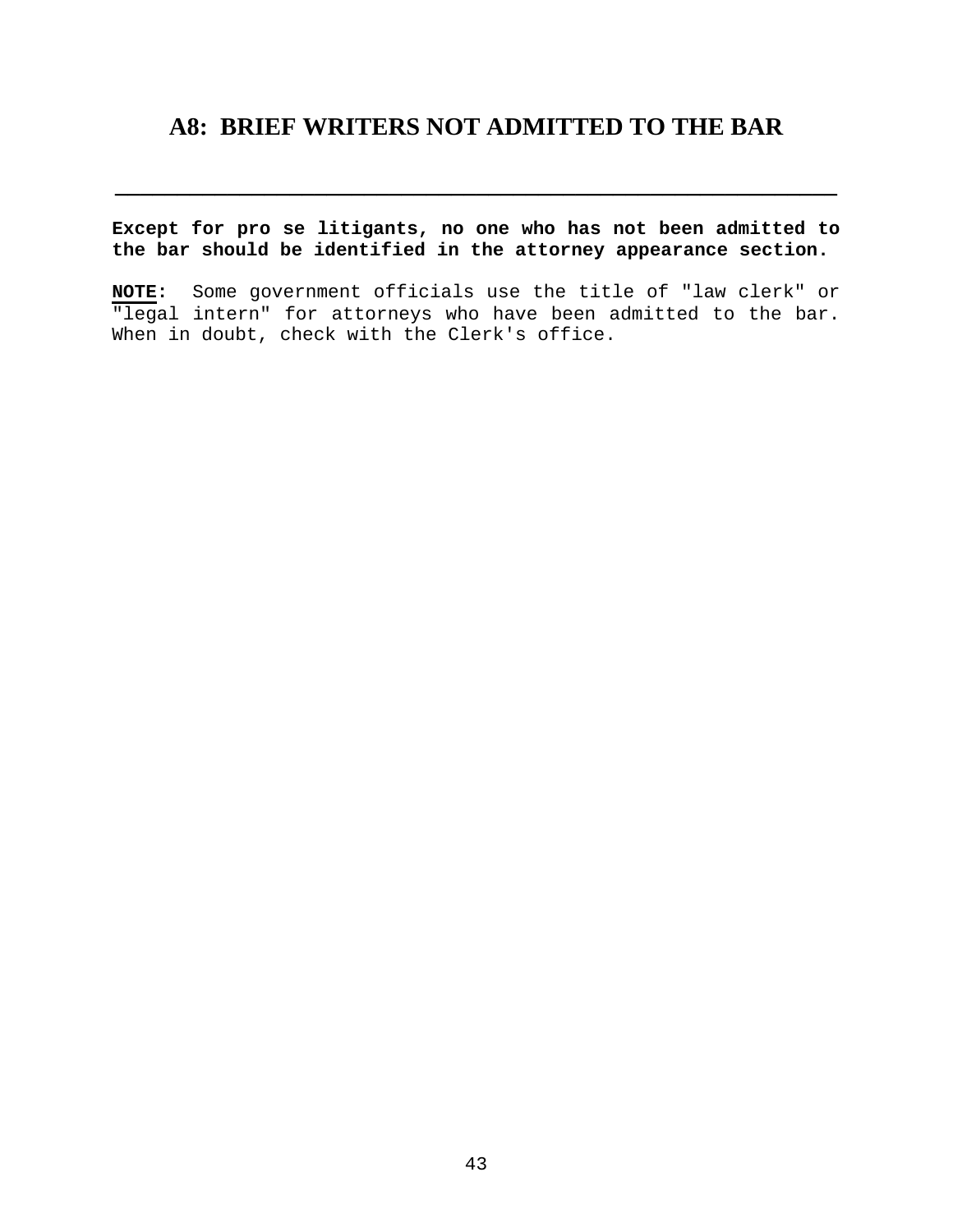## **A9: ORDER OF LISTING OF COUNSEL**

<span id="page-43-0"></span>**Regardless of the trial designation below, always list counsel for all the appellants first, followed by counsel for the respondents.** 

**EXCEPTION:** In consolidated or back-to-back appeals where more than one set of briefs have been filed, it may be more practical to list all of the attorneys from the first docketed appeal (appellants, then respondents), with the docket number noted, followed by the attorneys from any subsequently docketed appeal.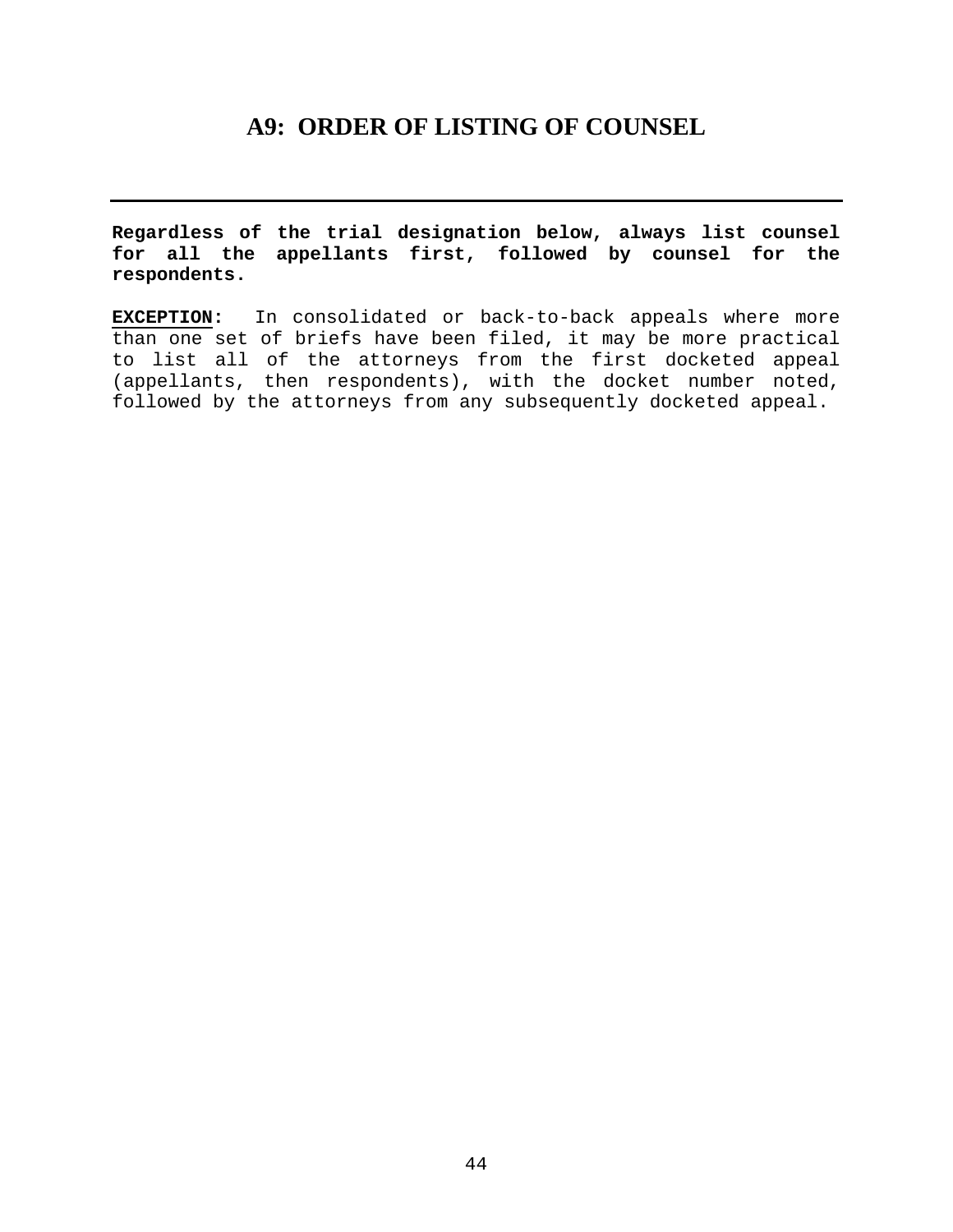### **A10: PUBLIC AGENCY ATTORNEYS**

<span id="page-44-0"></span>**The Attorney General, County Prosecutor, Public Defender, or Public Advocate, not the particular Deputy Attorney General, Assistant Prosecutor, Deputy Public Defender, or Deputy Public Advocate who handled the appeal, is considered the attorney of record. Use the Attorney General, County Prosecutor, Public Defender, or Public Advocate who is in office at the time of argument or submission to the court, not at the time the brief or opinion was written.** 

#### **EXAMPLES (for memos and for opinions without oral argument):**

Anne Milgram, Attorney General, attorney for respondent (Wendy Sterling, Assistant Attorney General, of counsel; Ned Schwartz, Deputy Attorney General, on the brief).

John L. Molinelli, Bergen County Prosecutor, attorney for respondent (Melissa Mills, Assistant Prosecutor, on the brief).

Yvonne Smith Segars, Public Defender, attorney for appellant (Joan Rush, Deputy Public Defender, of counsel and on the brief).

Ronald K. Chen, Public Advocate, attorney for appellant (Kathy Gold, Deputy Public Advocate, on the brief).

#### **EXAMPLES (for opinions where cases were orally argued):**

Ned Schwartz, Deputy Attorney General, argued the cause for respondent (Anne Milgram, Attorney General, attorney; Wendy Sterling, Assistant Attorney General, of counsel; Mr. Schwartz, on the brief).

Melissa Mills, Assistant Prosecutor, argued the cause for respondent (John L. Molinelli,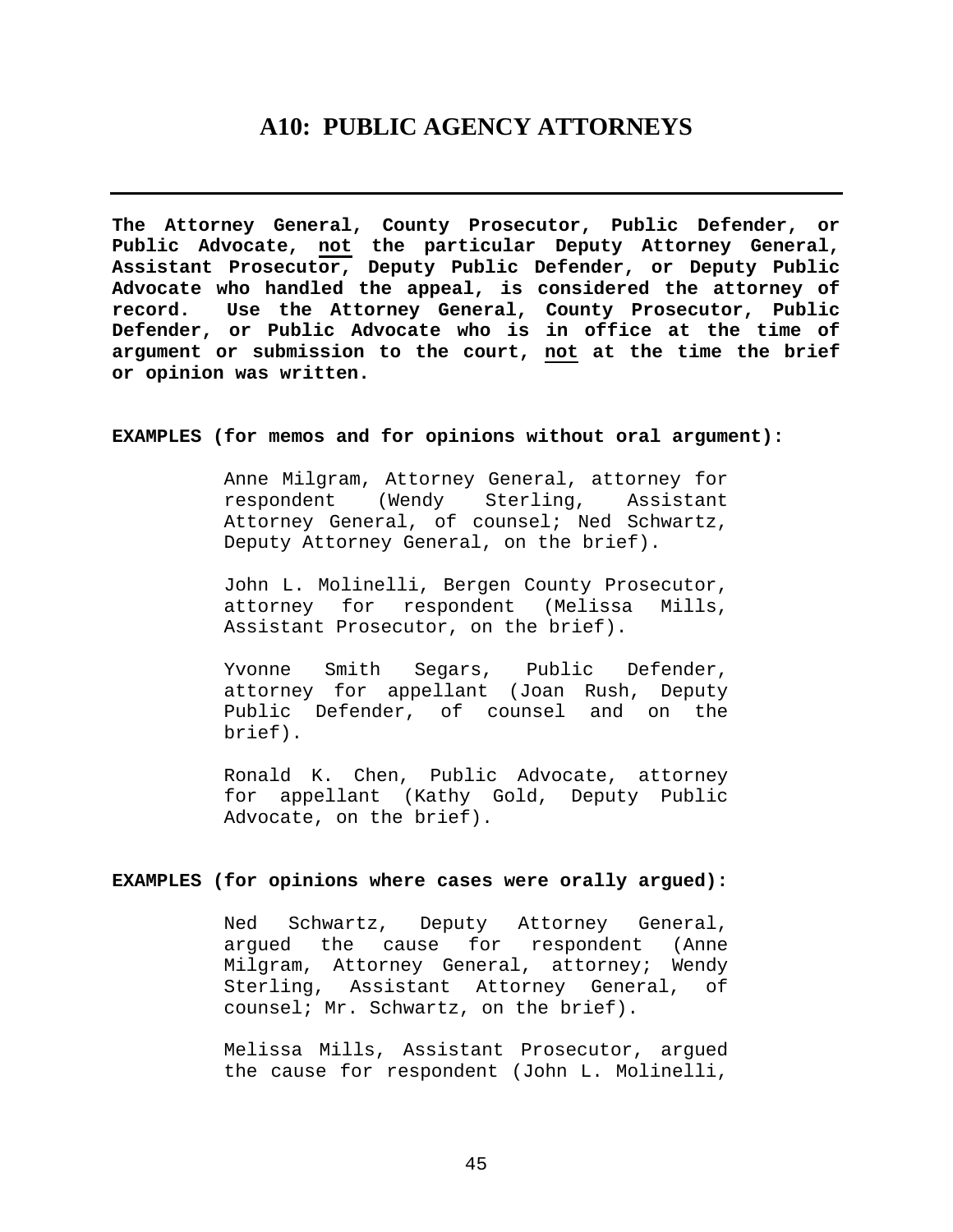Bergen County Prosecutor, attorney; Ms. Mills, on the brief).

Joan Rush, Deputy Public Defender, argued the cause for appellant (Yvonne Smith Segars, Public Defender, attorney; Ms. Rush, of counsel and on the brief).

Kathy Gold, Deputy Public Advocate, argued the cause for appellant (Ronald K. Chen, Public Advocate, attorney; Ms. Gold, on the brief).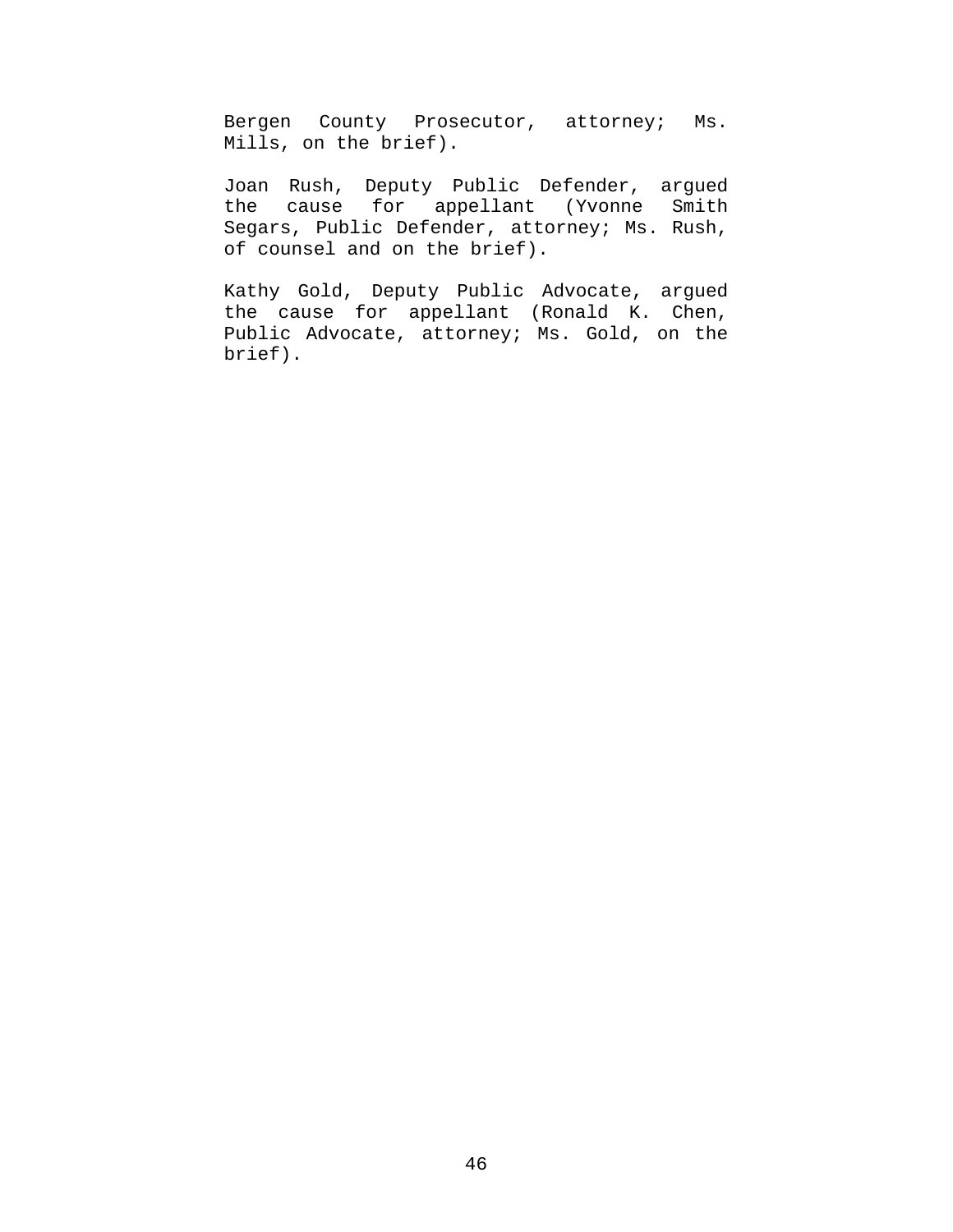## **A11: DESIGNATED COUNSEL**

<span id="page-46-0"></span>**When designated counsel represents a criminal defendant on behalf of the Public Defender, the Public Defender is considered the attorney of record. Do not show the name of designated counsel's law firm.** 

#### **EXAMPLE (for memos and for opinions without oral argument):**

Yvonne Smith Segars, Public Defender, attorney for appellant (Janice Stills, Designated Counsel, on the brief).

#### **EXAMPLE (for opinions where cases were orally argued):**

Janice Stills, Designated Counsel, argued the cause for appellant (Yvonne Smith Segars, Public Defender, attorney; Ms. Stills, on the brief).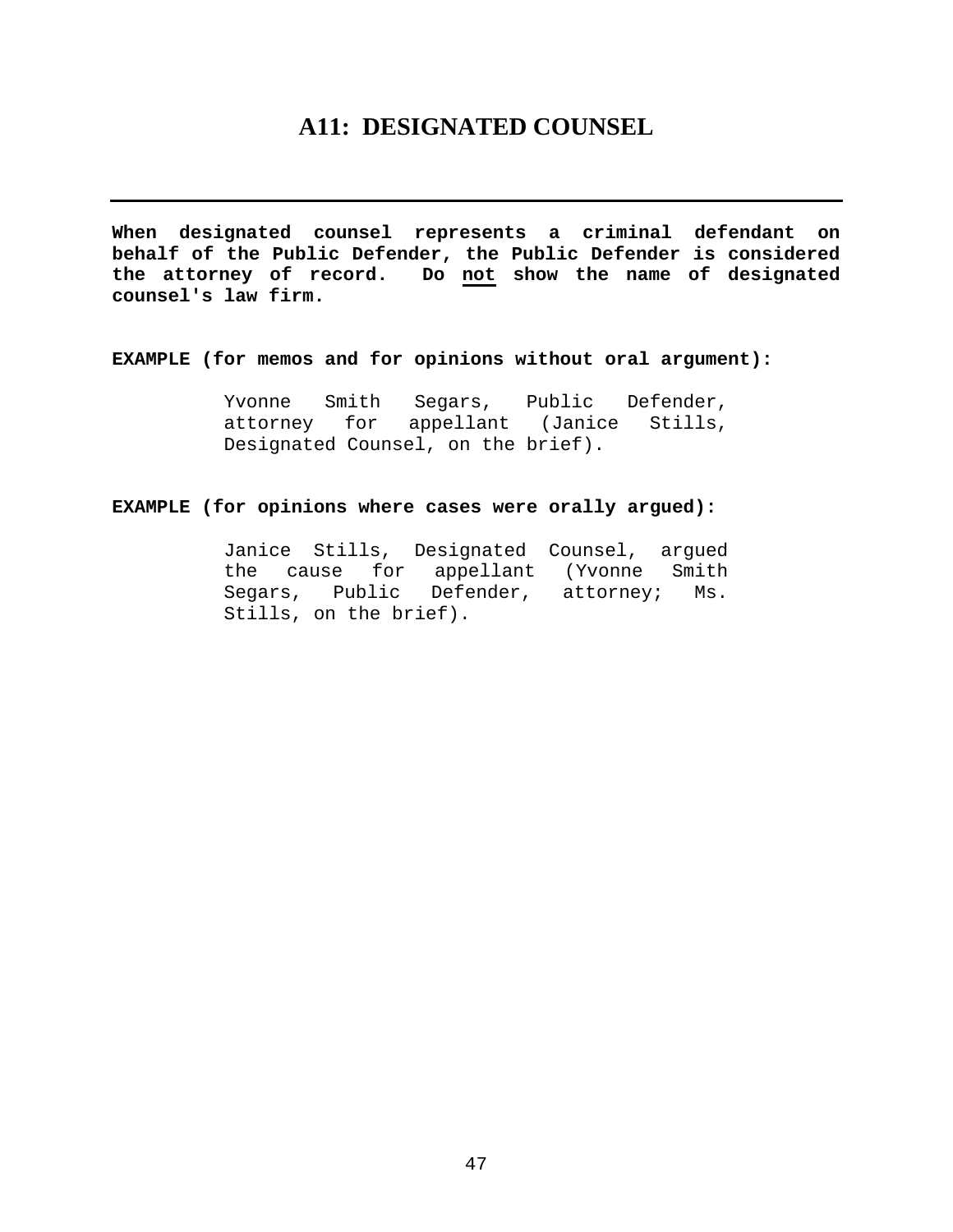## <span id="page-47-0"></span>**A12: REPRESENTATION BY MORE THAN ONE NEW JERSEY FIRM**

**When a party is represented by more than one New Jersey law firm, the firms should be listed as attorneys and the brief writers should be named without specifying their respective law firm affiliations.** 

**EXAMPLE (for memos and for opinions without oral argument):** 

Adams, Brooks & Cole, and Denforth, Ellis & Frost, attorneys for appellant (John J. Brooks and Gail Denforth, on the brief).

#### **EXAMPLE (for opinions where cases were orally argued):**

|  |  |  | John J. Brooks arqued the cause for      |  |
|--|--|--|------------------------------------------|--|
|  |  |  | appellant (Adams, Brooks & Cole, and     |  |
|  |  |  | Denforth, Ellis & Frost, attorneys; Mr.  |  |
|  |  |  | Brooks and Gail Denforth, on the brief). |  |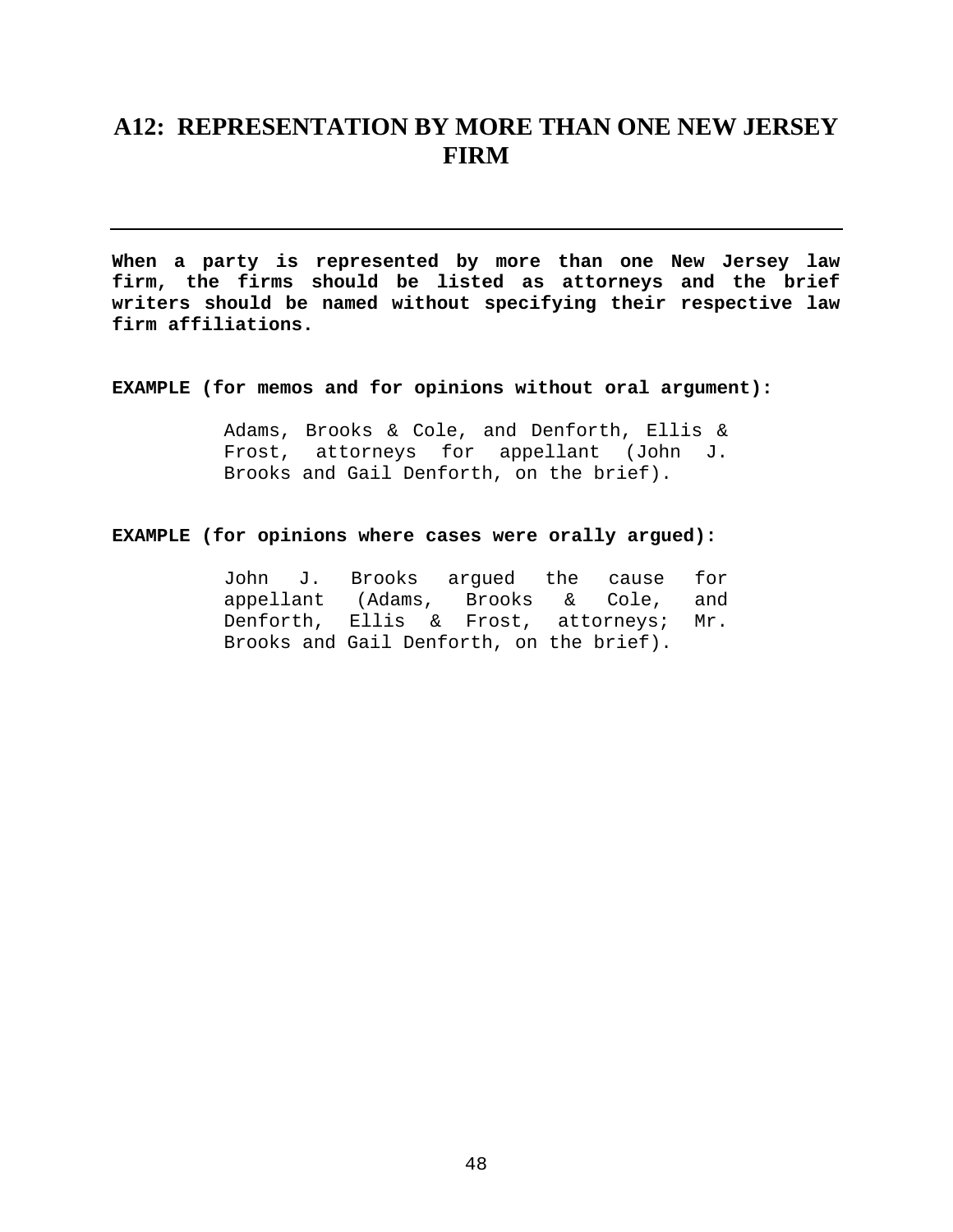## <span id="page-48-0"></span>**A13: OUT-OF-STATE ATTORNEYS ADMITTED PRO HAC VICE**

**When a party is represented both by a New Jersey firm and by an out-of-state attorney who has been admitted pro hac vice, identify the New Jersey firm first and then the individual attorney who has been admitted pro hac vice. Identify the outof-state attorney's law firm (in parentheses) and the state where the attorney is licensed to practice.** 

**COMMENT:** Only an individual attorney, not a law firm, may be admitted pro hac vice. R. 1:21-2. Once this status is granted below, it ordinarily continues on appeal.  $R. 1:21-2(d).$ 

#### **EXAMPLE (for memos and for opinions without oral argument):**

Adams, Brooks & Cole, and Gail Minter (Dunphy, Ernst & Flynn) of the New York bar, admitted pro hac vice, attorneys for appellant (John J. Brooks and Ms. Minter, on the brief).

#### **EXAMPLE (for opinions where cases were orally argued):**

Gail Minter (Dunphy, Ernst & Flynn) of the New York bar, admitted pro hac vice, argued the cause for appellant (Adams, Brooks & Cole, and Ms. Minter, attorneys; John J. Brooks and Ms. Minter, on the brief).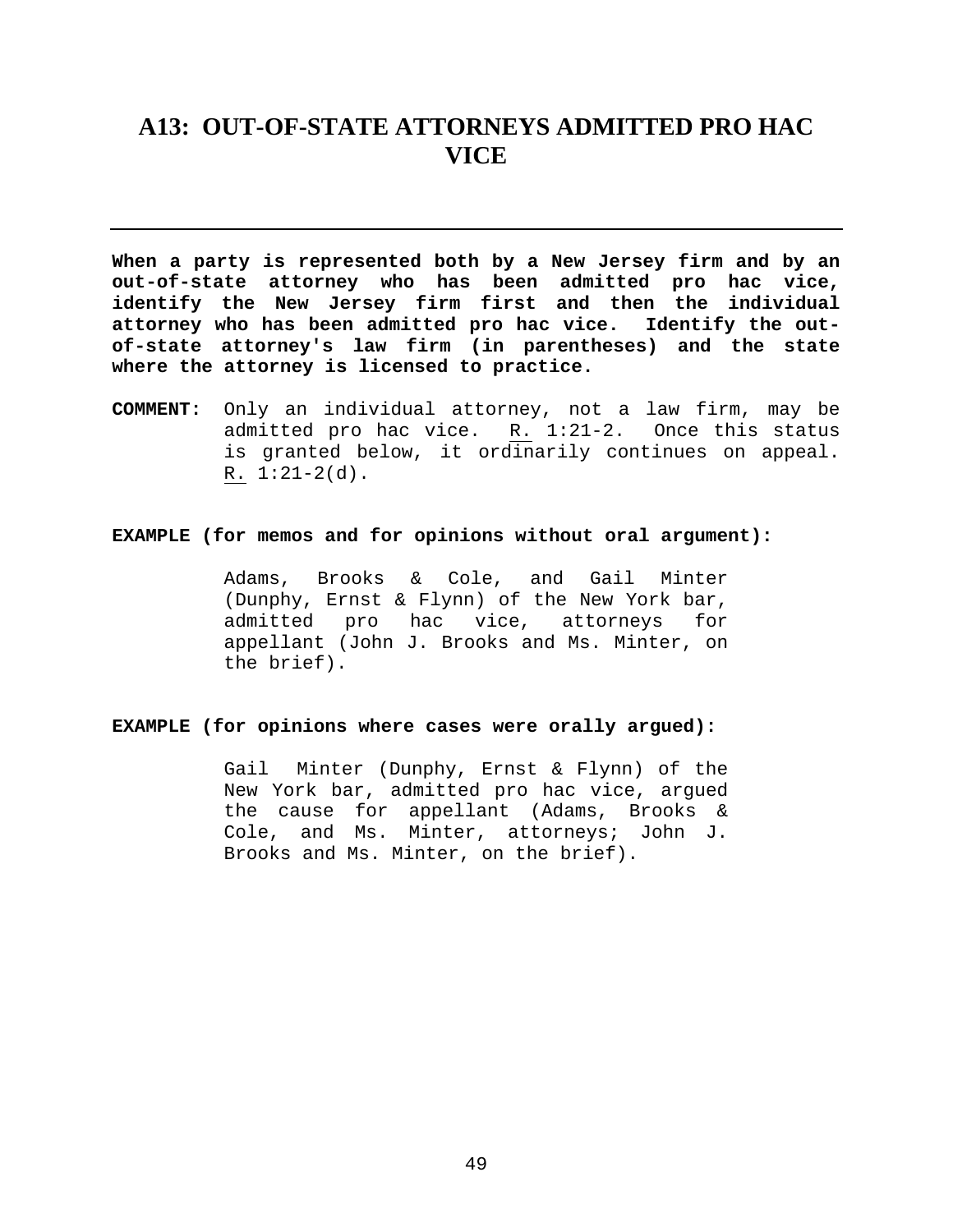## <span id="page-49-0"></span>**A14: NEW JERSEY ATTORNEYS WHO WORK FOR OUT-OF-STATE LAW FIRMS**

**\_\_\_\_\_\_\_\_\_\_\_\_\_\_\_\_\_\_\_\_\_\_\_\_\_\_\_\_\_\_\_\_\_\_\_\_\_\_\_\_\_\_\_\_\_\_\_\_\_\_\_\_\_\_\_\_\_\_** 

**When a party is represented by an attorney who is admitted to practice in New Jersey but who works for an out-of-state law firm, that individual attorney does not have to be admitted pro hac vice in order to be the attorney of record. The out-ofstate law firm should be identified in parentheses.** 

**EXAMPLE (for memos and for opinions without oral argument):** 

George Flynn (Dunphy, Ernst & Flynn), attorney for appellant.

#### **EXAMPLE (for opinions where cases were orally argued):**

George Flynn (Dunphy, Ernst & Flynn) argued the cause for appellant.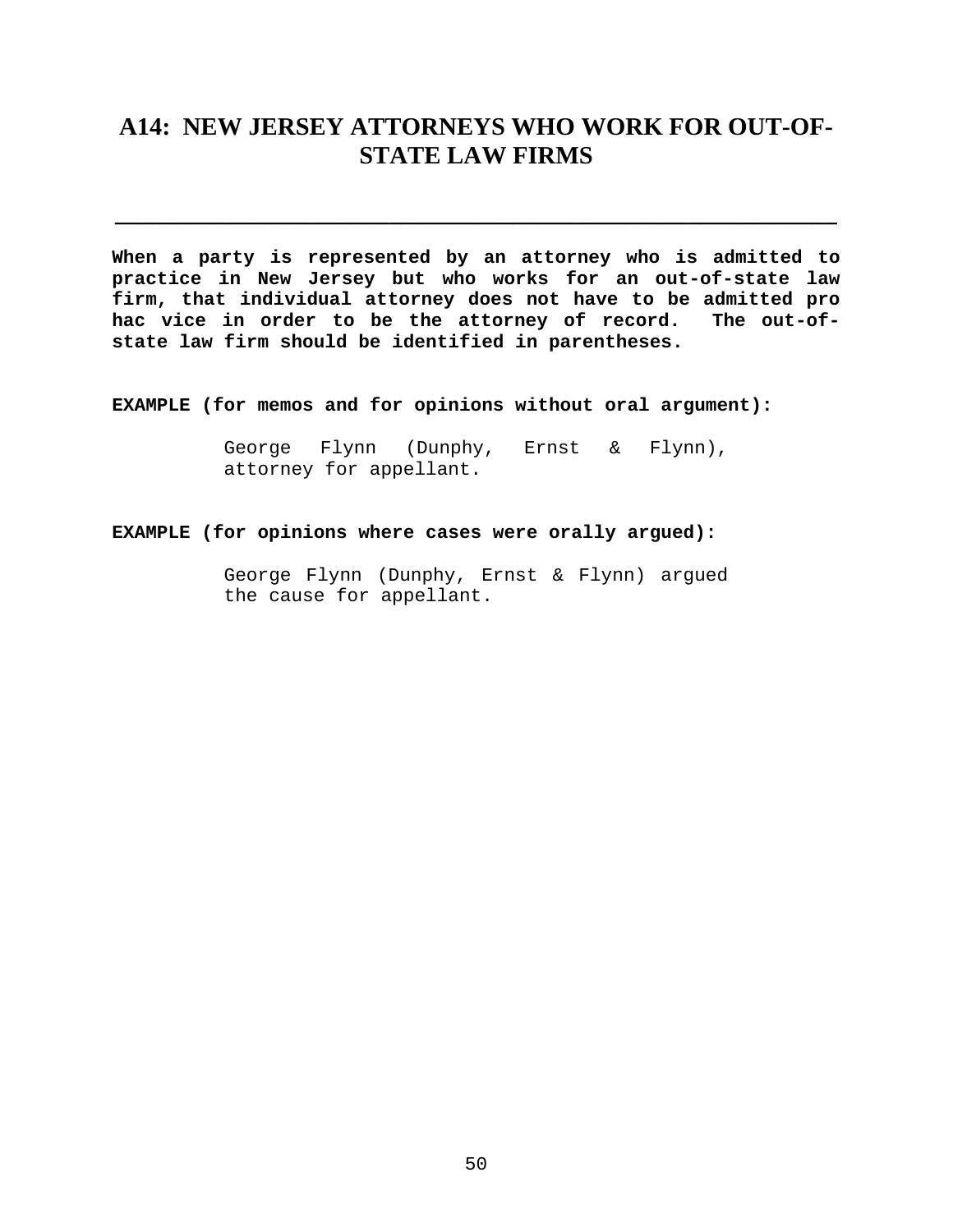### **A15: SUBSTITUTION OF ATTORNEY**

<span id="page-50-0"></span>**When a new law firm is substituted after a brief is filed, that firm replaces the old one as the attorney of record and should be listed in the appearance section without any indication of the substitution. The author of the brief does not change, and you do not have to identify the law firm with which the author is affiliated (see Examples #1). See R. 1:11-1, -2, -3. This guideline also applies when a pro se party files a brief and subsequently retains an attorney (see Examples #2), or when a represented party decides to appear pro se after the brief has been filed (see Examples #3).** 

**EXAMPLES (for memos and for opinions without oral argument):**

**#1 [Assume that Beldon & Phillips replaced Smith, Wilson & Jones as attorneys for appellant. Frank Carter wrote the brief as an associate for Smith, Wilson & Jones.]**

> Beldon & Phillips, attorneys for appellant (Frank Carter, on the brief).

**#2 [Assume that Sterling & Miller now represent the pro se respondent, after he already filed his own brief.]**

> Sterling & Miller, attorneys for respondent Mark Williams (Mark Williams, on the pro se brief).

**#3 [Assume that the respondent is now pro se, after Frank Sterling wrote the brief for him as a lawyer with Sterling & Miller.]**

> Mark Williams, respondent pro se (Frank Sterling, on the brief).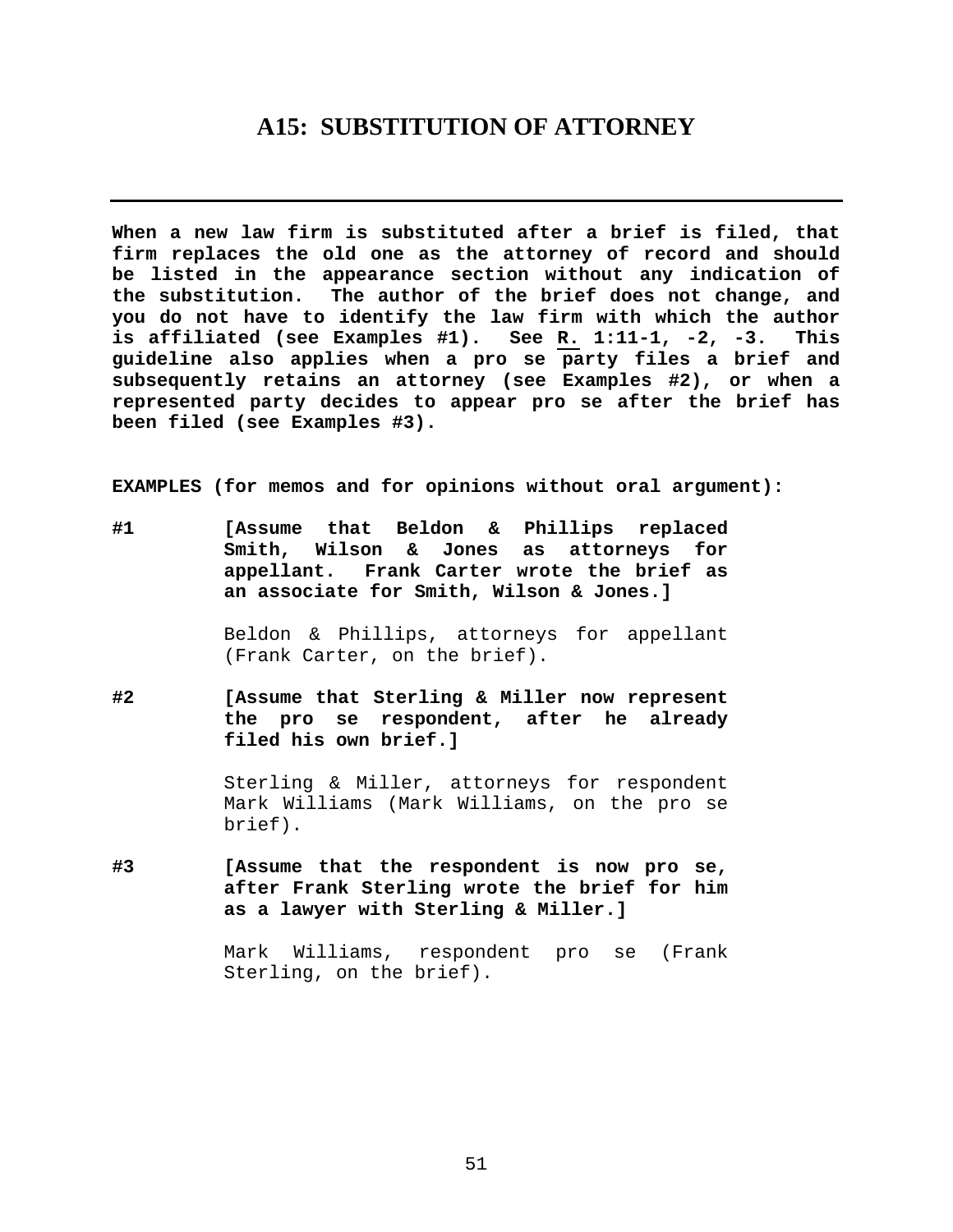**EXAMPLES (for opinions where cases were orally argued)**:

**#1 [Assume that Beldon & Phillips replaced Smith, Wilson & Jones as attorneys for appellant. Frank Carter wrote the brief as an associate for Smith, Wilson & Jones.]**

> Marcy Phillips argued the cause for appellant (Beldon & Phillips, attorneys; Frank Carter, on the brief).

**#2 [Assume that Sterling & Miller now represent the pro se respondent, after he already filed his own brief.]**

> Frank Sterling argued the cause for respondent Mark Williams (Sterling & Miller, attorneys; Mark Williams, on the pro se brief).

**#3 [Assume that the respondent is now pro se, after Frank Sterling wrote the brief for him as a lawyer with Sterling & Miller.]**

> Mark Williams, respondent, argued the cause pro se (Frank Sterling, on the brief).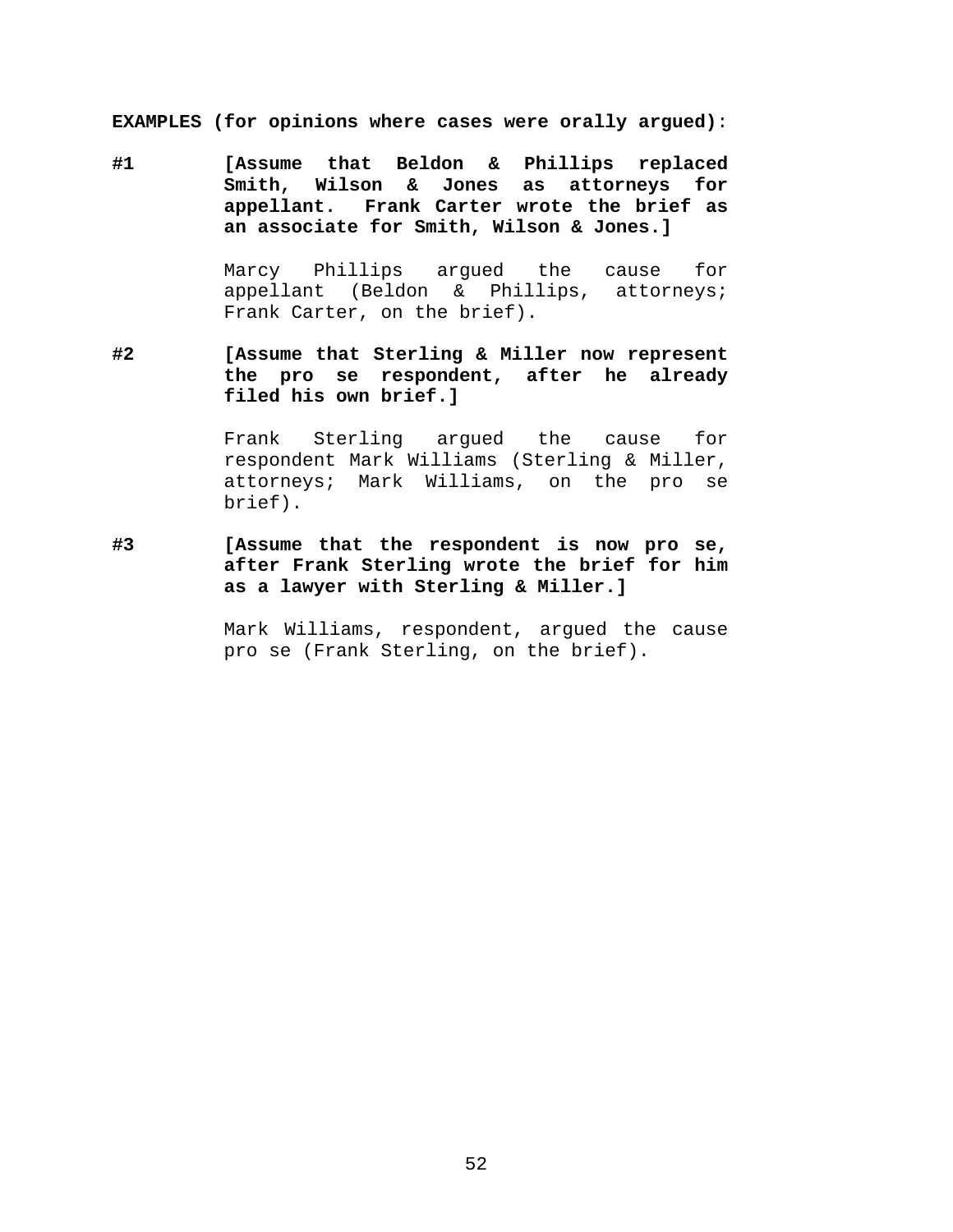### **A16: PRO SE BRIEFS**

<span id="page-52-0"></span>**The filing of a pro se supplemental brief should be noted at the end of the list of attorneys for all parties (see Examples #1). Otherwise, list a pro se brief in the regular order, according to appellate designation (see Examples #2). When a law firm is a party and appears pro se, identify any partner or associate who argues the cause or who authors a brief.** 

**EXAMPLES (for memos and for opinions without oral argument):** 

**#1 [Assume that appellant was represented by the Public Defender but filed a pro se supplemental brief.]** 

> Yvonne Smith Segars, Public Defender, attorney for appellant (Wayne Morris, Designated Counsel, of counsel and on the brief).

> Anne Milgram, Attorney General, attorney for respondent (Craig Bratner, Deputy Attorney General, of counsel and on the brief).

Appellant filed a pro se supplemental brief.

**#2 [Assume that appellant was pro se.]** 

Bernard Weiss, appellant pro se.

 Smith and Jones, attorneys for respondent (Thomas Jones, on the brief).

**#3 [Assume that Mead & Miller, a law firm, was a pro se appellant and that George Mead wrote the brief.]** 

> Mead & Miller, appellant pro se (George Mead, on the brief).

**EXAMPLES (for opinions where cases were orally argued):**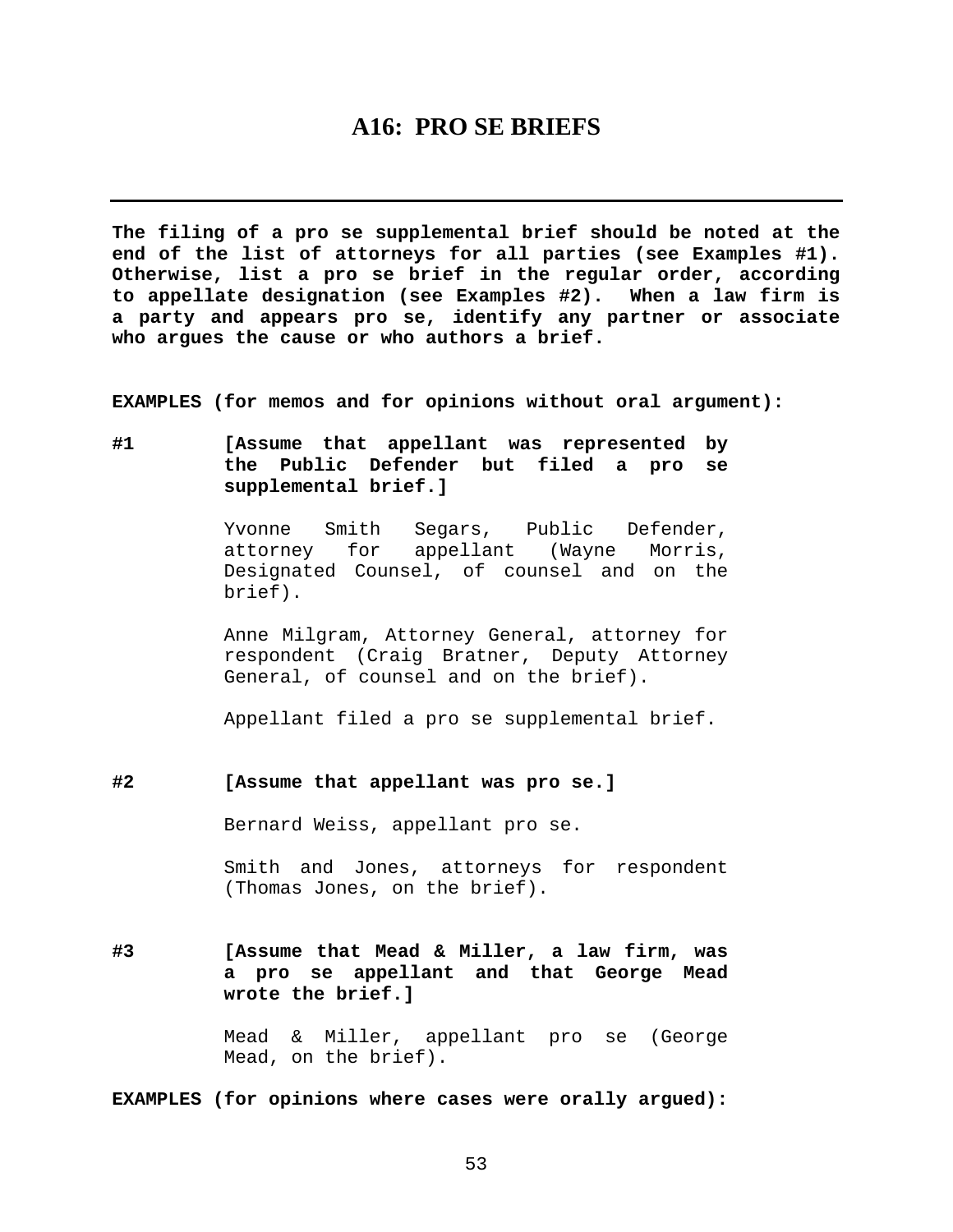**#1 [Assume that appellant was represented by the Public Defender but filed a pro se supplemental brief.]** 

> Wayne Morris, Designated Counsel, argued the cause for appellant (Yvonne Smith Segars, Public Defender, attorney; Mr. Morris, on the brief).

> Craig Bratner, Deputy Attorney General, argued the cause for respondent (Anne Milgram, Attorney General, attorney; Mr. Bratner, on the brief).

Appellant filed a pro se supplemental brief.

#### **#2 [Assume that appellant was pro se.]**

Bernard Weiss, appellant, argued the cause pro se.

Thomas Jones argued the cause for respondent (Smith and Jones, attorneys; Mr. Jones, on the brief).

**#3 [Assume that Mead & Miller, a law firm, was a pro se appellant and that George Mead wrote the brief and argued the appeal.]** 

> George Mead argued the cause for pro se appellant.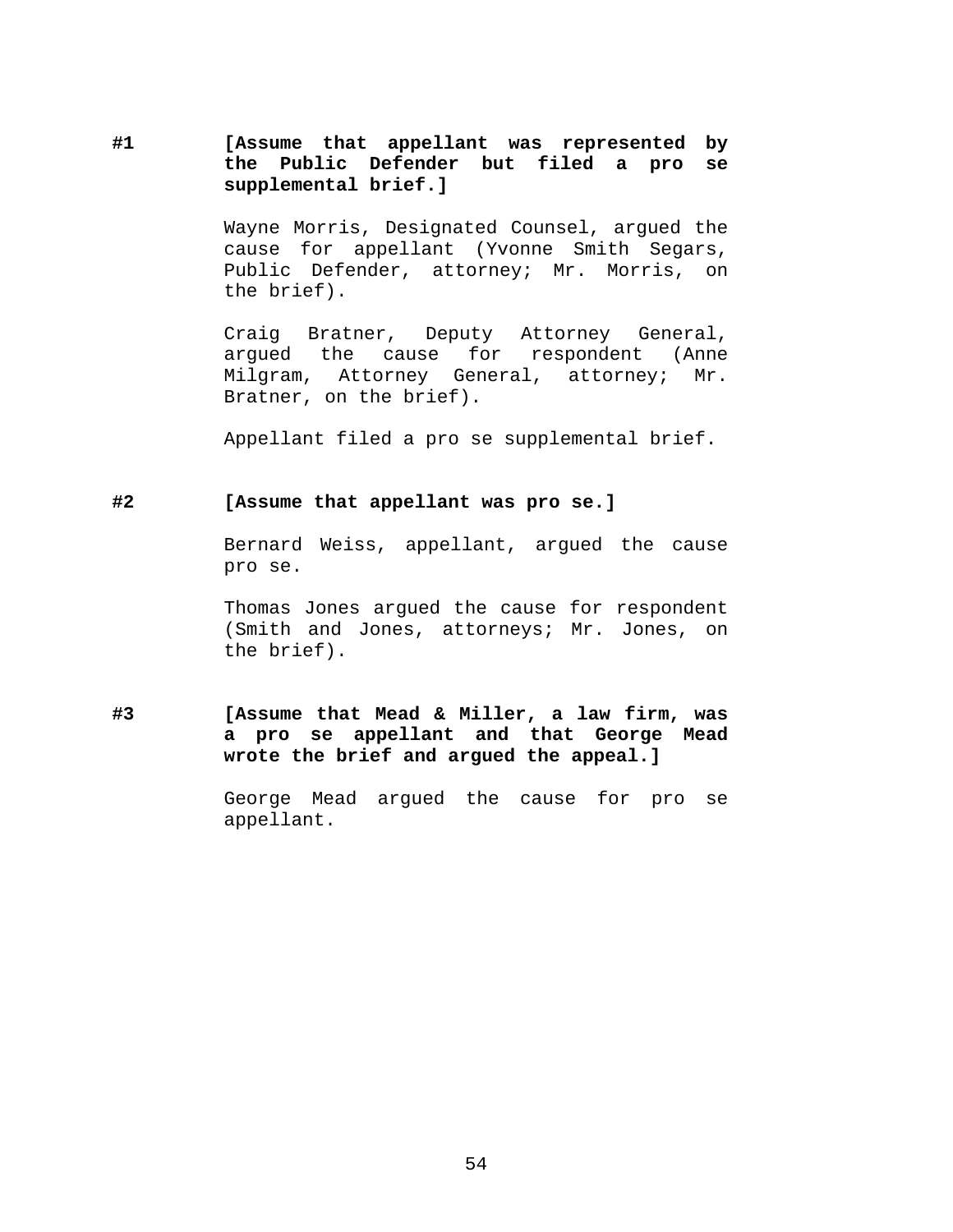## **A17: SOLO PRACTITIONERS**

<span id="page-54-0"></span>**When a solo practitioner is the attorney of record, and no other attorney either argues the cause or appears on the brief, do not repeat the attorney's name in parentheses (see Examples #1). This guideline also applies to pro se parties (see Examples #2) and to individual New Jersey attorneys who are employed by outof-state firms (see Examples #3).** 

**EXAMPLES (for memos and for opinions without oral argument)**:

- **#1** Robert Sharp, attorney for appellant.
- **#2** Bernard Weiss, appellant pro se.
- **#3** Gail Minter (Dunphy, Ernst & Flynn), attorney for appellant.

#### **EXAMPLES (for opinions where cases were orally argued):**

- **#1** Robert Sharp argued the cause for appellant.
- **#2** Bernard Weiss, appellant, argued the cause pro se.
- **#3** Gail Minter (Dunphy, Ernst & Flynn) argued the cause for appellant.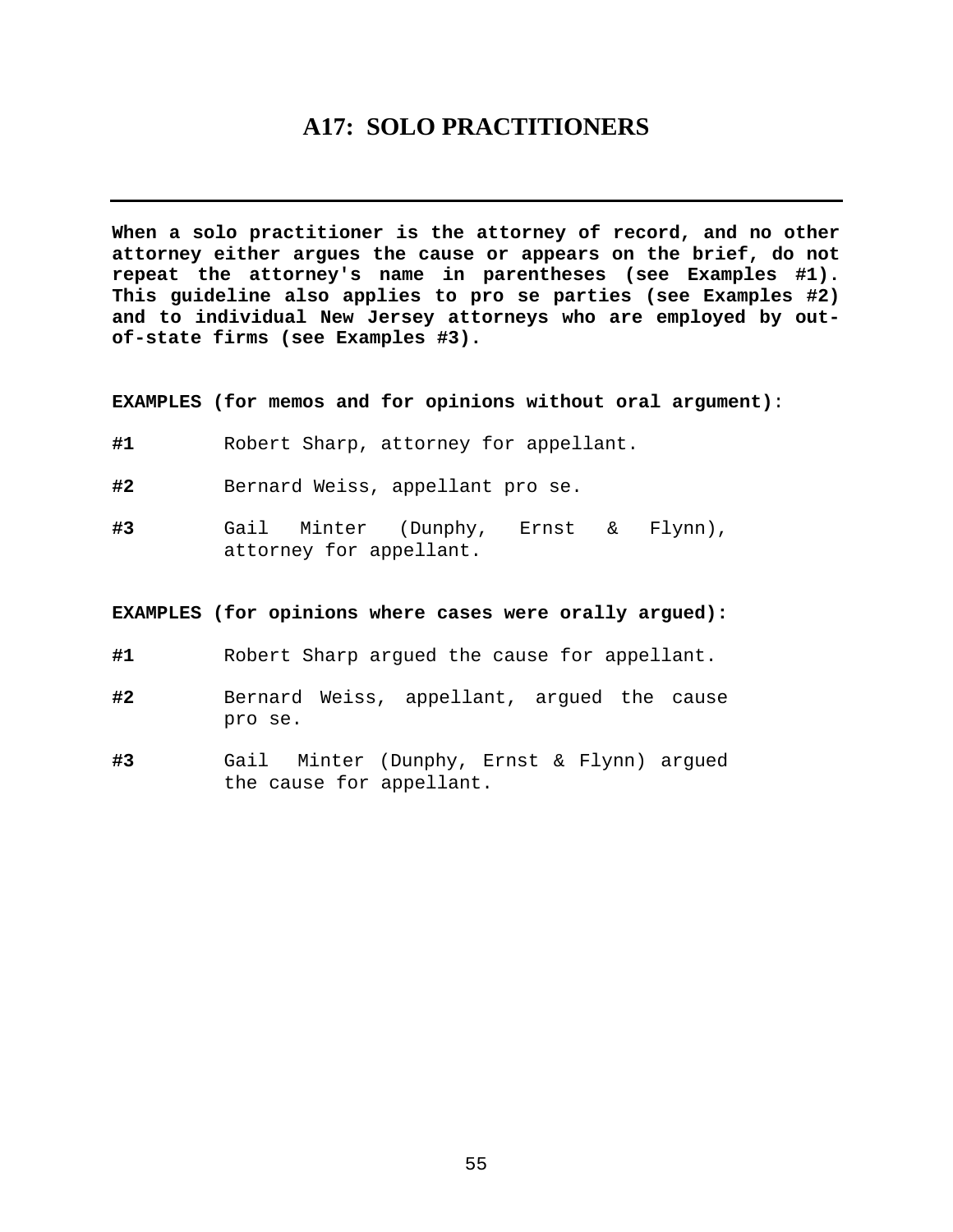## <span id="page-55-0"></span>**A18: SINGLE-NAME LAW FIRMS THAT EMPLOY OTHER ATTORNEYS**

**\_\_\_\_\_\_\_\_\_\_\_\_\_\_\_\_\_\_\_\_\_\_\_\_\_\_\_\_\_\_\_\_\_\_\_\_\_\_\_\_\_\_\_\_\_\_\_\_\_\_\_\_\_\_\_\_\_\_** 

**A law practice that uses the name of a single attorney may nevertheless employ other attorneys. If one of those other attorneys either argues the cause or authors a brief, he or she must be identified.** 

**EXAMPLE (for memos and for opinions without oral argument):** 

**[Assume that Robert Sharp is the name of the law firm and that Deborah Gold wrote the brief.]** 

Robert Sharp, attorney for appellant (Deborah Gold, on the brief).

**EXAMPLES (for opinions where cases were orally argued):** 

**[Assume that Robert Sharp is the name of the law firm and that Deborah Gold argued the appeal and wrote the brief.]** 

Deborah Gold argued the cause for appellant (Robert Sharp, attorney; Ms. Gold, on the brief).

**[Assume that Robert Sharp is the name of the law firm, that Mr. Sharp argued the appeal, and that Deborah Gold wrote the brief.]** 

Robert Sharp argued the cause for appellant (Mr. Sharp, attorney; Deborah Gold, on the brief).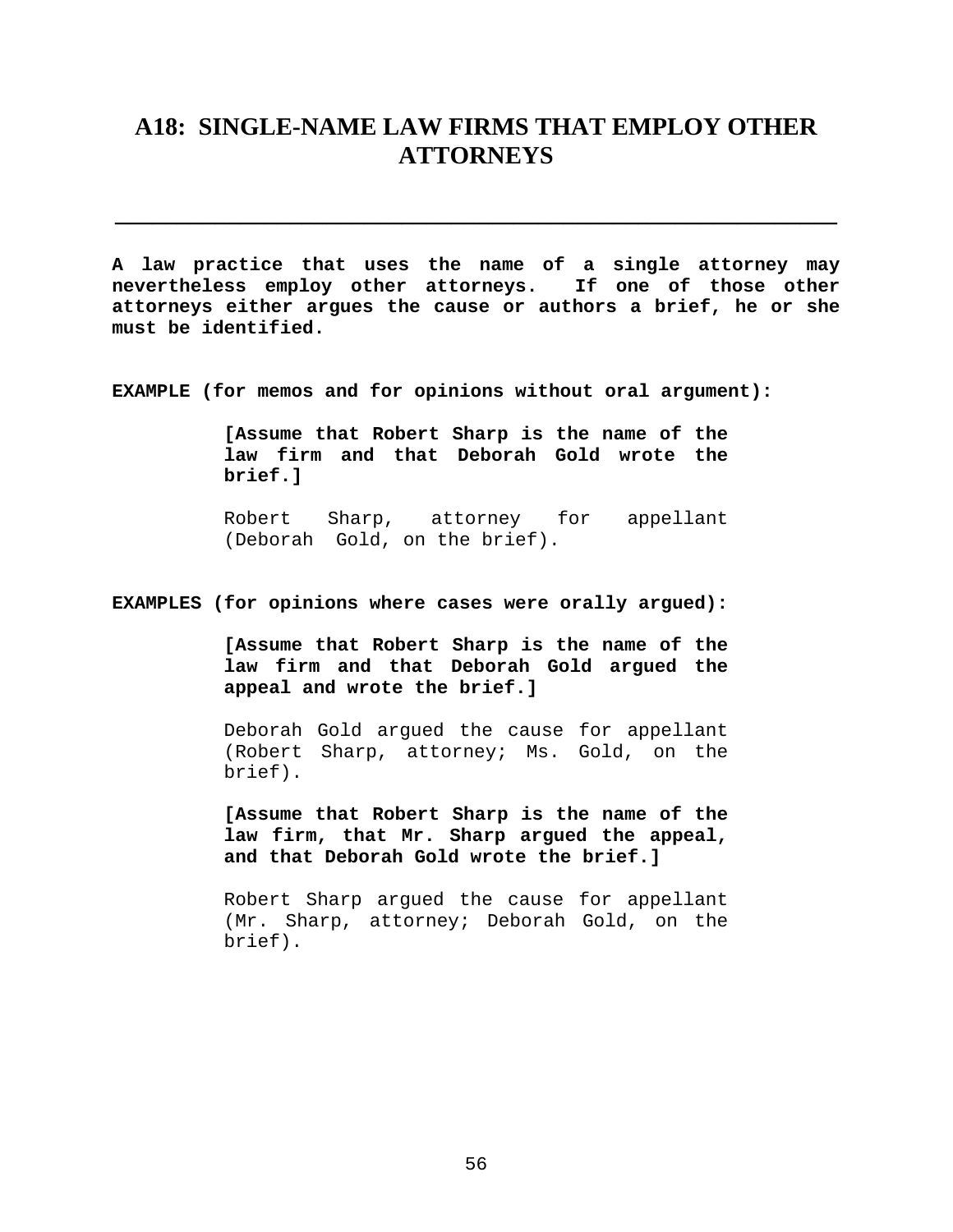### **A19: REPLY BRIEFS AND LETTER BRIEFS**

<span id="page-56-0"></span>**When you identify the attorneys who wrote the initial brief, add the names of any additional attorneys who wrote any reply brief. Do not repeat names of attorneys on both briefs and do not mention the reply brief separately. Just put all the names together and use the designation "on the briefs" (plural). (See Example below for case where there is an additional attorney on the reply brief).** 

> Adams, Brooks & Cole, attorneys for appellant (Joan J. Brooks, of counsel; Ms. Brooks, Susan Carter, and William Barlow, on the briefs).

**A letter brief should be identified simply as a "brief," unless it is a statement in lieu of brief filed by a public body respondent pursuant to R. 2:6-4(c) (see Example below).**

> Anne Milgram, Attorney General, attorney for respondent State Board of Education (James Winter, Deputy Attorney General, on the statement in lieu of brief).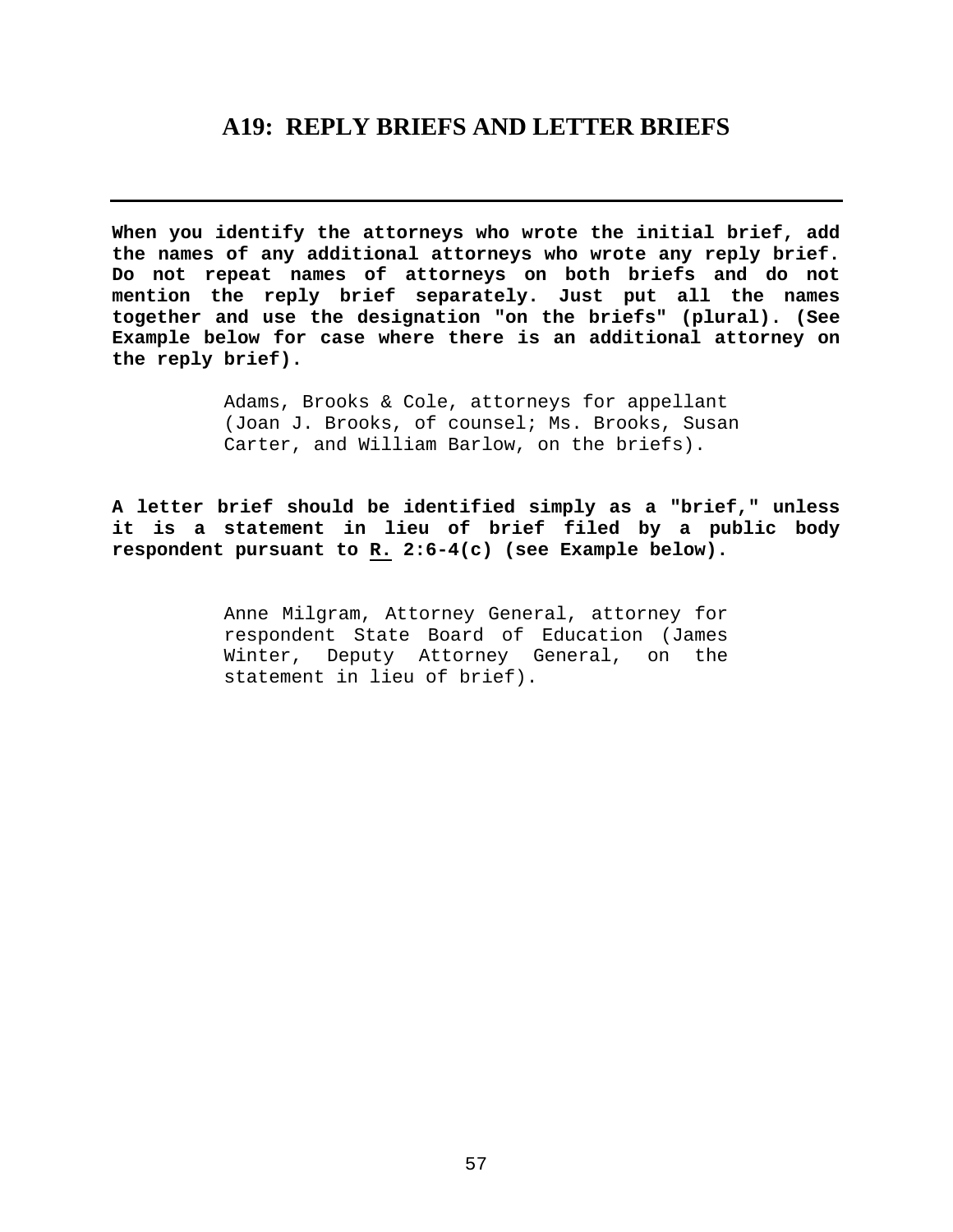### <span id="page-57-0"></span>**A20: JOINT BRIEFS AND JOINING IN ANOTHER'S BRIEF**

**When two or more parties file a joint brief, the attorney listing should be combined (see Examples #1). However, if that would be too cumbersome, the attorneys may be listed separately (see Examples #2).** 

**When one party joins in or relies on the brief of another party, that should be noted (see Examples #3).**

**EXAMPLES (for memos and for opinions without oral argument):** 

- **#1** Appel and Worthley, attorneys for appellant House Insurance Company; Robinson & Williams, attorneys for appellant Prudential Insurance Company; and John Forbes, attorney for appellant Aetna Insurance Company (Elizabeth Appel, Rose Williams, and Mr. Forbes, on the joint brief).
- **#2** Riesling and Graham, attorneys for respondent California Union Insurance Company (Thomas R. Carton, on the joint brief).

Hoag and Longo, attorneys for respondent Columbia Casualty Company (Michael Hoag, on the joint brief).

Katzman & Coley, attorneys for respondent Allstate Insurance Company (Robert Katzman, on the joint brief).

**#3** Miller & Rush, attorneys for respondent Zenith Inc. (James Rush, on the brief).

> Norcross & Wang, attorneys for respondent Ajax Co., join in the brief of respondent Zenith Inc.

**EXAMPLES (for opinions where cases were orally argued):**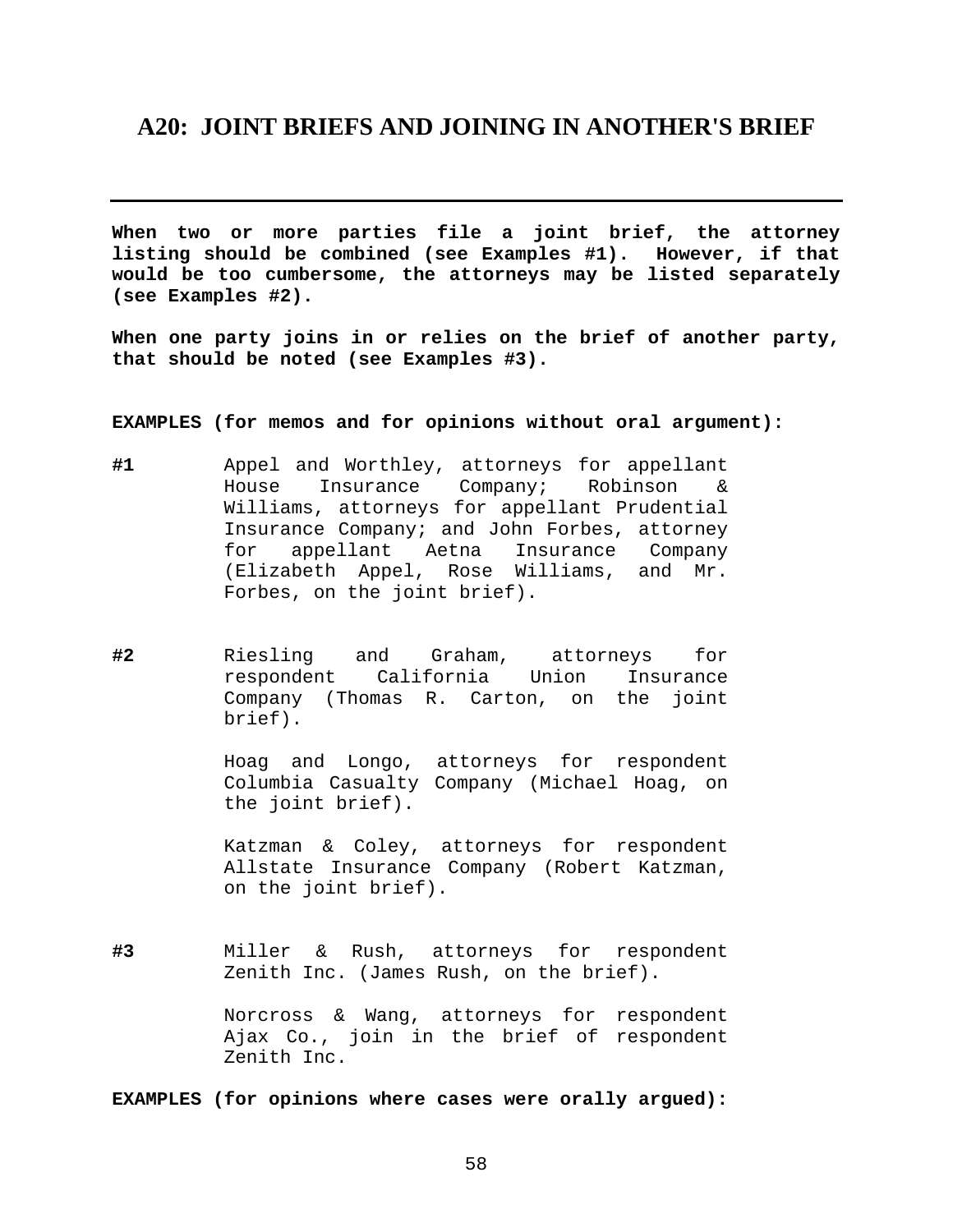- **#1** Elizabeth Appel and Rose Williams argued the cause for appellants (Appel and Worthley, attorneys for appellant House Insurance Company; Robinson & Williams, attorneys for appellant Prudential Insurance Company; and John Forbes, attorney for appellant Aetna Insurance Company; Ms. Appel, Ms. Williams, and Mr. Forbes, on the joint brief).
- **#2** Thomas R. Carton argued the cause for respondents (Riesling and Graham, attorneys for respondent California Union Insurance Company; Mr. Carton, on the joint brief).

Hoag and Longo, attorneys for respondent Columbia Casualty Company (Michael Hoag, on the joint brief).

Katzman & Coley, attorneys for respondent Allstate Insurance Company (Robert Katzman, on the joint brief).

**#3** James Rush argued the cause for respondent Zenith Inc. (Miller & Rush, attorneys; Mr. Rush, on the brief).

> Howard Norcross argued the cause for respondent Ajax Co. (Norcross & Wang, attorneys, join in the brief of respondent Zenith Inc.).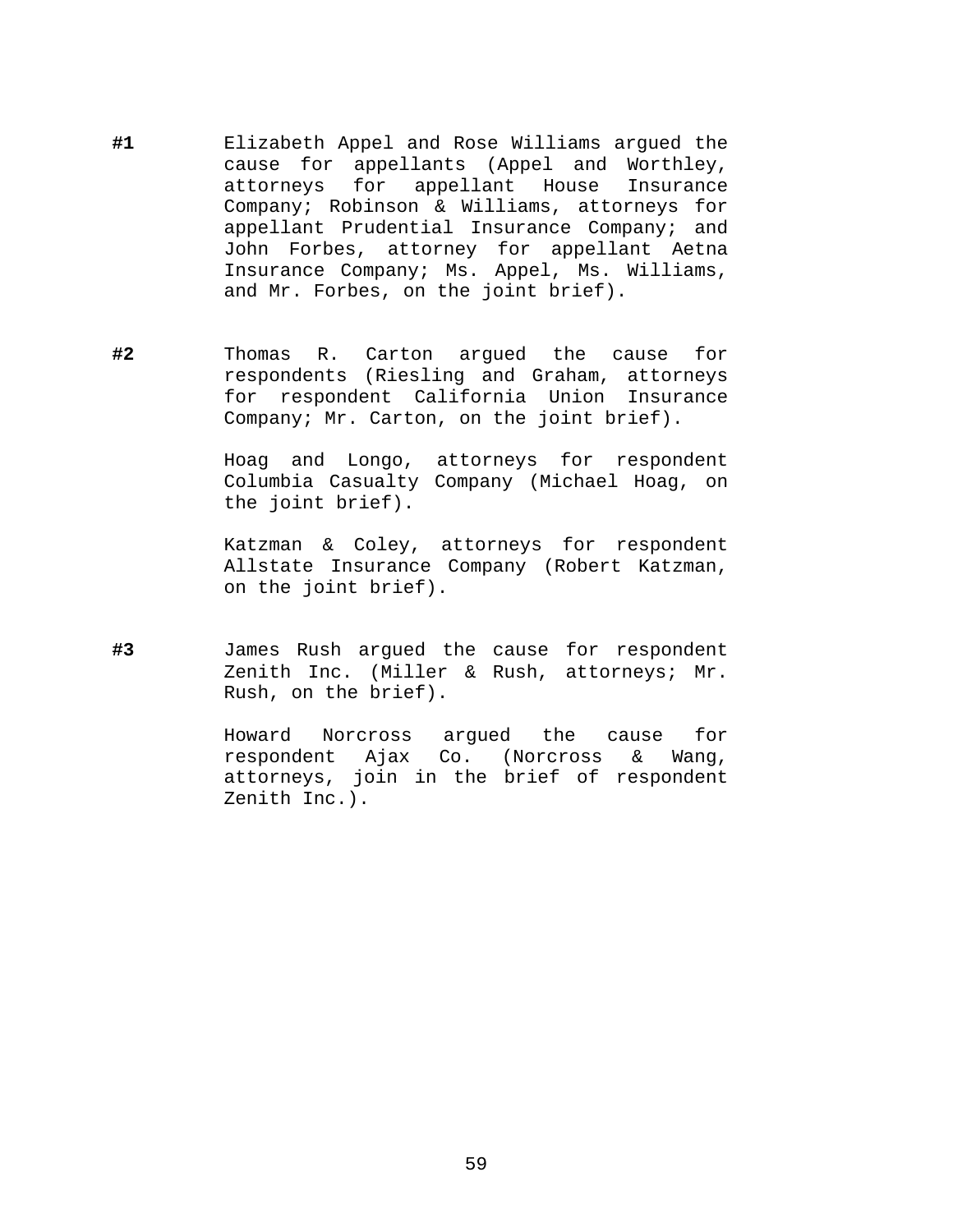## <span id="page-59-0"></span>**A21: LAW GUARDIANS & GUARDIANS AD LITEM**

**In a DYFS case, where a Law Guardian represents a minor, that individual should also be identified as the attorney for the minor. See R. 5:8A. Guardians ad litem, however, are not included in the attorney appearance section because they do not act as attorneys. See R. 5:8B.** 

#### **EXAMPLE (for memos and for opinions without oral argument):**

Yvonne Smith Segars, Public Defender, Law Guardian, attorney for minor A.C. (Alan Jones, Designated Counsel, on the brief).

#### **EXAMPLE (for opinions where cases were orally argued):**

Alan Jones, Designated Counsel, argued the cause for minor A.C. (Yvonne Smith Segars, Public Defender, Law Guardian, attorney; Mr. Jones, on the brief).